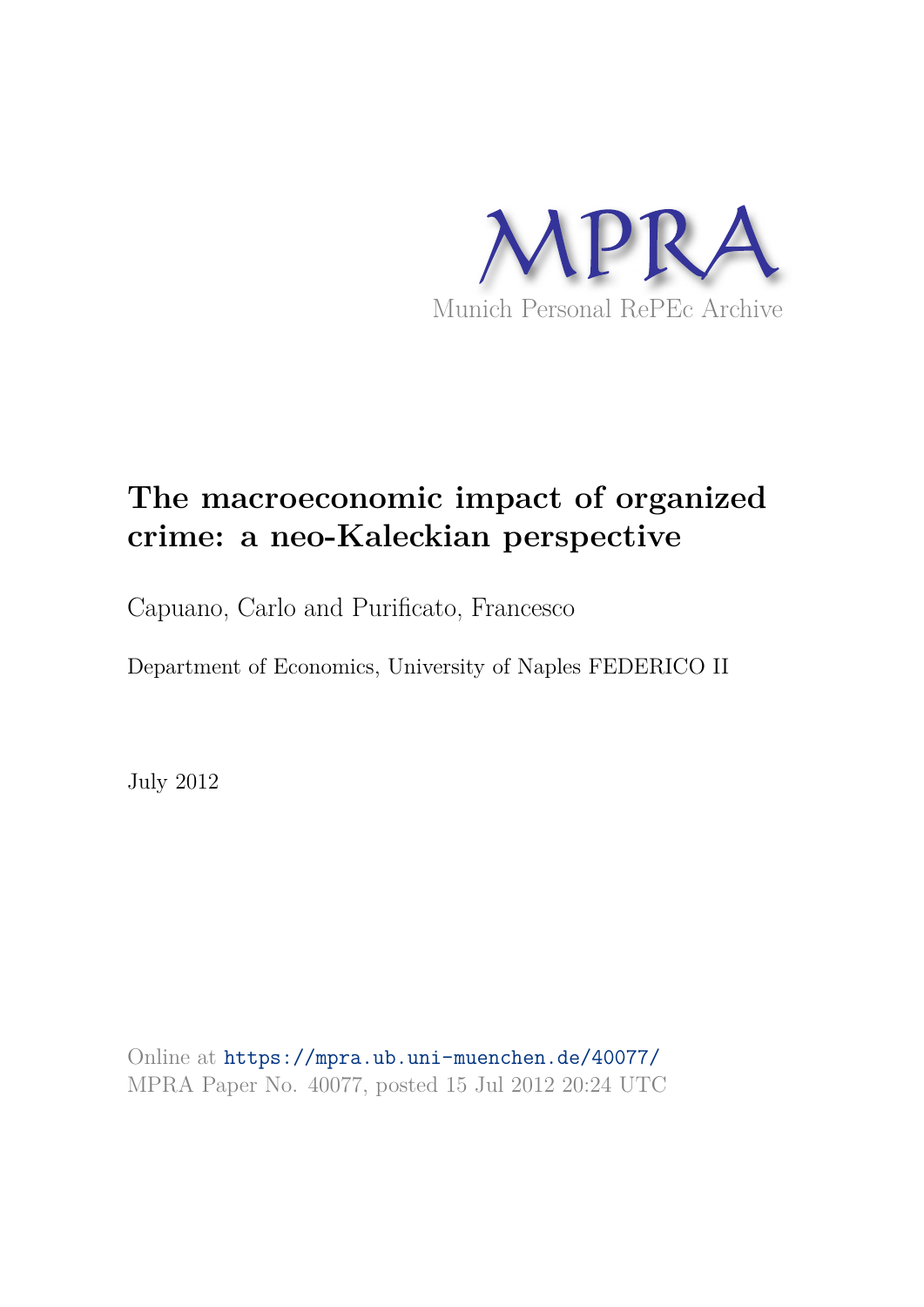## The Macroeconomic Impact of Organized Crime, a Neo-Kaleckian Perspective

Carlo Capuano<sup>\*</sup> and Francesco Purificato<sup>†</sup> University of Naples FEDERICO II, Department of Economics

**July 2012** 

### Abstract

The paper analyzes how organized crime affects the economy through its impact on the effective demand, following the Neo-Kaleckian approach. From this perspective, the presence of organized crime, on the one hand, tends to reduce the effective demand draining resources through extortion, bribery of public officials and encouraging consumption of criminal goods (illegal goods and goods produced in the underground economy), on the other hand, tends to increase the effective demand using the proceeds of criminal activity in the purchase of legal consumption and investment goods. The model highlights the opposing action of these two forces and identifies the conditions for a negative impact on the degree of capacity utilization and the growth rate. For the latter, these conditions tend to be more stringent, due to the direct impact of organized crime on investment decisions. Overall, the operation of organized crime tends to negatively influence the economic activity to the extent that the income drained from the legal sector is not reused into the same sector.

JEL classification: E12, E2, K4, O17.

Keywords: Neo-Kaleckian, macroeconomics, organized crime, illegal or illicit markets.

<sup>\*</sup>Contact Address: Carlo Capuano, Dipartimento di Economia, Complesso Universitario di M.S.Angelo, Via Cintia, 80126 Napoli, Italy, tel. +39 081 675021, carlo.capuano@unina.it <sup>†</sup>francesco.purificato@unina.it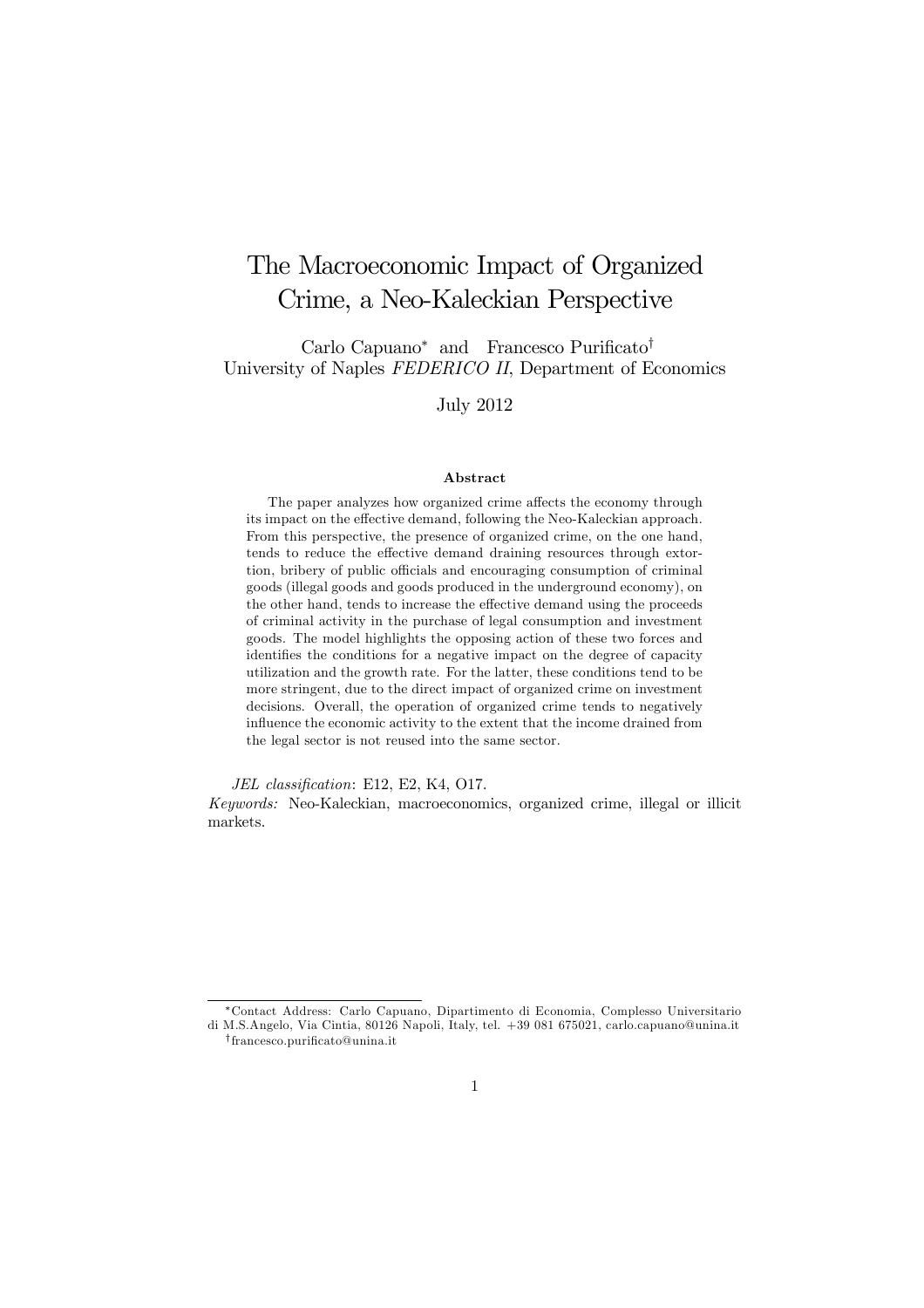#### Introduction.  $\mathbf{1}$

The paper analyzes the macroeconomic impact of organized crime (OC) like the Camorra, Cosa Nostra<sup>1</sup>, and 'Ndrangheta in Southern Italy, the Yakuza in Japan, and the Triade in China, on the economic system.

Our interest arises from the consideration that the presence of OC has a significant impact on the economic system. In fact, a recent report<sup>2</sup> by the Italian business trade group, Confesercenti, said that the Italian OC has reached such epidemic proportions in Italy that the four largest traditional (Italianbased) OC groups, the Camorra, Cosa Nostra, 'Ndrangheta and Sacra Corona Unita, now have larger cash reserves than any of the country's banks. OC groups currently rake in more than  $\epsilon$ 120 billion each year. That is more than 7% of Italy's GDP. It is believed that OC groups have cash reserves of about  $\epsilon$  is billion on hand, more than any legitimate Italian lender and they represent Italy's No.1 bank. Moreover, as a result of the financial crisis, the four largest OC groups have broken out of their traditional strongholds in the south and other local regions and are involved in almost every aspect of Italy's economy.

To avoid misunderstandings, it is best to start our analysis by clarifying that in this paper we will use the term *organized crime (OC)* to define a set of criminal organizations characterized by the following elements:

- (i) they act in a defined geographical area where there is State vacuums;
- (ii) they are involved in multiple legal and illegal activities;
- (iii) they develop forms of coordination, characterized by long-run horizon and different types of hierarchical structures;
- (iv) they use the violence or the threat of violence in order to achieve a local control and promote their business.<sup>3</sup>

The first characteristic is the local dimension of OC. In fact, OC replaces the State in the protection of property rights in regions where the institutions are weak or absent. This happens in contexts where the State is geographic,

 $1$ Cosa Nostra is the Sicilian Mafia, notorious also in some provinces as "Stidda". We prefer this term since American and Sicilian Mafiosi refer to their organization by the term "cosa nostra" (Our Thing). The term Mafia can be applied to any criminal organization, as for example to the Russian Mafia or the Nigerian Mafia.

 $2$ Rapporto SOS Imprese (2011).

<sup>&</sup>lt;sup>3</sup>For a broad and complete analysis of the evolution of the definition of "organized crime". from the "Alien Conspiracy" to the "Illegal Enterprise" paradigm, see Paoli (2002), in which OC is defined as "the planned violation of the law for profit or to acquire power, whose offences are each, or together, of a major significance and are carried out by more than two participants who cooperate within a division of labor for a long or undetermined time-span using commercial or commercial-like structures, violence or other means of intimidation or influence on politics, media, public administration, justice, and legitimate".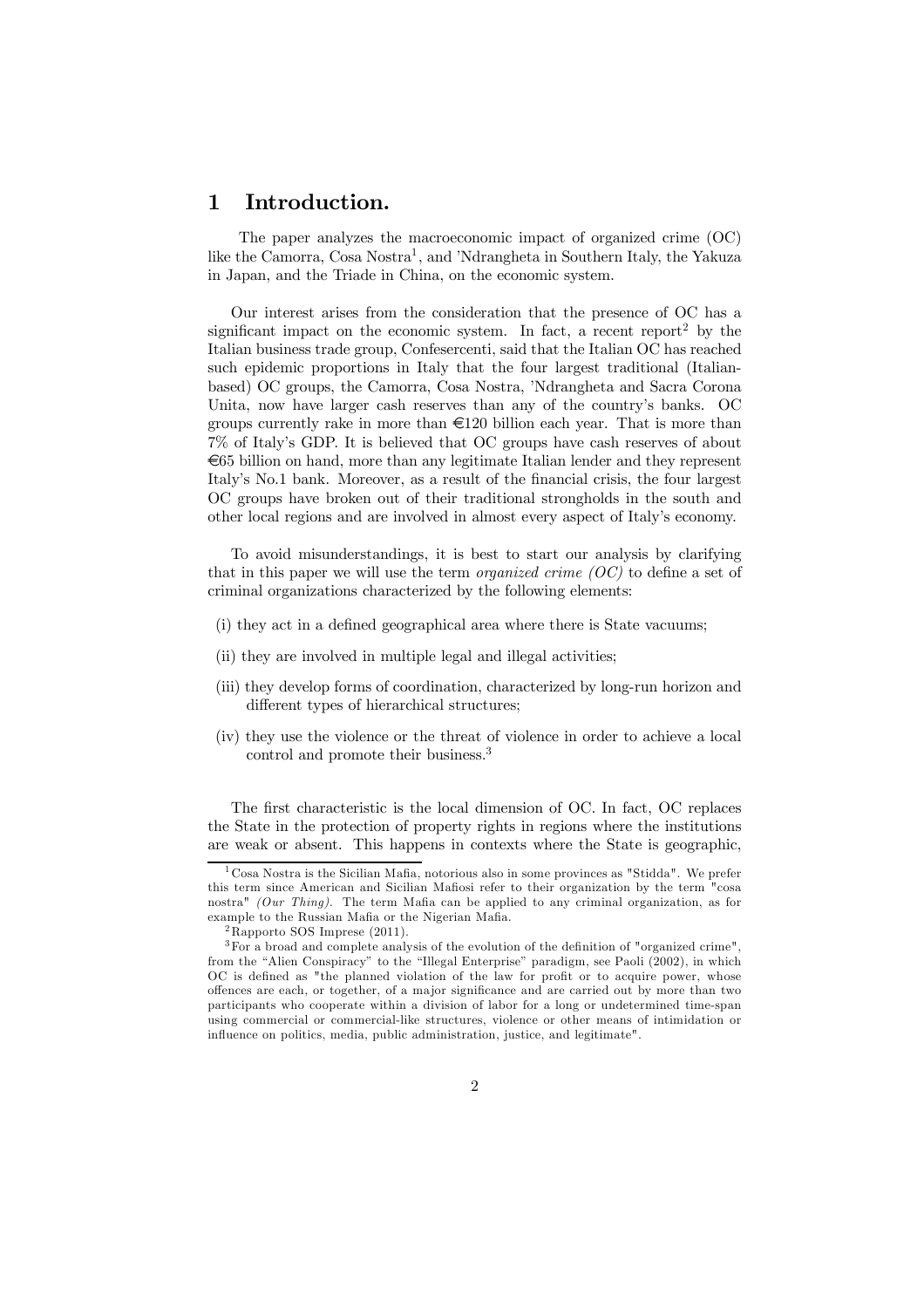ethnic or social distant, where revolutions, wars or political changes create a power vacuum, or where the legal regulation of production and distribution of goods leaves room to illegal economic activities.<sup>4</sup>

The second characteristic is the multisectorial dimension of OC which is involved in illegal (production and distribution of illegal drugs, human traffic, counterfeiting of goods, etc.) and legal sectors where criminal revenues are laundered. OC typically penetrates in legal economy operating in traditional sectors, characterized by a small or medium size of firms, low levels of technology and human capital, a limited interregional (or international) competition, and a large presence of public sector.<sup>5</sup>

The third characteristic that qualifies OC is the fact that, in order to create and maintain monopoly power in the territory, OC needs a hierarchical structure that coordinates its activities. In addition, when we consider economic activities in illegal markets, OC differs from a set of ordinary illegal firms since OC groups create a highly integrated economic structure - both vertically and horizontally - that operates monopolies in various stages of the production and distribution of illegal commodities. $6$ 

The last key feature of OC is the use or threat of violence in order to achieve a local control and obtain economic advantages. Surprisingly this characteristic is not universally accepted in literature. In fact, some authors consider the endogenous emergence of OC and underestimate the role of violence. In particular, Gambetta (1993) argues that OC operates as a governance structure mostly addressed to the underworld so that its activities cannot be reduced to the supply of illegal goods. He suggests that there may be a voluntary demand for these services and denies the necessary coercive character of the relationships between OC and illegal firms, and affirms that its core business is the supply of trust, that is of a more stable institutional setting for illegal firms. In addition, according to the endogenous nature of OC group as part of longrun non-cooperative equilibria, Skaperdas (2001) proposes a model where OC groups are (local) suppliers of collective protection and, "providing protection when the state does not", their presence can be the efficient solution to satisfy producers demand of protection. From our point of view, even though we would consider a non-coercitive nature of some relationships between OC groups and legal firms, we could not deny that violence threat would be used at least for avoiding cheatings and/or against third-parties.

 $4$ Kumar and Skaperdas  $(2009)$ .

 $5$ Fiorentini (2000)

 ${}^{6}$ Traditionally, OC were mainly analyzed through the corporate model based on Weberian postulates (Cressey, 1972). This model tackles criminal organizations from several formal traits: centralized and organized hierarchy, clear division of labor, assignment of functions on the basis of personal ability and formal internal rules. More recently this model has been extended considering more flexible inner organization and the study of OC has taken a step forward with the social network analysis (SNA). This method constitutes an alternative way of looking into the criminal organizations by means of studying the social relationships within a network, as a form of organization in the midst of an organizational continuum from more hierarchical and complex organizations to a more horizontal and loosely connected group. See McIllman (1999), Morselli (2008) and Gimenez-Salinas Framis (2011).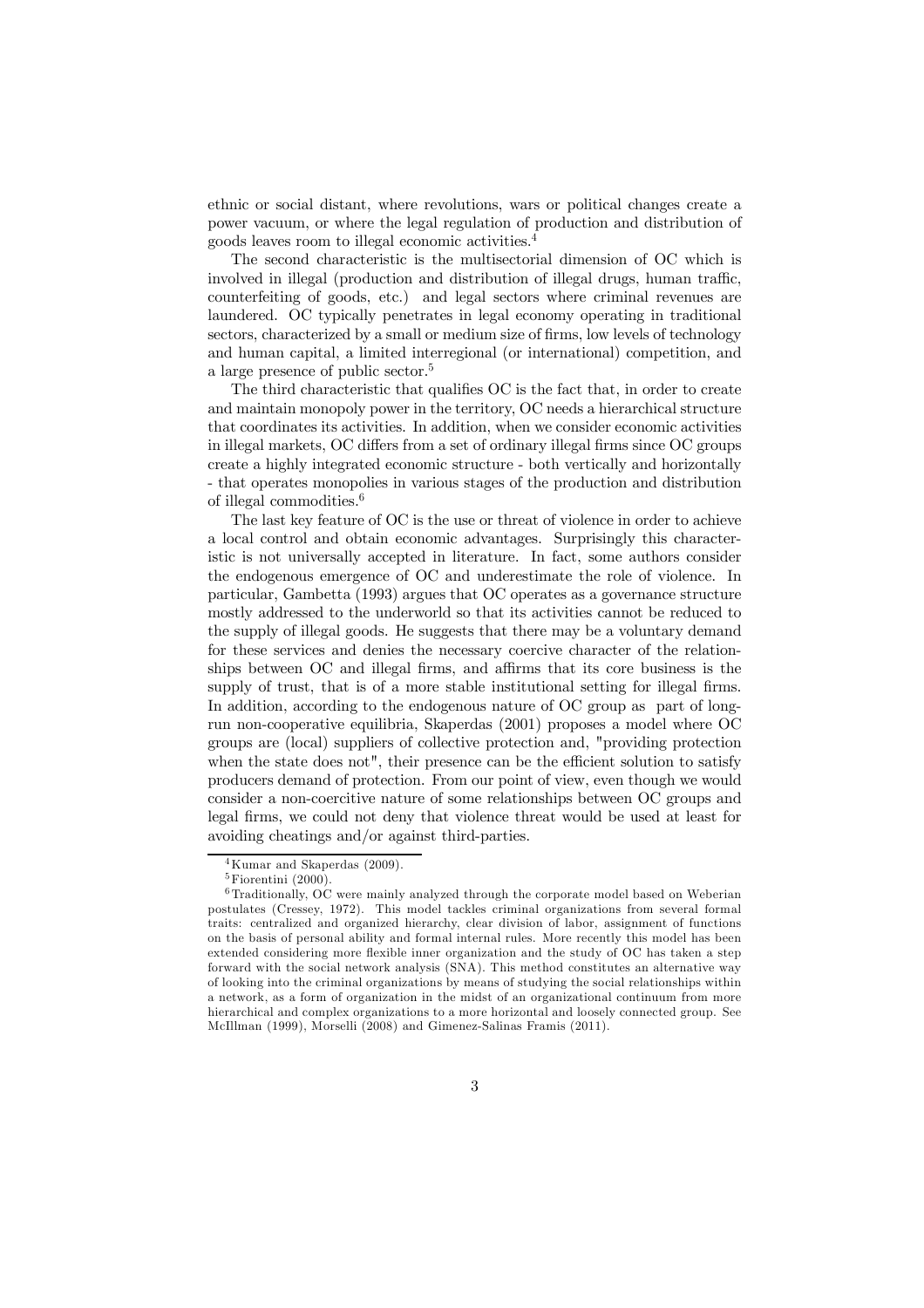In order to explain and evaluate the macroeconomic impact of OC we have to reject the idea that the action of OC is confined solely to illegal or underground markets, but it interacts with the private and public sectors of the legal economy, generating substantial income flows to and from the criminal sector. OC plays as new actor that gets in touch with all the subjects belonging to the legal sector and significantly modifies the directions and sizes of any income flow.

According to the most studies<sup>7</sup>, the presence of criminal organizations in a given region negatively affects the efficiency of the economic system and tends to slow economic development. Even though there exists a broad academic and institutional literature on historical and sociological analysis, on empirical evidences of crimes and OC groups and on their social cost<sup>8</sup>, fewer are the contributes that tried to estimate the economic impact of OC. Most of them applied a neoclassical supply-led approach for exploiting inefficient allocations of resources due to crimes while almost no one, with rare exceptions<sup>9</sup>, tried to construct a demand-led theoretical model for describing and forecasting the macroeconomic impact of OC on economy. A remarkable example of supplyoriented analysis is represented by the recent work of Pinotti (2012); over a thirty-year period, the paper estimates that two southern Italian Regions, Apulia and Basilicata, experience a 16% drop in GDP per capita relative to other southern regions not significantly exposed to OC. One possible explanation for this result is the following. The advent of criminal organizations has favored a decline in private investments connected with an expansion of public investments, especially through corruption of public officials; therefore, the lower productivity of public capital is the main reason that explains the sluggish economic performance. From the perspective of the supply side, an inefficient allocation of resources or a reduction of marginal productivity are the key factors that justify a slowdown in economic growth in the presence of criminal organizations.

Our paper takes a different perspective and assumes that criminal organizations affect the economic system by inducing changes in the level of effective demand. As illustrated in Figure  $(1)$  the presence of OC dramatically changes the economic structure of a region. The paper assumes the following channels through which criminal organizations interact with the legal economy. First,

<sup>&</sup>lt;sup>7</sup>The estimation of the economic cost of crime has become an important field of study in the last years. See Felli and Tria (2000) on the effects of OC on productivity in the private sector, Alleva and Arezzo (2004) that measured total costs of crime both in terms of lost production and in terms of lost jobs, Centorrino and Ofria (2008) on the relation between OC and productivity in a Kaldor-Verdoorn context; Peri (2004) and Buonanno et al. (2009) on the relation between social capital, level of crimes and long-term economic growth; Daniele and Marani (2008) on the negative impact of crimes on FDI, Detotto and Otranto (2010) on the short and long term effects of crime on economic growth; Levitt (2001) on the relation between unemployment and crimes; Daniele (2009) for a survey.

<sup>&</sup>lt;sup>8</sup> Anderson (1999) considered that beyond the expenses of the legal system, victim losses, and crime-prevention agencies, the burden of crime includes the opportunity costs of victims' criminals', and prisoners' time, the fear of being victimized, and the cost of private deterrence. See Czabanski (2008) for a survey.

<sup>&</sup>lt;sup>9</sup>See Reuter (1983) and (1985); Centorrino and Signorino (1993) and (1997).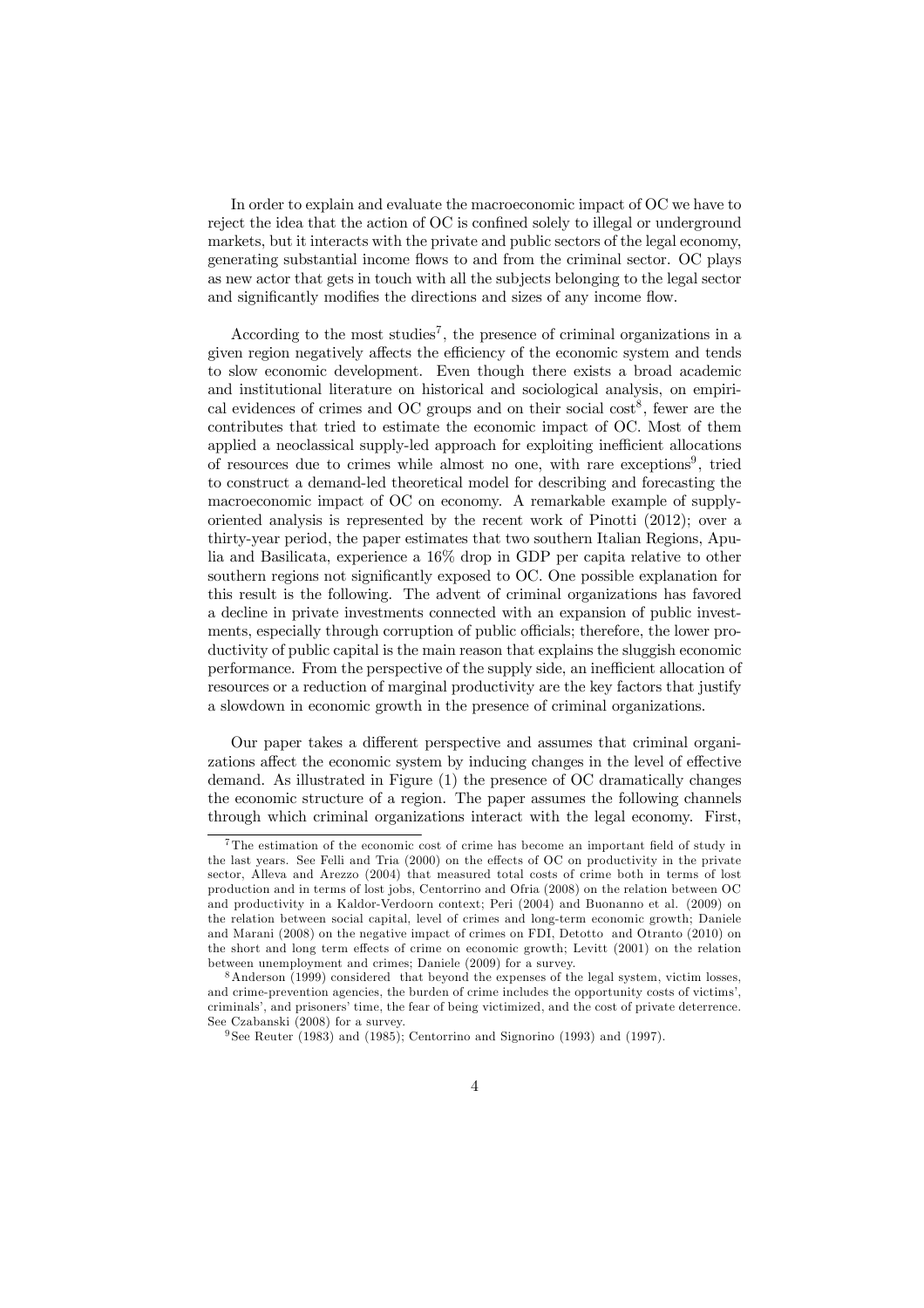

Figure 1: Monetary flows in an economic system where organized crime groups interact with public and private (legal) sectors.

by trading in criminal goods, extorting of money protection from firms, and corrupting of public officials, OC leads to income outflows from the legal sector of the economy; in fact, families can decide to consume criminal goods rather than legal ones, firms distribute lower revenues to families since they have to pay money protection to OC in the same way as they have to pay taxes to the government, the government reduces public expenditure since a share of tax revenues is diverted to OC. Second, by money laundering, OC leads to income inflows into the legal sector to the extent that criminal revenues are allocated to finance legal good consumptions and investments. Third, OC leads to income outflows from the economy, not only from the legal sector, when criminal revenues are employed to purchase legal or criminal goods outside the region or to create precautionary criminal income buffers.

In this light, Neo-Kaleckian models of growth and income distribution are suitable for analyzing how OC affects the operation of the economy through changes in the aggregate demand level; in fact, in these models, the level of the economic activity and the growth rate of capital stock are led by the trend of the effective demand, that is, by consumptions, investments, and public expenditures<sup>10</sup>. From this perspective, the presence of OC, on the one hand, tends to reduce the effective demand draining resources through extortion, bribery of

 $10$ Neo-Kaleckian models share with the post Keynesian tradition the principle of effective demand, they allow to study the role of income distribution in determining economic changes in accordance with its effects on demand side. For a review of Neo-Kaleckian models see Blecker (2002).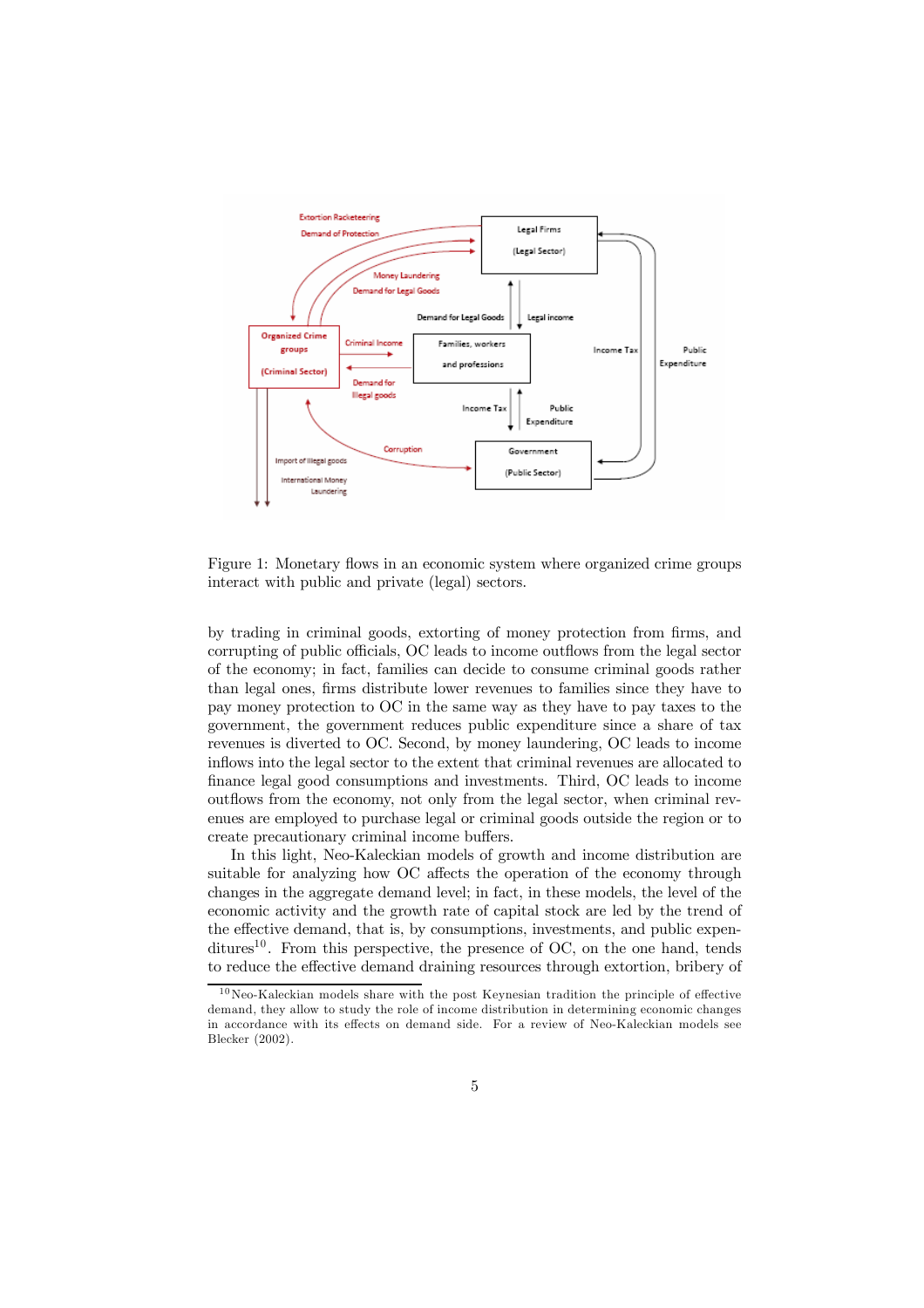public officials and encouraging consumption of criminal assets (illegal goods and goods produced in the underground economy $)^{11}$ , on the other hand, tends to increase the effective demand using the proceeds of criminal activity in the purchase of legal goods. The model highlights the opposing action of these two forces and identifies the conditions for a negative impact on the degree of capacity utilization and the growth rate. For the latter variable, these conditions tend to be more stringent seen the direct impact of crime on investment decisions. Overall, the operation of OC tends to negatively influence the economic activity to the extent that the proceeds drained from the legal income are not reused within the same sector.

The paper is organized as follows. In Section 2 we focus on typical crimes that identify and measure the economic presence of OC while in Section 3 we illustrate some empirical evidence on the operation of OC in Italian Provinces. In particular we construct two different indexes of the presence of OC that measure on the one hand its local control, CILP, and on the other hand its economic extent, CIEE. In Section 4, we introduce the model setting of our theoretical analysis where in Section 5 we stress our results in terms of the degree of capacity utilization and the growth rate. Conclusions are demanded to Section 6.

## $\overline{2}$ Economic dimension of Organized Crime: marker crimes and empirical evidences.

We identify different crimes through which OC affects the legal economy: the extortion racketeering, the underground or illegal trafficking, the corruption and the money laundering. From the perspective of criminal organization, the first three crimes are the key means by which the criminal income is generated, while the money laundering plays the strategic role of supporting the enlargement of OC groups on legal sectors. In the following we introduce some definitions and empirical evidences.

*Extortion racketeering.* Firms are subject to extortion racketeering and they must pay protection money if they want to operate in a given region. Extortion racketeering, where developed in a systemic form, is one of the most frequent means by which organized criminal groups infiltrate the legitimate economy<sup>12</sup>. According to Monzini (1993) the two main features of the phenomenon may be extortion-protection, which consists in taxation on a regular basis imposed by

<sup>&</sup>lt;sup>11</sup>Criminal economy consists of underground and illegal economies. In fact, according to OECD (2002) definitions, underground economy consists of productive activities that are legal but are deliberately concealed from the public authorities to avoid payment of taxes or complying with regulations; instead, illegal economy consists of productive activities that generate goods and services forbidden by law or that are unlawful when carried out by unauthorized producers.

 $12$  As also remarked in Transcrime (2009), Konrad and Skaperdas (1998) describe extortion as the "defining activity of organized crime".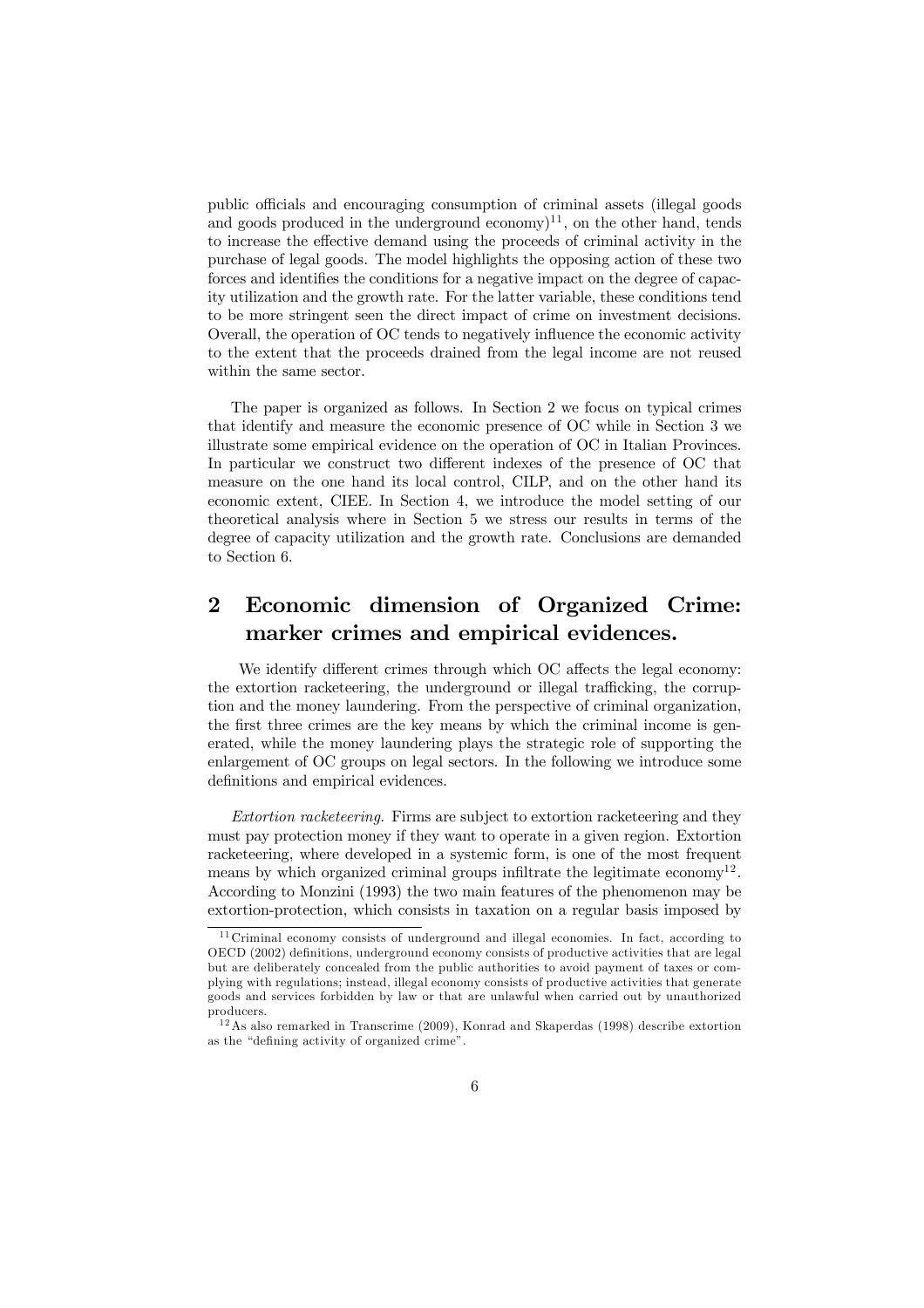violent means; labour racketeering, which is violent negotiation for access to the labour market and employment. A third way, that can be defined as the longrun strategy, is represented by the so-called monopolistic racketeering, which is a specific market strategy aimed at the physical elimination of the competitors, or at the creation of monopolistic coalitions. A recent study on the perceived dimension of the phenomenon in Italy in  $2008$  says that  $10.9\%$  of businesses in Italy were worried about being victims of extortion, with a higher value  $(20\%)$ for businesses located in the Southern Regions of the country  $(8.3\%$  in the North). Moreover, independently of geographical position, the economic sectors most concerned about being victims of extortion racketeering were hotels and catering, and the commercial and retail sector. A recent report  $13$  by the Italian business trade group, Confeser centi, said that extortion racketeering represents a turnover for Italian OC groups of more that  $\in$ 21billion, about the 15% of its total turnover, second only to the revenues from illegal drug traffic.

Trafficking in illegal markets. Families may buy legal goods produced in the legal economy; but they may also buy goods produced in the underground and illegal economies, enriching criminal organization to the extent that they control these productions. Focusing only on illegal goods, as anticipated before, the revenues from drug traffics is the most important activity of OC in Italy with a turnover of about 60  $\bigoplus$  billion while the Financial Action Task Force (FATF) of the Group of Seven leading industrial nations  $(G7)$  has recently estimated that the drugs business is the third biggest economy in the world today and that the annual value of the worldwide trade in illegal drugs ranges between 1200€ billion to 4000€ billion<sup>14</sup>. Drug trafficking<sup>15</sup> remains the most common form of transnational OC in the EU and the role of Italy is crucial since the country represents an important gateway for and consumer of Latin American cocaine and Southwest Asian heroin entering the European market.

Corruption. Also the Public Sector is directly and indirectly affected by the presence of OC groups. The government makes public expenditures financed through tax revenues; even if we do not consider that the presence of OC affects

 $13$ Rapporto SOS Imprese (2011).

<sup>&</sup>lt;sup>14</sup>The independent, "Drugs trade 'the third largest economy' ", newspaper article, 16th may 2012, http://www.independent.co.uk/news/drugs-trade-the-third-largest-economy- $1072489$  html

<sup>&</sup>lt;sup>15</sup>When we consider drug trafficking (that is, illegal possession, cultivation, production, supplying, transportation, importing, exporting and financing of drugs operations) we mainly focus on illicit drugs like cocaine, heroin, synthetic drugs, cannabis resin (hashish) and herbal cannabis (marijuana). With respect to European Union Member States a study conducted by the commission in 2010 says that drug trafficking has generally been increasing steadily since 2002. This trend slowed over the period 2005 to 2008, with the total number of offences remaining fairly stable, but there were considerable variations between countries. Increases of about a half were observed in Sweden, Romania and Slovenia. Less marked, but still substantial, rises took place in Cyprus, Spain, Denmark, Greece and the United Kingdom (particularly in Northern Ireland).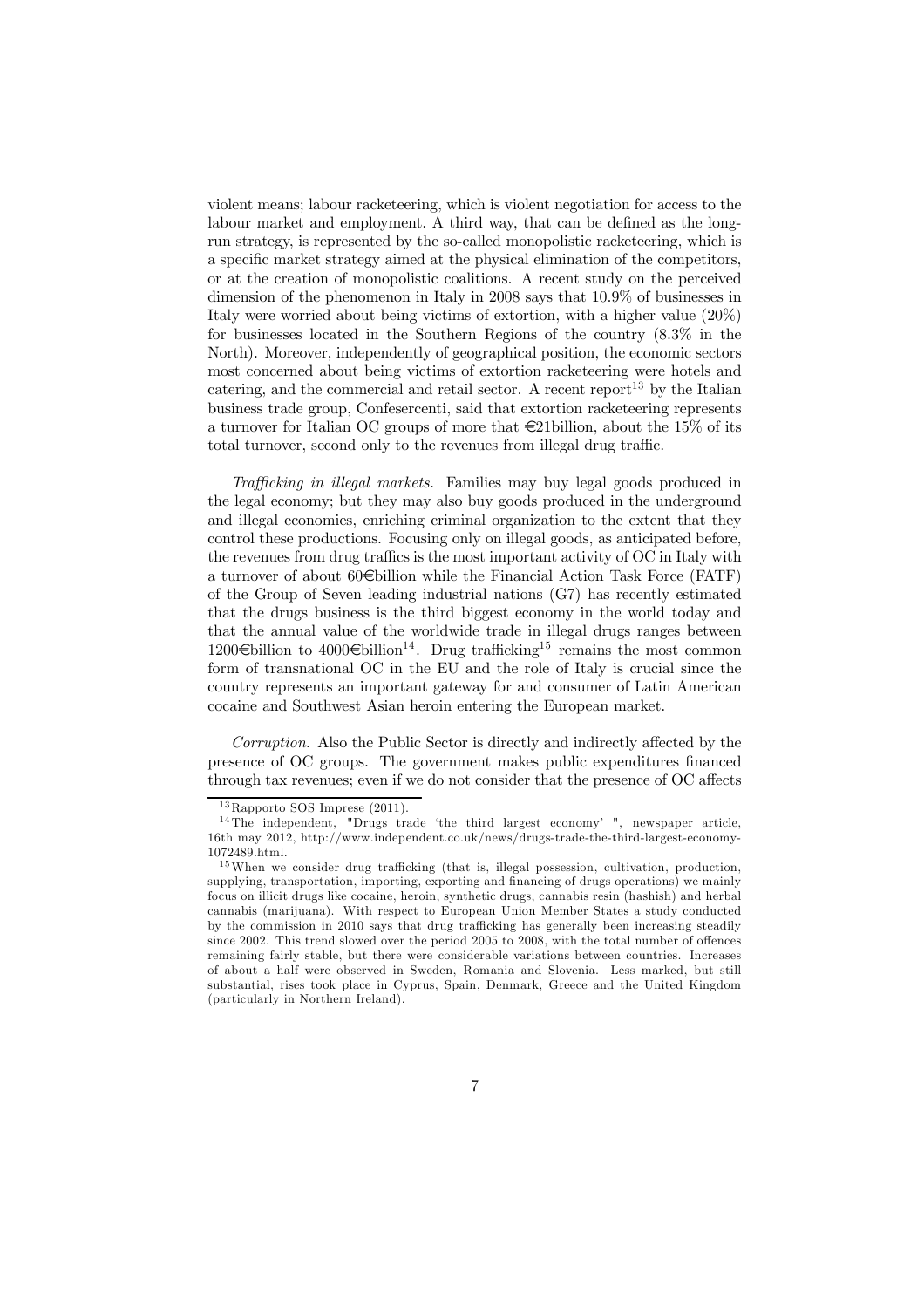legal sector income and tax revenue<sup>16</sup>, only the corruption<sup>17</sup> of public officials may raise public good costs, redirecting public resources in favour of criminal organizations. Empirical evidence confirms that the phenomenon of corruption is deeply correlated with public expenditure. In particular, Del Monte and Papagni (2007) and Acconcia and Cantabene (2008) confirm the positive correlation between corruption and crime indexes and between corruption index and public expenditure in Italy in the last decades  $18$ .

Money Laundering. Investing illegal or criminal income in the legal sector represents the main way for cleaning dirty money. The phenomenon called money laundering plays a relevant role in development strategies of OC groups. In fact, money represents the lifeblood of the organization that engages in criminal conduct for financial gain because it covers operating expenses, replenishes inventories, purchases the services of corrupt officials to escape detection and furthere the interests of the illegal enterprise, and pays for an extravagant lifestyle. To spend money in these ways, criminals must make the money they derived illegally appear legitimate. Moreover, a trail of money from an offense to criminals can become incriminating evidence. Criminals must obscure or hide the source of their wealth or alternatively disguise ownership or control to ensure that illicit proceeds are not used to prosecute them. According to Schneider  $(2009)$ , the worldwide turnover generated by criminal operations reached a size of 1300 in 1998 to 2100US\$billion in 2003 and, of course, are the object for money laundering processes. Some authors like Agarwal and Agarwal (2006) estimate even a higher figure, from 2000 to 2500US\$billion in 2005, or Walker  $(2007)$ , up to 3000US\$billion.

 $^{16}$  Moreover, Centorrino and Signorino (1997) affirm that the presence of OC causes a "fiscal gap" in tax revenues not only for the impact of criminal activities on legal income, but also for the increase of tax evasion when firms have to pay a criminal tax (racketeering) too.

 $17$  Spencer et al. (2006) describe corruption as "many kinds of irregular influence, the objective of which is to allow the participants to make profits they are not entitled to; the method being the breaking of internal or external rules". Notice that corruption has long been considered one of the defining characteristics of organized crime. As comprehensive reviews of organized crime definitions include corruption as a defining element (see Finckenauer 2005; Hagan 2006).

 $^{18}$ Del Monte and Papagni (2007) investigate the determinants of corruption in Italy in the period 1963–2001 using statistics on crimes against the public administration at a regional level. Their estimates show that economic variables (government consumption, level of development) and political and cultural influences (party concentration, presence of voluntary organizations, absenteeism at national elections) significantly affect corruption in Italy. More recently, Acconcia and Cantabene (2008) test the hypothesis of strong correlation between corruption and public expenditure in Italy. Their analysis conclude that during the 1980s and the first half of the 1990s corruption in Italy, at least in part, fed on the huge amounts of public spending in social infrastructure, such as buildings, swamp and land reclamation, as well as public spending in social security; while, the perverse relationship between corruption and public spending collapsed just after the prosecutions and convictions related to Mani Pulite.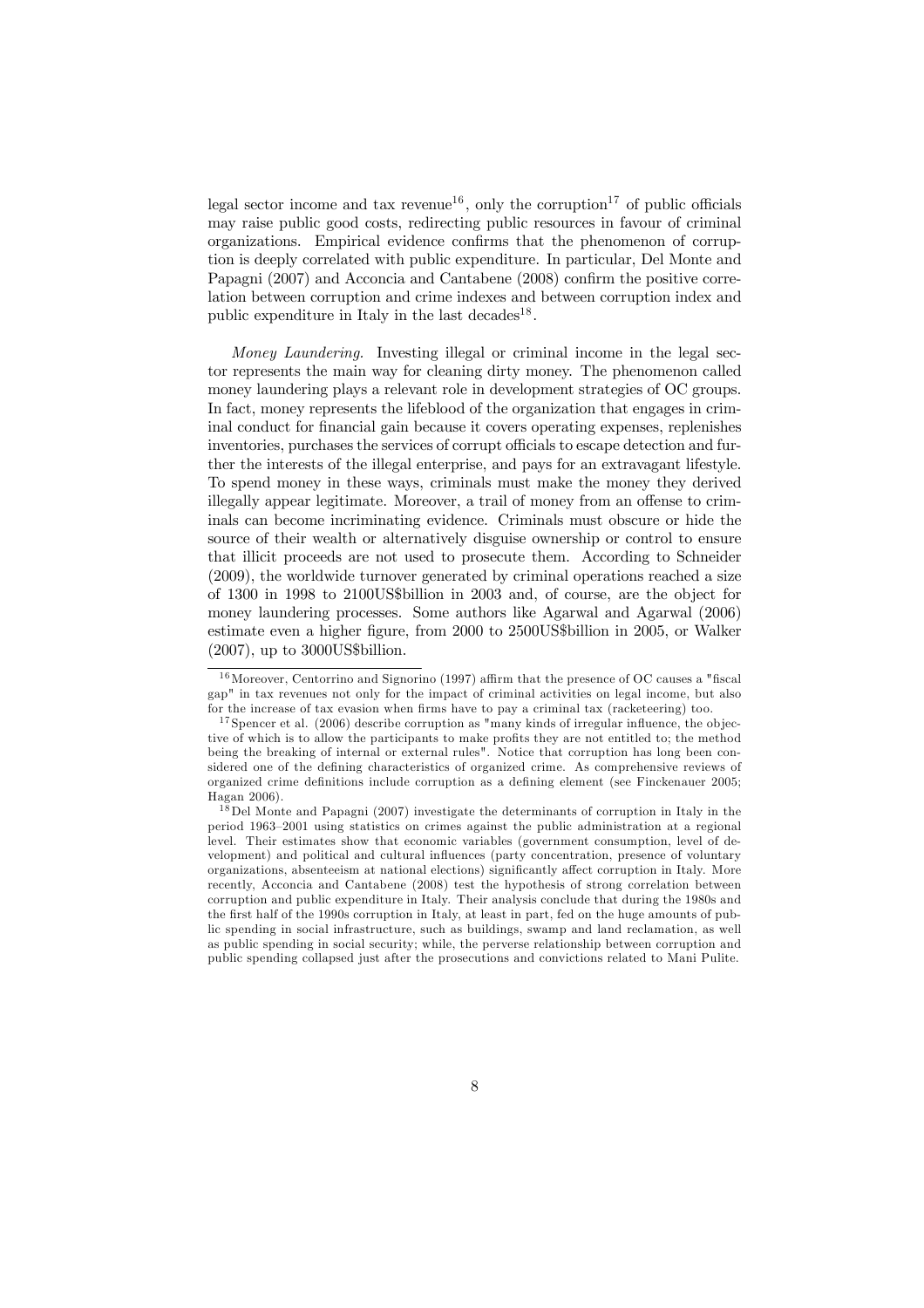#### The presence of organized crime in Italy.  $\bf{3}$

The statistical analysis of criminal organizations is by its nature very complex, since we are witnessing the overlap of two complementary dimensions, a social and an economic one. In this section, starting from official statistics on crimes reported, we try to measure the different intensity of the two components in the Italian Provinces.

We analyze the criminal statistics for Italy produced by the Italian National Institute of Statistics (ISTAT) on a provincial basis (NUTS 3 level administrative units), and we reconstruct the activities of criminal organizations by distinguishing between (i) offenses or crimes that are being made to obtain and maintain control of the territory *(the local power of OC)* and (ii) offenses and crimes that measure their presence in legal and illegal markets *(the economic extent of OC*). These two dimensions, the first local and the second global, have suggested the use by some authors of the term  $"glocal"$  to indicate the geographical space of action of OC. This distinction arises from the will to separately measure what Block (1980) respectively called "power syndicate" and "enterprise syndicate" of criminal groups.<sup>19</sup>

Indeed, we build two composite indexes, which we call "composite index of local presence" (CILP) and "composite index of economic extent" (CIEE) of criminal organizations, starting from the data of offences and crimes reported by victims to the police<sup>20</sup>. These data are collected by ISTAT on a provincial basis and we compute for any selected crime the average number of offences reported in the period 2008-2010 on 10000 inhabitants<sup>21</sup>. Then, for any selected crime we compute the z-score on the theoretical normal-shaped national population. In this way we obtain ordinal and comparable crime-to-crime indexes. The next step is to construct the two composite indexes as the average z-score of all the crimes used to represent any single dimension of OC activities.

More precisely, in order to identify the composite index of local presence (CILP) of OC we considered the statistics of the following offenses: Mafia murders and attempted Mafia murders, Mafia-type criminal associations, extortions, damages, arsons and damages followed by arsons, bodily injuries, city councils (LAU 2 administrative units) dissolved for infiltration by OC, assets and firms confiscated from OC. All these crimes can be considered either as instrumental to rule and control the territory or as a manifestation of the same power of OC.

Regarding to the composite index of economic extent (CIEE) of OC, we considered the statistics of the following offenses: exploitation of prostitution, drug production and trafficking, theft and robbery, computer fraud, counterfeiting,

 $19$  For a deep analysis of the two aspects see Sciarrone (1998).

 $^{20}$ We are aware that the data can be characterized by systematic bias, overestimating the presence of criminal organizations in those provinces where the victims were simply less afraid to report to and/or more confident in the police. However, we are also aware that there is not another source of data for Italy more detailed and less distorted.

<sup>&</sup>lt;sup>21</sup>The data are available for the 103 provinces operating in 2008. The decision of focusing on a so short period of time (three years) is justify by the will to avoid structural breaks in the series due to political, legal, social or economic factors.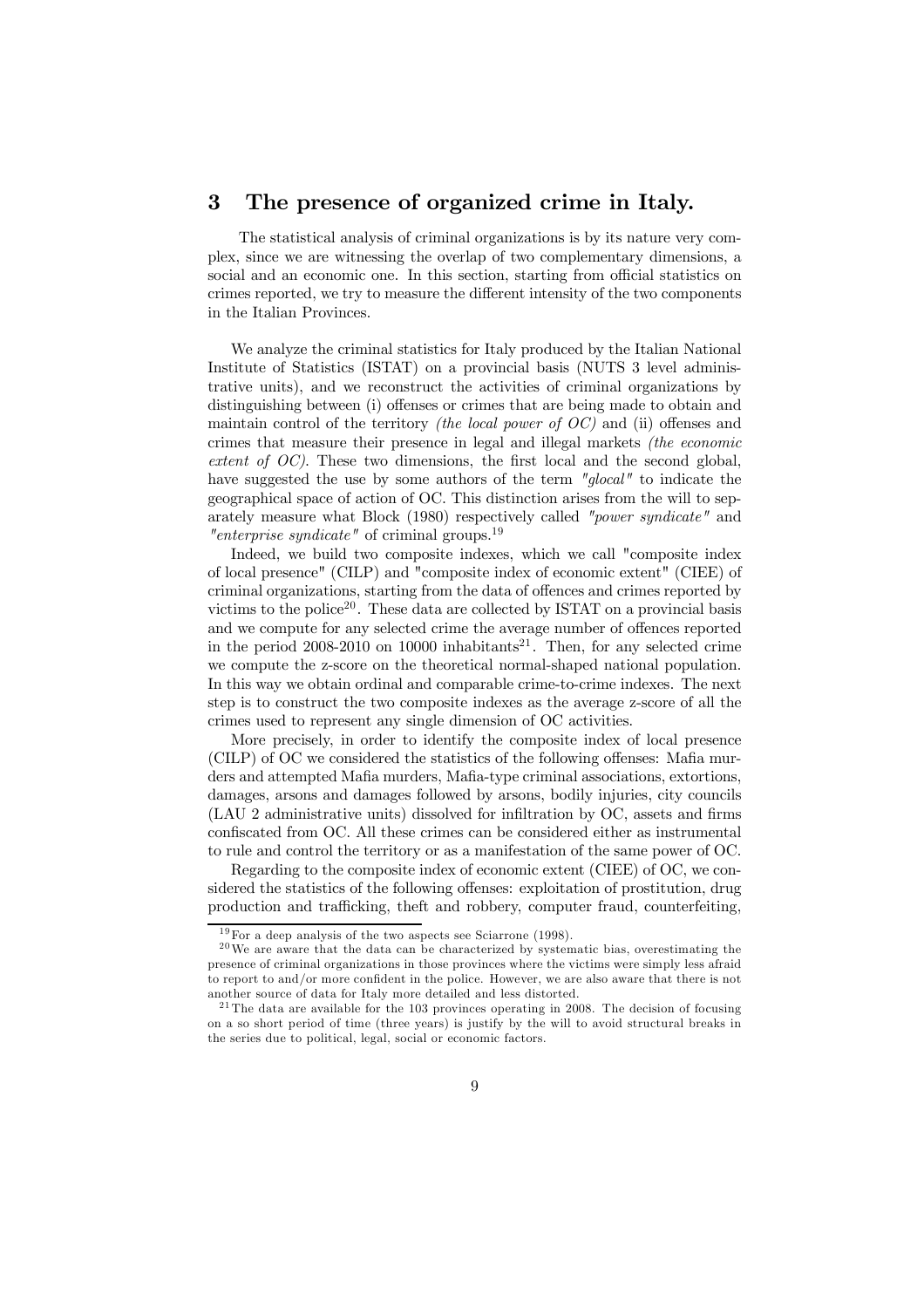

Figure 2: the composite index of local presence (CILP) of Organized Crime. Our elaboration on ISTAT data (2008-2010).

smuggling of goods, money laundering, usury and criminal associations. The listed crimes refer to economic activities of OC in legal and illegal markets.

In Figure  $(2)$  we find the per-quartile map of the composite index of local presence  $(CILP)^{22}$ . As indicated by the darker color, with some exceptions such as Turin, Imperia or Latina, the index assumes higher value in the provinces of Southern Italy, where traditionally we measure the presence of criminal organizations.

Analogously, in Figure  $(3)$  we find the per-quartile map of the composite index of economic extent  $(CIEE)^{23}$ . As indicated by the darker color, the index assumes higher value not only in the provinces of Southern Italy but also in the Center and in the North where a more prosperous economy incentives criminal organizations investments. Notice that rich provinces as Turin, Milan, Brescia, Genoa, Savona and Rimini belong to the last quartile (the most criminal one) of the CIEE distribution.

 $^{22}$ In Appendix II, Figures (5) and (6) show in tables the values of the criminal statistics and the composite index of local presence (CILP) of OC for provinces.<br><sup>23</sup>In Appendix II, in Figures (7) and (8) there are in tables the values of the z-score of

the criminal statistics used and the composite index of economic extent (CIEE) of OC for provinces.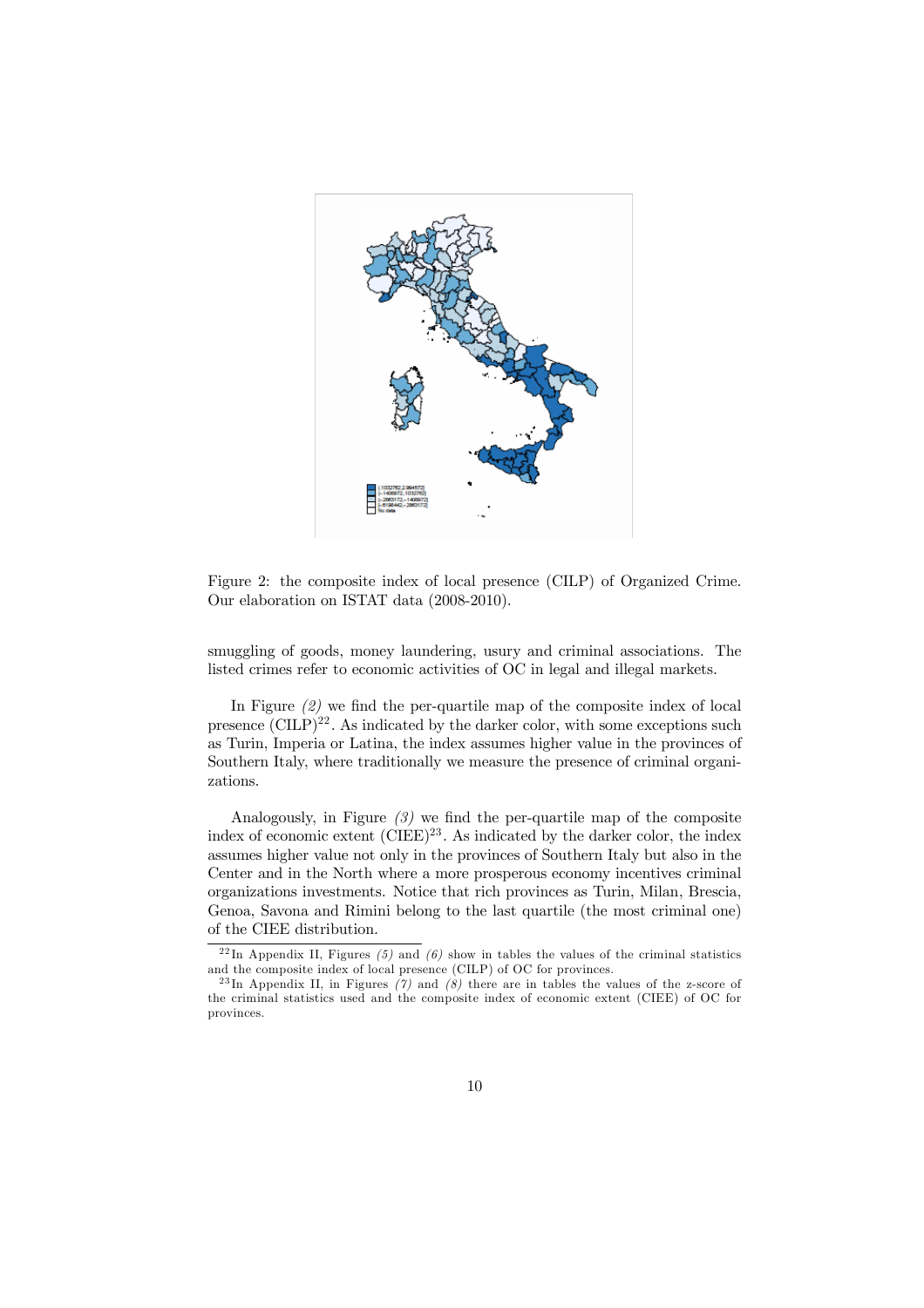

Figure 3: the composite index of economic extent (CIEE) of Organized Crime. Our elaboration on ISTAT data (2008-2010).

The two composite indexes, CILP and CIEE, represent two complementary aspects of the activities of criminal organizations. With reference to the scatter plot between the two indexes<sup>24</sup> in Figure (4), we can try to classify Italian provinces in four groups or categories:

- (a) provinces such as Treviso, Rovigo, Trento, Pordenone, Belluno, etc., mostly in northern Italy, where both indexes are characterized by relative low values (both negative);
- (b) provinces such as Naples, Caserta, Reggio Calabria, Foggia, Brindisi, Catania, etc., in which both the indexes are relative high (both positive);
- (c) provinces such as Milan, Venice, Rimini, Imperia, etc., which are characterized by low values of the CILP, but high values of the CIEE (the first negative or close to zero, the second positive);
- (d) provinces such as Ragusa, Agrigento, Messina, Crotone, Enna, etc., where we face high values of the CILP together with low values of the CIEE (the first positive, the second negative or close to zero).

 $24$  Correlations between the two indexes for macroregions are presented in Appendix. Just watching the graph seems to be that different relations hold between the two indexes in the first quadrant (maybe a negative relation when both indexes are positive) and in the third one (maybe a positive relation when both index are negative). This aspect requires a deep analysis that surely will be part of a further development of our work.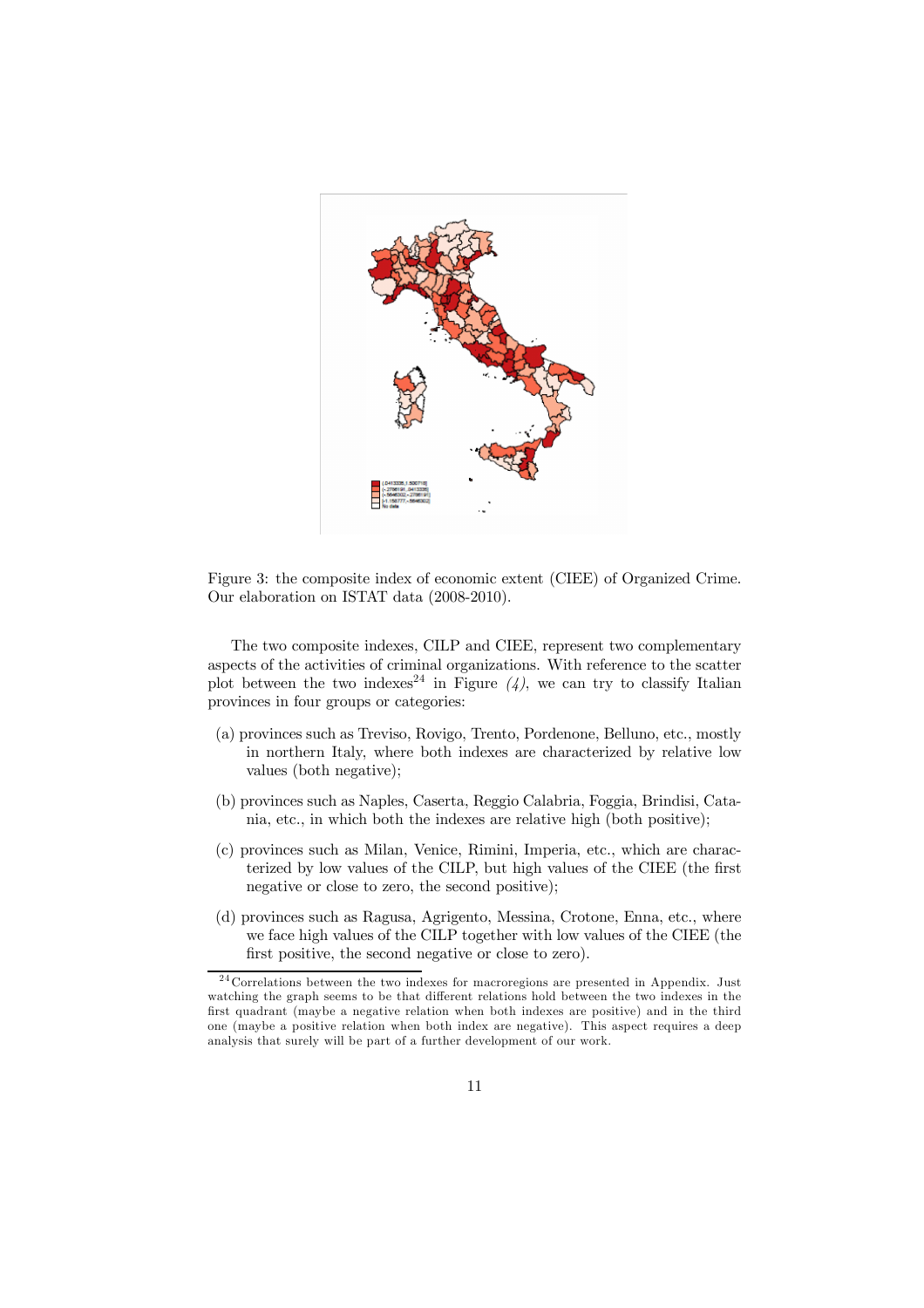Provinces belonging to category (a) are those with a negligible OC presence in their territory and characterized by a low risk of criminal infiltration in their economic system.

Provinces belonging to categories (b) and (d) are those with traditionally high OC presence. The former, relatively richer than the latter, face the entrepreneurial activities of OC in legal and illegal markets, while the latter are characterized by relatively underdeveloped economies in which criminal organizations do not have room for their investments.

Provinces belonging to category (c) are those with traditionally low or negligible OC presence. Nevertheless, criminal organizations are increasingly investing in these provinces where the richness of the local economy creates high demand of illegal markets. Historically we can say that criminal organizations in Italy are born in the provinces of categories (b) and (d) but have spread, recently and increasingly, in provinces of category (c).

Clearly, the explanation of the timing and causes of spread of criminal organizations, outside the territorial contexts where they were born, requires a more rigorous analysis, econometric type, which will surely be part of a future development of this work.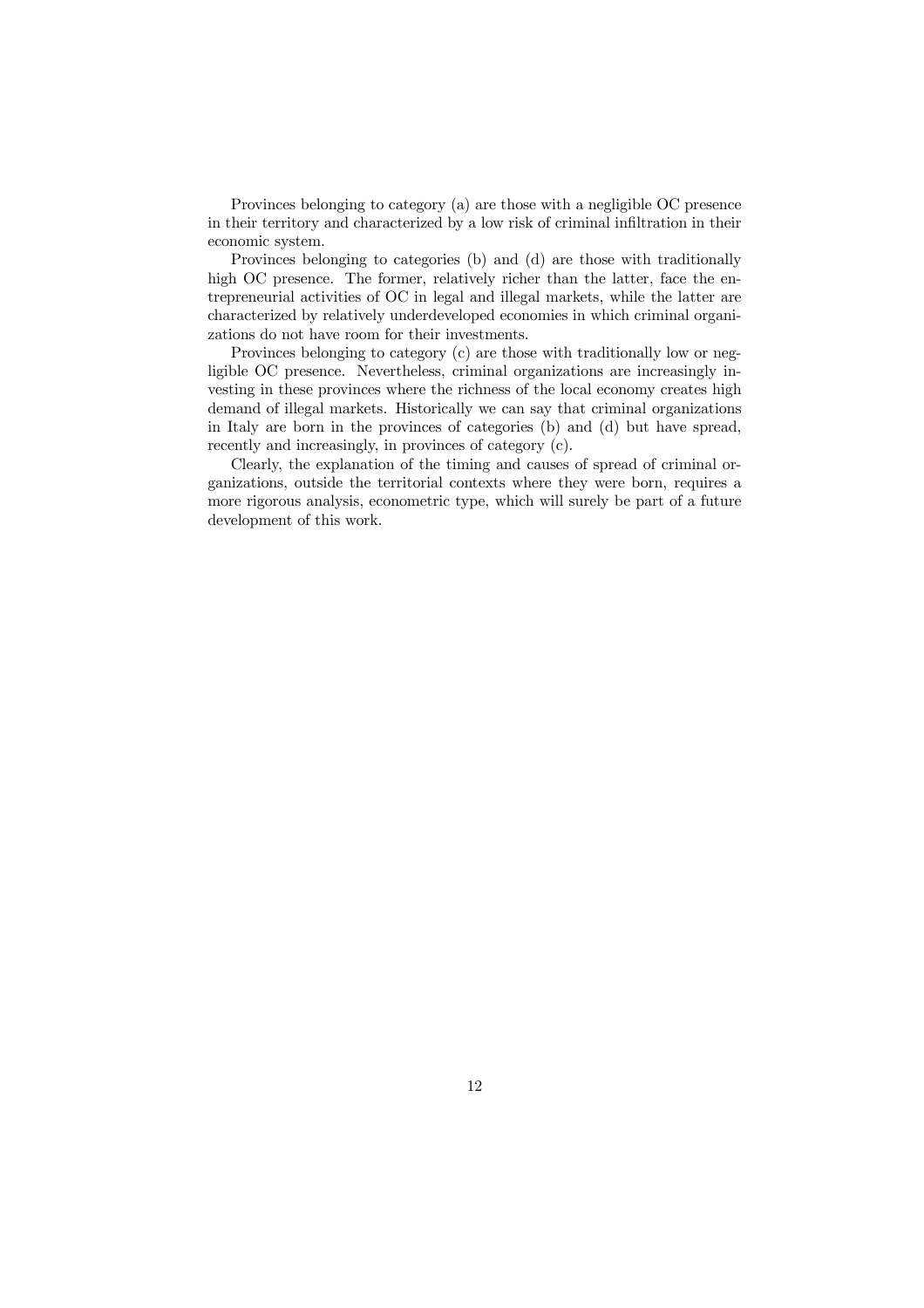

Figure 4: Scatter plot of CILP (on the Y-axis) and CIEE (on the X-axis). Our elaboration on ISTAT data (2008-2010).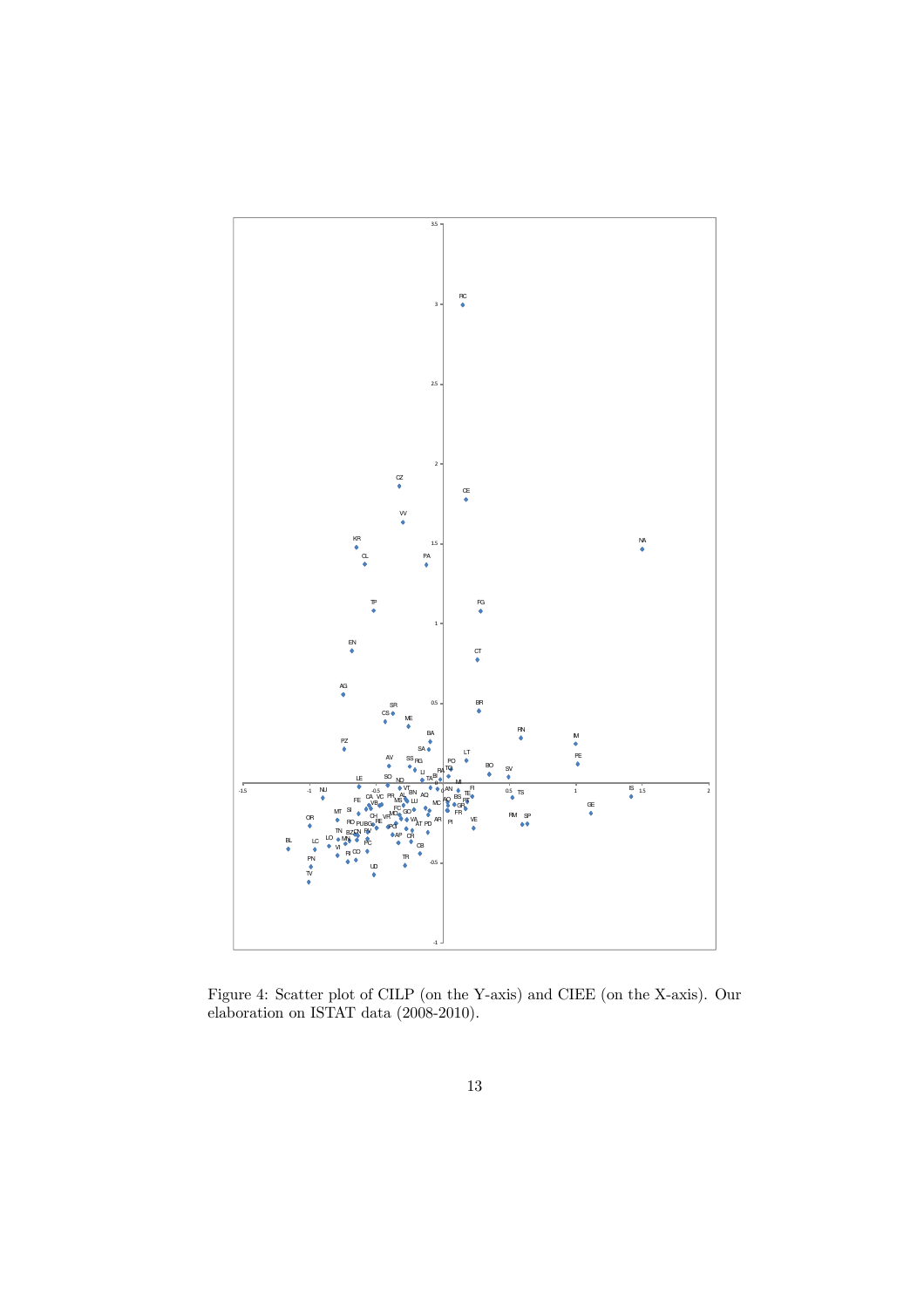#### The model.  $\boldsymbol{4}$

The model analyzes how the operation of OC affects the economy through changes in the aggregate demand level; in particular, the focus is on crimes as extortion, trading in criminal goods, corruption of public officials, and money laundering, which are strictly connected with the social and economic dimensions of OC. The model describes an economy where a legal sector and a criminal sector interact. The legal sector produces the legal income  $(Y_l)$ ; in this sector families allocate their disposable income to savings or consumptions of legal and criminal goods, firms undertake investments, and the government provides public goods financed through tax revenues. The criminal sector, which is ruled by OC, produces the criminal income  $(Y_c)$ ; in this sector criminals extort money protection from firms, trading in criminal goods, corrupt public officials in order to obtain a share of tax revenues, and launder money in legal activities. Thus, the criminal income comes from extortion revenues, sale proceeds of criminal goods, and corruption revenues; moreover, criminals allocate their illegal income to savings or consumptions of criminal goods and, through the money laundering, to legal activities as consumptions or investments. Both the production and allocation of the illegal income affect the legal sector of the economy: the first determines legal income outflows, while the second determines legal income inflows. OC, on the one hand, supports an effective demand decrease through extortion revenues, consumptions of criminal goods made by families, and corruption revenues; on the other hand, it supports an effective demand increase through its legal consumptions and investments.

The legal sector of the economy produces only one legal good, which can be used as a consumption good, an investment good, or a public good. The model assumes that the legal income level is determined by the effective demand level, that is, it is equal to legal consumptions  $(C_l)$ , legal investments  $(I_l)$ , and public expenditures  $(G)$ . Equation  $(1)$  describes the legal income determination:

$$
Y_l = C_l + I_l + G \tag{1}
$$

$$
C_l = C_l^f + C_l^c = (1 - \alpha_e - \tau) c (1 - c_c) Y_l + \beta_l Y_c \tag{2}
$$

$$
I_l = I_l^f + I_l^c \tag{3}
$$

$$
G = \tau Y_l (1 - \alpha_c) \tag{4}
$$

Equation (2) defines  $C_l$  as legal good consumptions made by families  $\begin{pmatrix} C_l^f \end{pmatrix}$ and criminals,  $(C_l^c)$ :  $C_l^f$  is a linear function of the legal income, net of extortion and tax payments,  $(1 - \alpha_e - \tau) c (1 - c_c) Y_l$ , where  $c \in [0, 1]$  is the parameter denoting the propensity to consume legal and criminal goods out of the legal disposable income, and  $c_c \in [0, 1]$  is the parameter denoting family preferences for criminal goods;  $C_l^c$  is a linear function of the criminal income,  $\beta_l Y_c$ , where  $\beta_l \in [0,1]$  is the parameter denoting the propensity to consume legal goods out of the criminal income. In equation  $(2)$ , families choose the income share to save, and then they allocate their residual income to legal and criminal consumptions;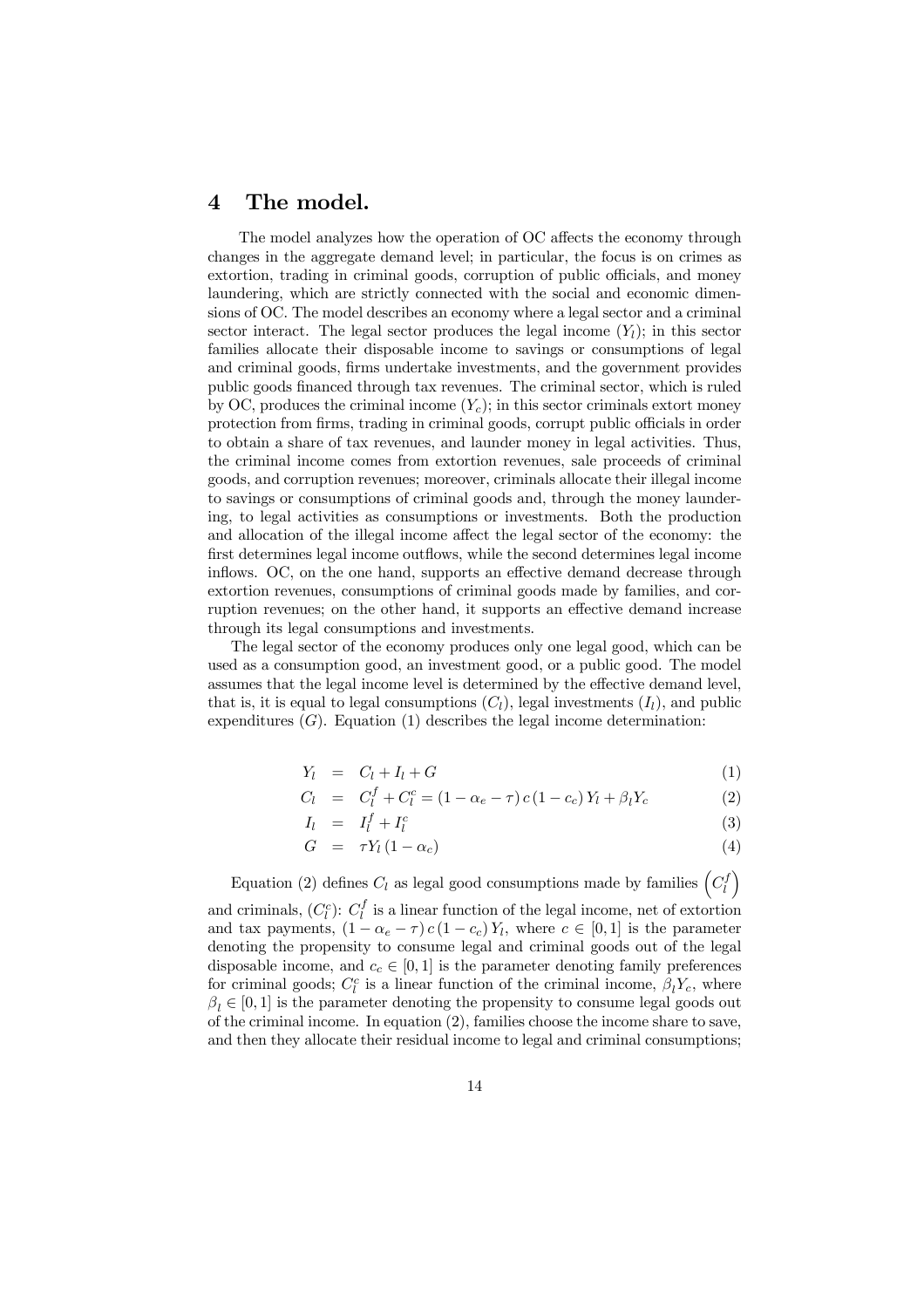instead, criminals directly chooses the income share allocated to legal consumptions. As the seminal paper of Kaldor (1966) assumes different propensity to consume out of wages and profits, likewise this paper assume different propensity to consume out of legal and criminal income; the main reason for this is the money laundering role, this activity affects only the propensity to consume out of the criminal income, and not that one out of the legal income. Equation (3) defines  $I_l$  as legal investments made by firms  $(I_l^f)$ , and that one made by criminals  $(I_l^c)$ . Equation (4) defines G as a linear function of tax revenues,  $(1 - \alpha_c) \tau Y_l$ , where  $\alpha_c \in [0, 1]$  is the parameter denoting the tax revenue share distorted in favour of OC, and  $\tau$  is the parameter denoting the tax rate; the government works with a balanced budget, but only a fraction of tax revenues becomes public expenditures because OC embezzles of a share of tax revenues through public official corruption, thereby 1 unit of tax revenues is necessary to provide  $1 - \alpha_c$  unit of public expenditures.

The criminal sector, which is ruled by OC, produces the criminal income through extortion, trading in criminal goods, and corruption; therefore, the criminal income consists of extortion revenues  $(ER)$ , trading revenues  $(TR)$ , and corruption revenues  $(CR)$ . Equation (5) describes the criminal income production:

$$
Y_c = ER + TR + CR \tag{5}
$$

 $(6)$ 

$$
ER = \alpha_e Y_l
$$

$$
TR = \alpha_t C_c = \alpha_t (C_c^f + C_c^c) = \alpha_t [(1 - \alpha_e - \tau) c c_c Y_l + \beta_t Y_c]
$$
(7)

$$
CR = \alpha_c \tau Y_l \tag{8}
$$

Equation (6) defines ER as a linear function of the legal income,  $\alpha_e Y_l$ , since the protection money is fixed as a given share of the legal income. Equation (7) shows that TR come from the sale of criminal goods,  $\alpha_t C_c$ , where  $C_c$  defines criminal good consumptions made by families,  $C_c^f$ , and criminals,  $C_c^c$ , while  $\alpha_t \in [0,1]$  is the parameter denoting the profit margin obtained by marketing criminal goods; in fact, we assume that OC does not produce these goods, but it only retails criminal goods purchased abroad.  $C_c^f$  is a linear function of the legal income, net of extortion and tax payments,  $(1 - \alpha_e - \tau) c c_c Y_l$ , and  $C_c^c$  is a linear function of the criminal income,  $\beta_t Y_c$ , where  $\beta_t \in [0,1]$  is the parameter denoting the propensity to consume criminal goods out of the criminal income. Finally, equation (8) defines CR as a share of tax payments,  $\alpha_c T I_l$ , obtained through the corruption of public officials.

Families can allocate their legal disposable income, that is, the legal income net of tax and extortion payments, to consumptions, both of legal or criminal goods, or to sayings  $(S_f)$ . Equations (9-10) describe the legal income allocation:

$$
Y_l = T + E + C_l^f + C_c^f + S_f \tag{9}
$$

$$
Y_l = \tau Y_l + \alpha_e Y_l + (1 - \alpha_e - \tau) cY_l + (1 - \alpha_e - \tau) (1 - c) Y_l \tag{10}
$$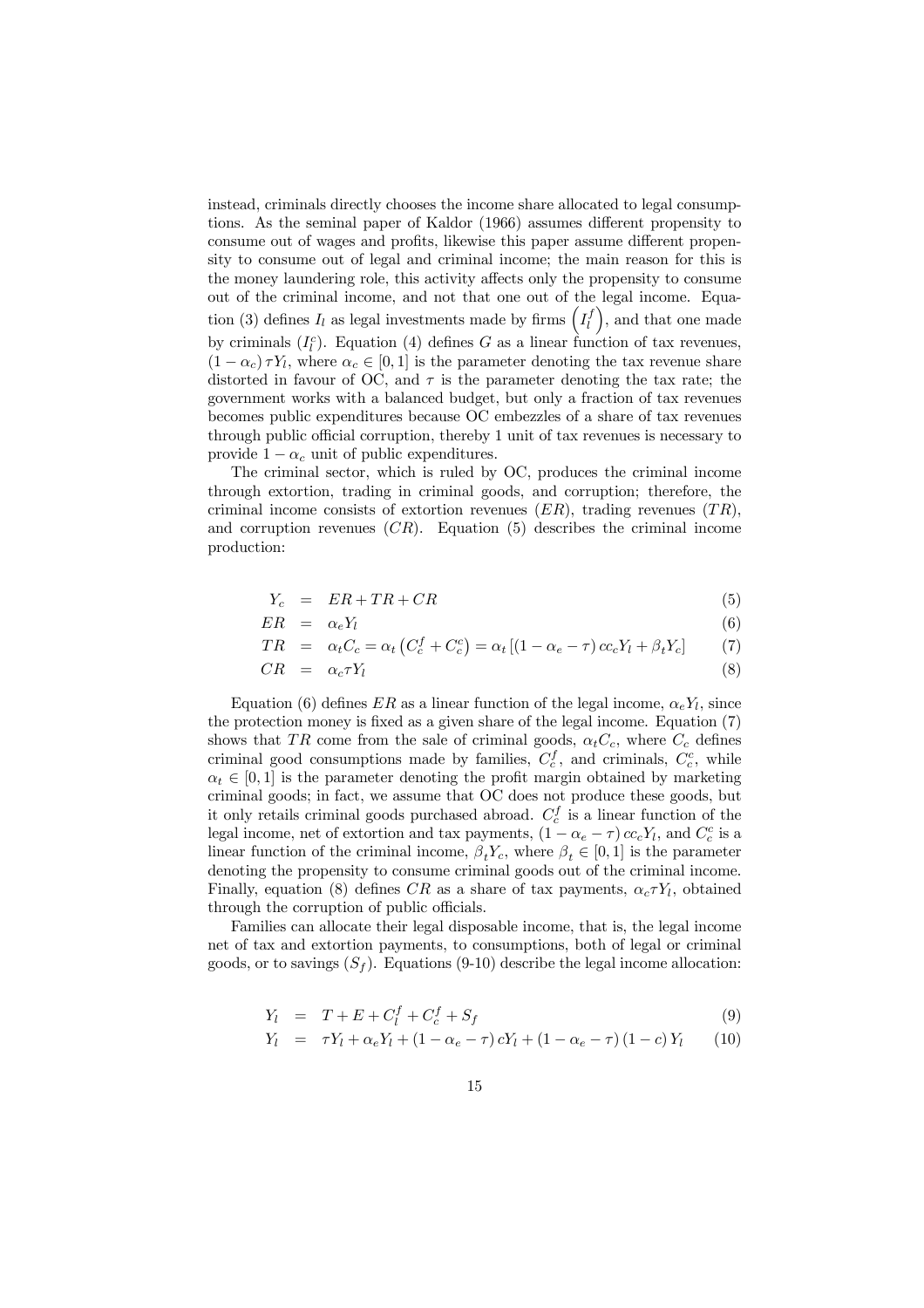OC can allocate its criminal income to legal and criminal good consumptions, legal investments, or savings  $(S_c)$ . Equation (11-12) describe the criminal income allocation:

$$
Y_c = (C_l^c + C_c^c + I_l^c) + S_c \tag{11}
$$

$$
Y_c = (\beta_l + \beta_t + \beta_h) Y_c + [1 - (\beta_l + \beta_t + \beta_h)] Y_c \tag{12}
$$

 $S_c$  defines the share of the criminal income that does not come back neither into the legal sector of the economy through legal consumptions and investments nor into the criminal sector through criminal consumptions; note that the following condition holds:  $1 > \beta_l + \beta_t + \beta_h$ , where  $\beta_h \in [0,1]$  is the parameter denoting the propensity to invest out of the criminal income in legal activities, thereby OC always saves a positive share of the criminal income and an increase in  $\beta_l$ ,  $\beta_t$ , and  $\beta_h$  decreases this share. OC savings consist of criminal income buffers held for precautionary purposes; in fact, the working life of criminals tend to be very short, as they may be arrested by police or killed by other criminals, so they try to protect their families by laying up these buffers. Moreover, launder money in the legal sector involves considerable risk because if the criminal income flows are identified criminals may be subject, in addition to the arrest, to the judicial attachment of their assets. As mentioned before, OC

has a twofold dimension: one local and one global. The first is defined by the control of a given region, and it is closely related to crimes as extortion, corruption, and, to a lesser extent, trading in criminal goods and money laundering. The second is defined by investments in legal and illegal activities outside the ruled region, and it is closely related to crime as trading in criminal goods and money laundering. In general, the global dimension can imply criminal income outflows or inflows; in this paper, the focus is on the local dimension, thereby the global dimension only takes into account criminal good imports.

Equations  $(11-12)$  also allow to explain how we deal with money laundering within the model. Masciandaro  $(2007)$  defines money laundering as an activity whose economic function is to transform the criminal income into effective purchasing power. Given the perspective taken in this paper with the emphasis placed on the effective demand role, on the one hand, money laundering costs can only be criminal good consumptions or legal good consumptions and investments; on the other hand, the money laundered can only be allocated to legal consumptions and investments; in this light, the parameters  $\beta_l$  and  $\beta_h$  denote the criminal income share laundered into the region.

As normal in a Neo-Kaleckian framework, the model assumes a production function with fixed coefficients, the effective legal output is always less than the potential legal output obtainable by the existing capital stock. Inequality (13) describes the production function:

$$
Y_l = \frac{Y_l}{L} L = a_l L \le a_k K = \frac{Y_p}{K} K = Y_p \tag{13}
$$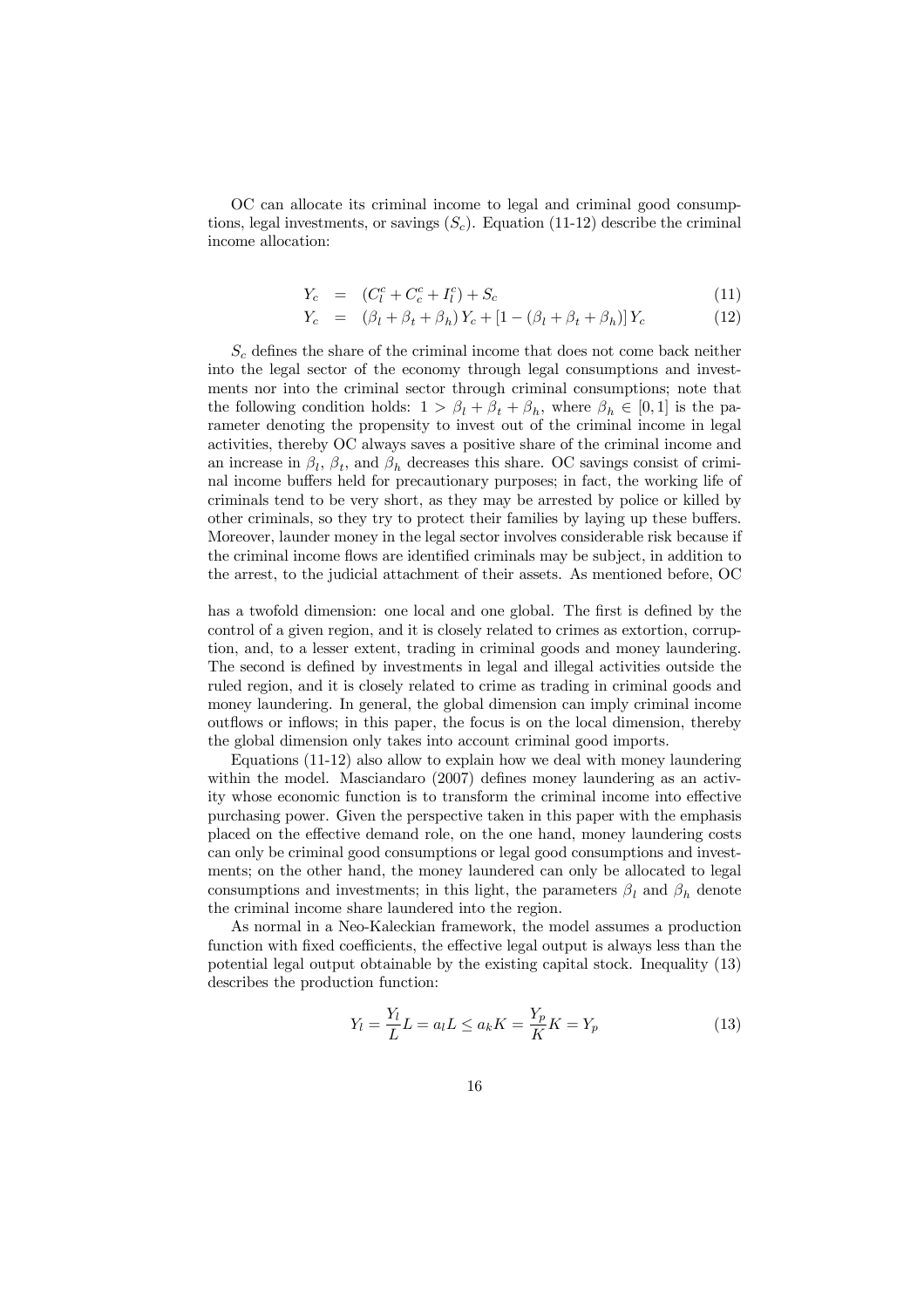Where L defines the labour employment, K defines the capital stock,  $Y_p$ defines the potential output,  $a_l$  is the parameter denoting the reciprocal of the labour input coefficient, and  $a_k$  is the parameter denoting the reciprocal of the capital input coefficient.

#### 4.1 The relationship between legal and criminal income.

OC draws the criminal income from extortion, trading in illegal or underground productions, and corruption; on this assumption, we come to the following statement.

**Proposition 1** The criminal income is a liner function of the legal income; in particular, the criminal income is a fixed share of the legal income. OC, to the extent that rules the criminal sector of the economy, draws a rent from the legal sector.

**Proof.** By algebraic manipulation of equation  $(5)$  presented in Appendix, it is possible to obtain the following result:

$$
\frac{Y_c}{Y_l} = \varepsilon = \frac{\left[\alpha_e + \alpha_t \left(1 - \alpha_e - \tau\right) c c_c + \alpha_c \tau\right]}{\left(1 - \alpha_t \beta_t\right)}\tag{14}
$$

According to equation (14), the ratio between the criminal and legal income depends on the extortion rate, the profit margin on criminal good trade, the tax rate, the propensities to consume out of the legal and criminal income, and the tax revenue share distorted in favour of OC.

**Corollary 2** The ratio between the legal income and the criminal income is a positive function of the extortion rate, the profit margin on criminal good trade. the tax revenue share distorted in favour of  $OC$ , and the propensities to consume out of the legal and criminal income; while it can be positively or negatively related to the tax rate.

## **Proof.** In Appendix.  $\blacksquare$

A change in  $\alpha_e$  has twofold impact on the criminal income: on the one hand, it has a direct impact proportional to the legal income; on the other hand, it has an indirect impact proportional to criminal good consumptions made by families; the first effect is greater than the second and the net impact is amplified by the criminal income multiplier,  $\left(\frac{1}{1-\alpha_t\beta_t}\right)$ . A change in  $\alpha_t$  modifies the criminal income multiplier,  $\left(\frac{1}{1-\alpha_t\beta_t}\right)$ , and raises the impact of criminal good consumptions made by families,  $((1 - \alpha_e - \tau) c c_c)$ , and criminals,  $(\beta_t (\alpha_e + \alpha_c \tau))$ . A change in  $\alpha_c$  has an impact proportional to tax payments ( $\tau$ ). A change in  $\beta_t$  modifies the criminal income multiplier  $\left(\frac{1}{1-\alpha_t\beta_t}\right)$ , that is, it amplifies the impact of a given resource distortion from the legal sector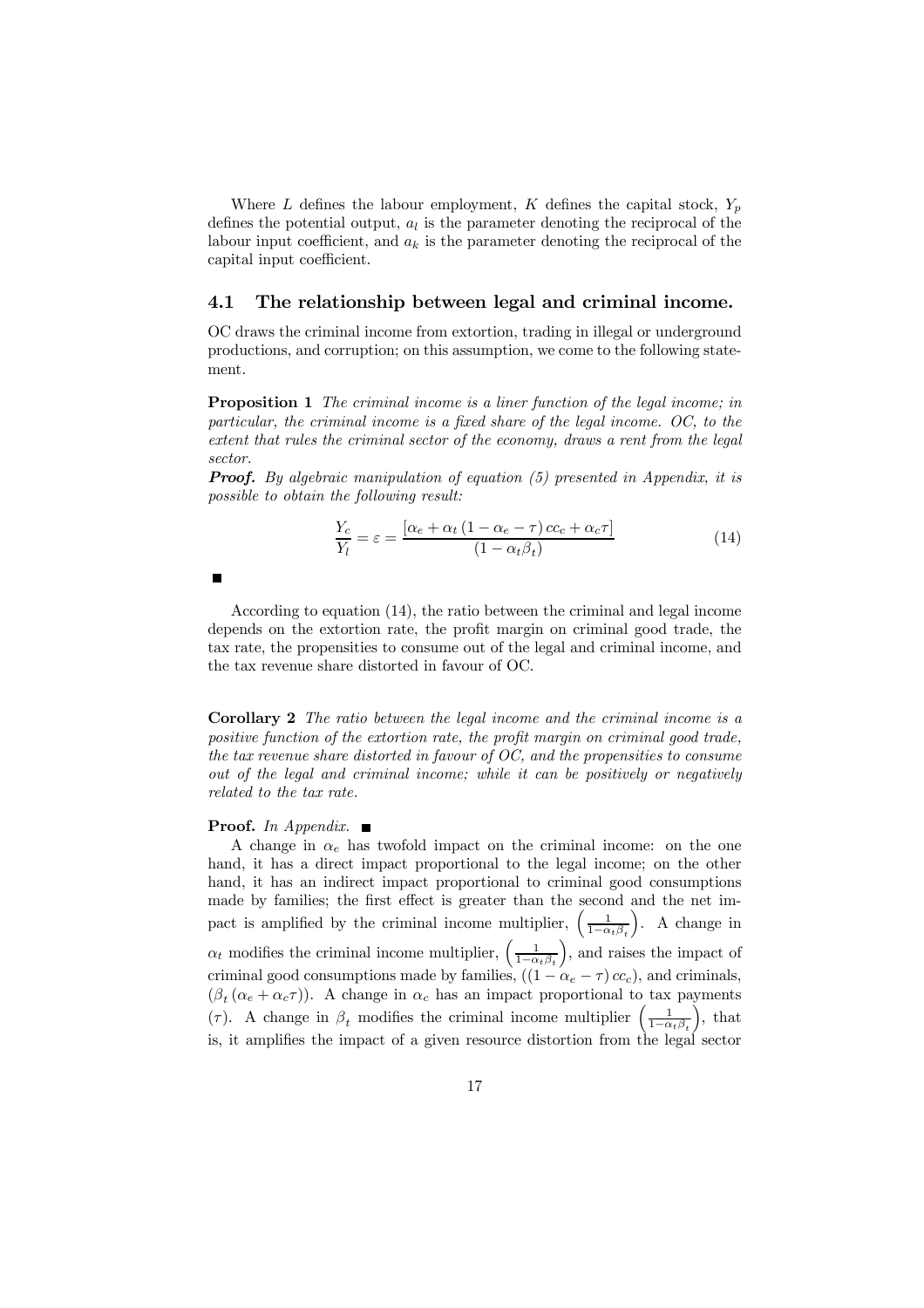$(\alpha_t \left[ \alpha_e + \alpha_t (1 - \alpha_e - \tau) c^l c^l_c + \alpha_c \tau \right])$ . A change in c or in  $c_c$  affects the criminal income by increase or decrease the criminal good consumption made by families  $(\alpha_t (1 - \alpha_e - \tau) c_c or \alpha_t (1 - \alpha_e - \tau) c)$ . Since corruption revenues are positively related to  $\tau$  and criminal good consumptions made by families are inversely related to  $\tau$ , the net impact of a change in this parameter depends on the balance (outweigh) of these two effect  $(\alpha_c - \alpha_t c c_c)$ .

## The impact of OC on the degree of capacity 5 utilization and the growth rate.

In order to analyze how OC affects the economic activity level and the growth process, we need to specify an investment function. With regard to investments undertaken by firms, we refer to the classical neo-Kaleckian investment function, with the investment demand in terms of capital stock that is positively related to the economic activity level. Equation (15) describes the investment function:

$$
\frac{I_l^f}{K} = g_{i,l}^f = \gamma + \gamma_u u \tag{15}
$$

Firms' investment decisions are a function of the ratio between the effective legal income and the potential legal income, that is, the degree of capacity utilization  $\left(u = \frac{y_l}{y_p}\right)$ , and  $\gamma_u$  is the parameter denoting the sensitivity of investment decisions to it;  $\gamma$  is the parameter denoting the impact of other factors not related to the economic activity level.

In the legal sector saving decisions are taken by families and investment decisions are taken by firms and OC; such decisions are brought into balance, whereby savings equal investments, through changes in the degree of capacity utilization. On these assumptions, we come to the following statement

**Proposition 3** The equilibrium solution for the degree of capacity utilization is affected by the behavior of families, firms, and the government; moreover, the degree of capacity utilization is also affected by the criminal income production and allocation, that is, by the behavior of  $OC$ .

**Proof.** By algebraic manipulation of Equations (1) and (9) that describe the legal income production and allocation, as presented in Appendix, we obtain

$$
u = \frac{\gamma}{\left[1 - \left(1 - \alpha_e - \tau\right)c\left(1 - c_c\right) - \left(\beta_l + \beta_h\right)\varepsilon - \tau\left(1 - \alpha_c\right)\right]a_k - \gamma_u} \tag{16}
$$

Equation (16) confirms the classical result of the neo-Kaleckian model of growth: the degree of capacity utilization is a positive function of the demand level, which is supported by consumptions, investments, and public expenditures. OC, on the one hand, reduces the demand level through extortion, trading of criminal goods, and corruption of public officials; on the other hand, it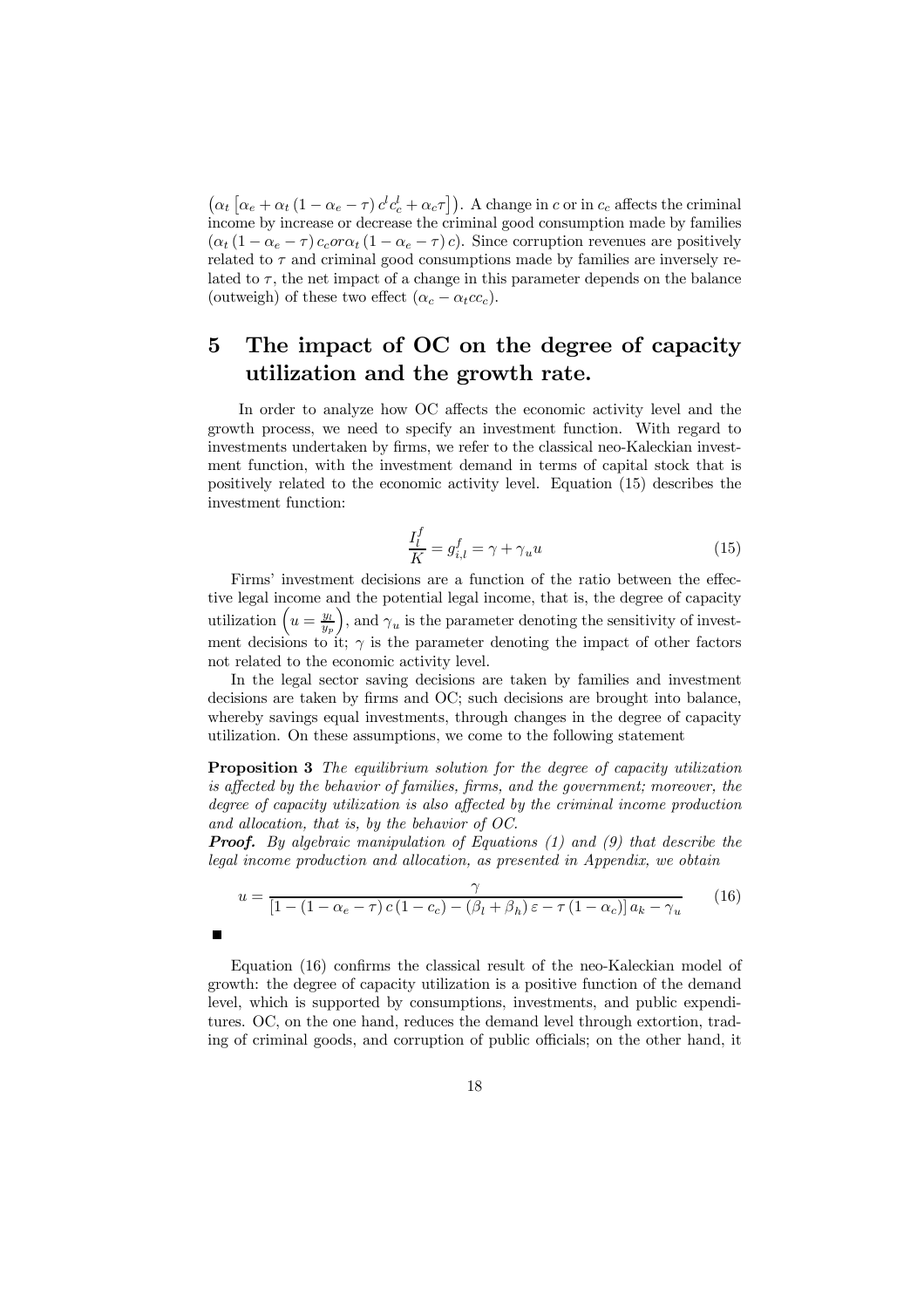raises the demand level through the criminal income allocation to consumptions and investments; therefore, the net effect depends on the parameter values.

**Corollary 4** The degree of capacity utilization is positively related to  $\alpha_t$ ,  $\beta_t$ ,  $\beta_t$ ,  $\beta_h$ , and c; while the impact of  $\alpha_e$ ,  $\alpha_c$ ,  $c_c$ , and  $\tau$  is uncertain. **Proof.** In Appendix.  $\blacksquare$ 

In general, the impact of OC operation on the degree of capacity utilization tends to be negative when the criminal income allocation does not support (promote) the effective demand enough, that is, when  $\beta_l$  and  $\beta_h$  tend to zero. An increase in  $\alpha_e$  and  $\alpha_c$  negatively affect u to the extent that the increase in consumptions and investments made by OC (respectively,  $(\beta_l + \beta_h) \frac{\partial \varepsilon}{\partial \alpha_e}$  and  $(\beta_l + \beta_h) \frac{\partial \varepsilon}{\partial \alpha_c})$  does not offset the reduction in family consumption and government public expenditures (respectively,  $c(1 - c_c)$  and  $\tau$ ). An increase in  $\alpha_t$ and  $\beta_t$ , has always a positive effect on u because of its impact on the criminal income multiplier. An increase in  $c_c$  has a positive effect on the  $u$  only if the decrease in the legal good consumption made by families,  $(1 - \alpha_e - \tau) c$ , is offset by the increase in investments and consumptions made by OC,  $(\beta_l + \beta_h) \frac{\partial \varepsilon}{\partial c}$ . The impact of a change in the government size is more complex; an increase in  $\tau$  positively affects u to the extent that the increase in public expenditures net of corruption revenues,  $(1 - \alpha_c)$ , and that one in investments and consumptions made by OC,  $(\beta_l + \beta_h) \frac{\partial \varepsilon}{\partial c}$ , is greater than the reduction in consumptions made by families.

**Proposition 5** The equilibrium solution for the growth rate is a direct function of the degree of capacity utilization; OC affects the growth rate in two ways: indirectly, through its impact on the degree of capacity utilization and, directly, through its investment decisions.

**Proof.** By substituting the equilibrium solution for the degree of capacity utilization in equation  $(15)$  and taking into account also investments in terms of capital made by  $OC$ :

$$
g_i = \frac{I_l^f}{K} + \frac{I_l^c}{K} = g_{i,l}^f + g_{i,l}^c = \gamma + \gamma_u u + \beta_h a_k \varepsilon u
$$
  
\n
$$
g^* = \gamma + (\gamma_u + \beta_h a_k \varepsilon) u^*
$$
  
\n
$$
g^* = \gamma + \frac{(\gamma_u + \beta_h a_k \varepsilon) \gamma}{[1 - (1 - \alpha_e - \tau) c (1 - c_c) - (1 - \alpha_c) \tau - \beta_l \varepsilon] a_k - \gamma_u}
$$
\n(17)

Equation  $(17)$  describes how the growth process is driven by the effective demand, that is, by the degree of capacity utilization.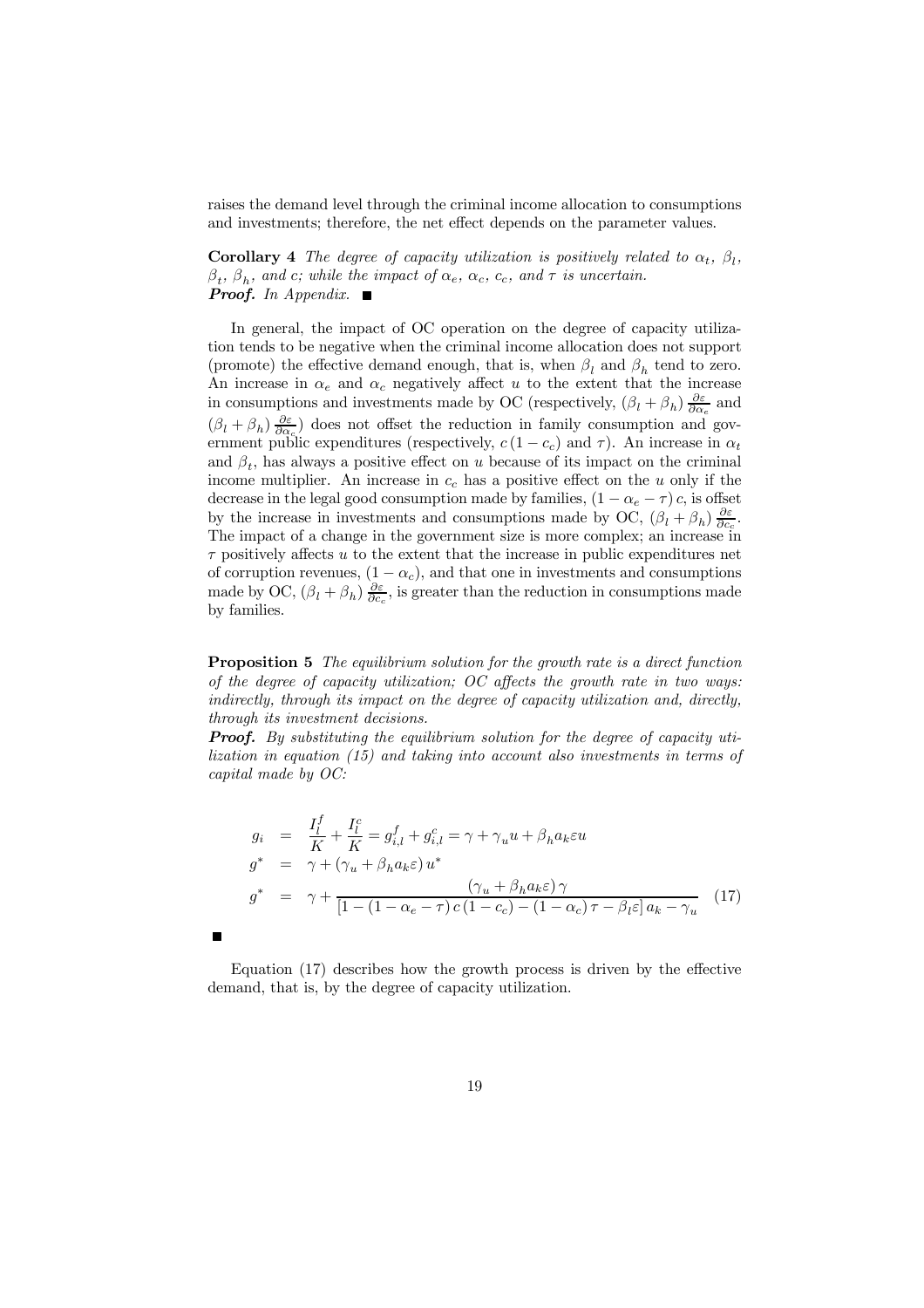**Corollary 6** As the degree of capacity utilization, the growth rate  $g^*$  is positively related to  $\alpha_t$ ,  $\beta_t$ ,  $\beta_t$ ,  $\beta_h$ , and c. The impact of  $\alpha_e$ ,  $\alpha_c$ ,  $c_c$ , and  $\tau$  is uncertain, but the conditions that imply a positive effect are less constraining than those which refer to the degree of capacity utilization. **Proof.** In Appendix.  $\blacksquare$ 

The previous corollary confirms the framework come out about the degree of capacity utilization. The parameters  $\alpha_t$ ,  $\beta_t$ ,  $\beta_t$ ,  $\beta_h$ , and c, all have a positive impact on the growth rate because they are positively related to the legal and criminal income; moreover,  $\beta_h$  strengthens these effects to the extent that it increases the share of the criminal income allocated to legal investments. The parameters  $c_c$ ,  $\tau$ ,  $\alpha_e$ , and  $\alpha_c$ , negatively affect the growth rate only if the potential negative impact on the legal income, that is, on the degree of capacity utilization, offsets the positive impact on the criminal income, that is, on investments coming from the criminal income.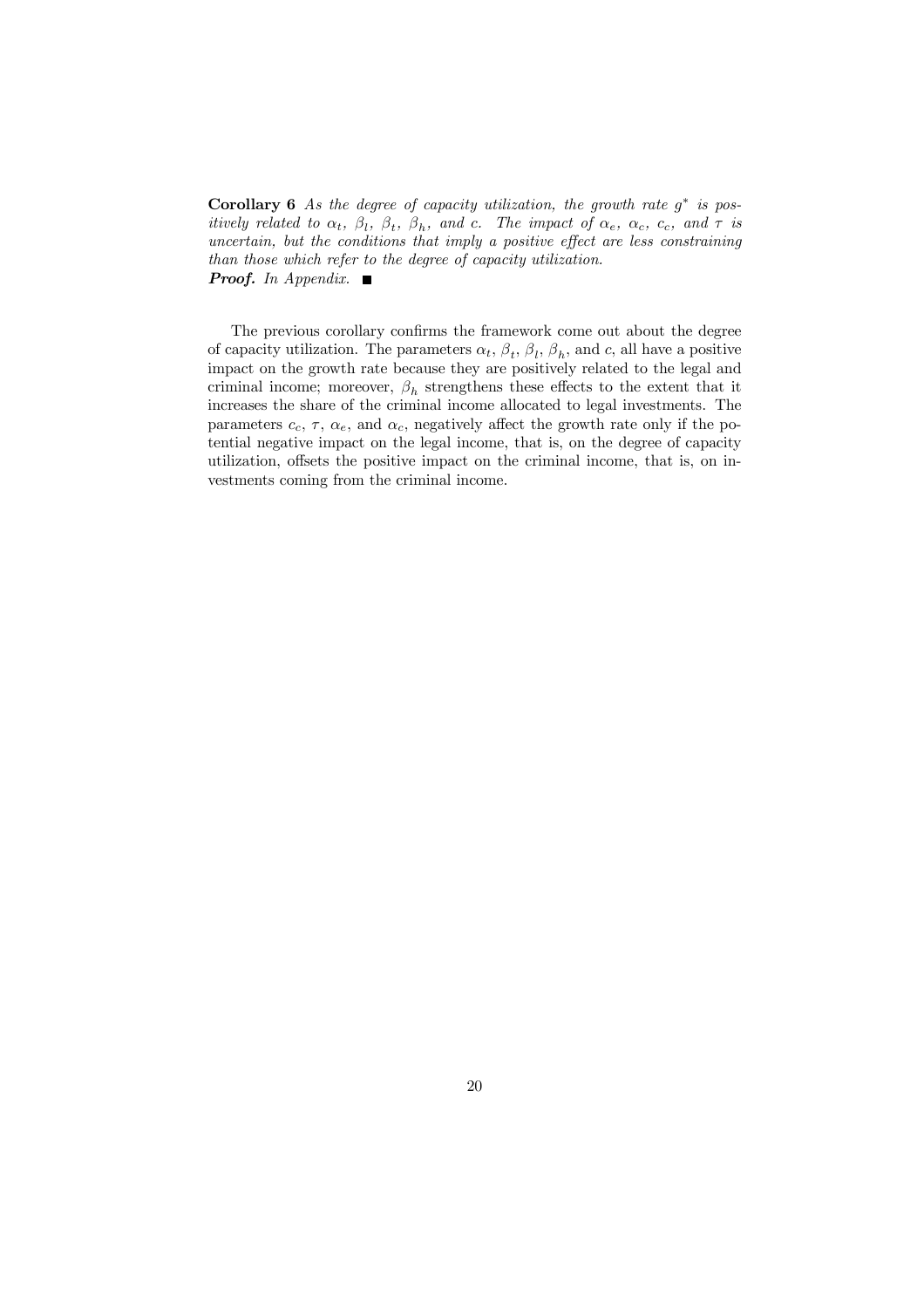#### Conclusions. 6

The paper introduces a Neo-Kaleckian model for describing the macroeconomic impact of the presence of organized crime. The evaluations in terms of income level, capacity utilization and growth rate are not unambiguous since the presence of OC, on the one hand, tends to reduce the effective demand draining resources through extortion, bribery of public officials and encouraging consumption of criminal assets (illegal goods and goods produced in the underground economy), on the other hand, tends to increase the effective demand using the proceeds of criminal activity in the purchase of legal goods and investment goods. The model allows highlight the opposing action of these two forces and to identify the conditions for a negative impact on the utilization of productive capacity and growth rate. For the latter variable, these conditions tend to be more stringent seen the direct impact of crime on the rate of investment growth. Overall, the operation of organized crime tends to negatively influence the economic activity to the extent that the income drained from the legal sector is not reused into the same sector.

|                     | F.                | $u*$              | $q*$                                         |
|---------------------|-------------------|-------------------|----------------------------------------------|
| $\alpha_e$          | positive          | positive/negative | positive/negative                            |
| $\alpha_t$          | positive          | positive          | positive                                     |
| $\alpha_c$          | positive          | positive/negative | positive/negative                            |
| $\beta_t$           | positive          | positive          | positive                                     |
|                     | none              | positive          | positive                                     |
| $\rm \beta_{\it h}$ | none              | positive          | positive                                     |
| $\mathfrak{c}$      | positive          | positive          | positive                                     |
| $c_c$               | positive          | positive/negative | positive/negative                            |
| $\tau$              | positive/negative | positive/negative | $\overline{\text{positive}}/\text{negative}$ |

According to the proposed theoretical model, as reported in the previous table, we can summarize our results as follows:

- The ratio between the legal income and the criminal income  $\varepsilon$  is a positive function of the extortion rate  $\alpha_e$ , the profit margin on criminal good trade  $\alpha_t$ , the tax revenue share distorted in favour of OC  $\alpha_c$ , and the propensities to consume out of the legal and criminal income  $\beta_t$ ; while it can be positively or negatively related to the tax rate  $\tau$ .

- The degree of capacity utilization  $u^*$  is positively related to the profit margin on criminal good trade $\alpha_t$ , the propensities to consume  $\beta_l$ ,  $\beta_t$  and  $\beta_h$ , and c; while the impact of  $\alpha_e$ ,  $\alpha_c$ ,  $c_c$ , and  $\tau$  is uncertain.

- The growth rate  $g^*$  is positively related to  $\alpha_t$ ,  $\beta_t$ ,  $\beta_t$ ,  $\beta_h$ , and c. The impact of  $\alpha_e$ ,  $\alpha_c$ ,  $c_c$ , and  $\tau$  is uncertain, but the conditions implying a positive effect are less constraints than those which refer to the degree of capacity utilization.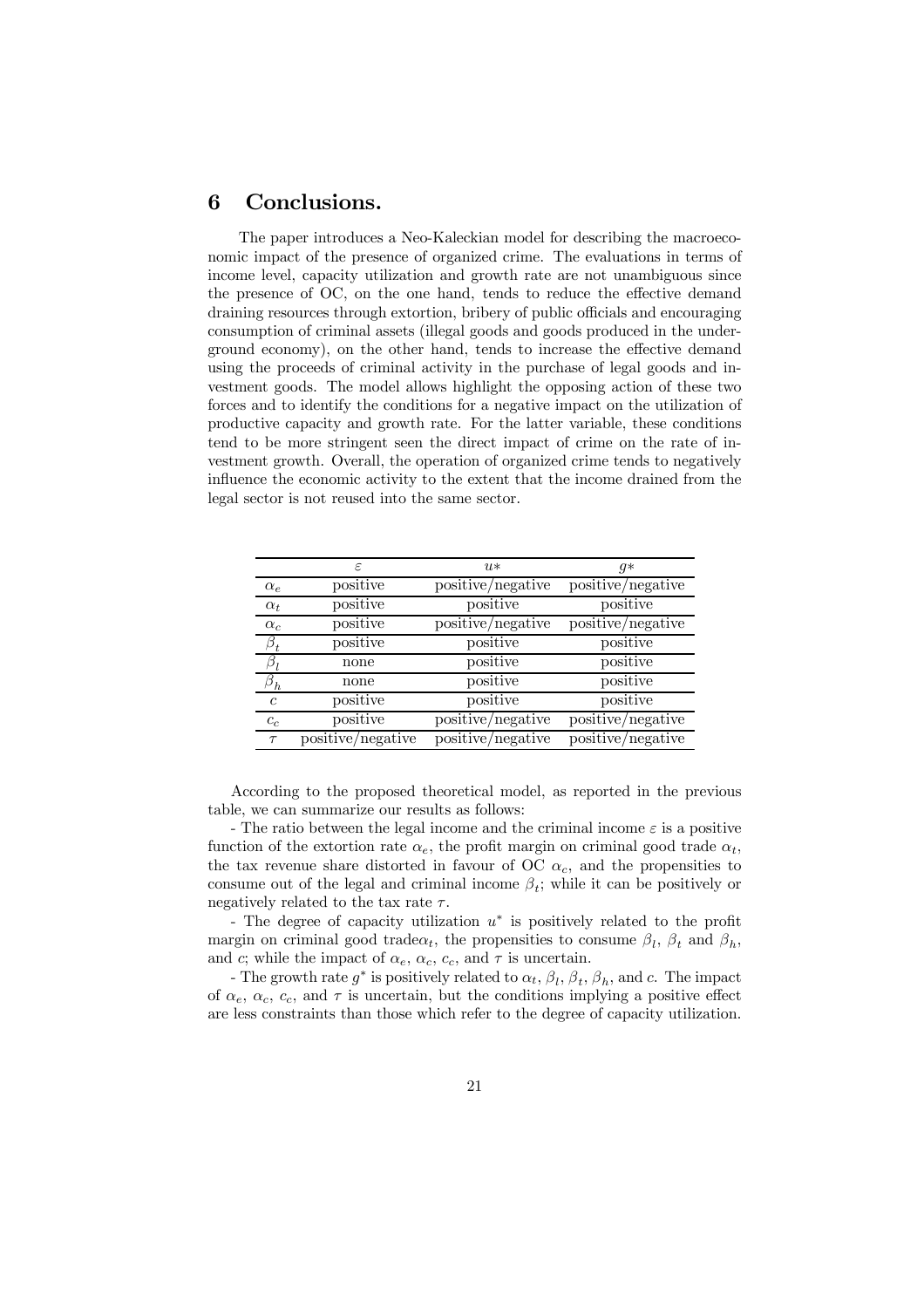From a theoretical point of view a further development of our analysis is represented by the elaboration of a two-region model where the operation of OC implies legal and criminal income flows across regions; in this case, the level of economic activity in both regions is affected by ties arising out of the interaction between the legal sectors of the economy. From an empirical point of view an interesting development is the elaboration of a statistical methodology in order to describe the main features of the operation of organized crime in a given region; in particular, this methodology should be based on the distinction the social and economic dimension of OC.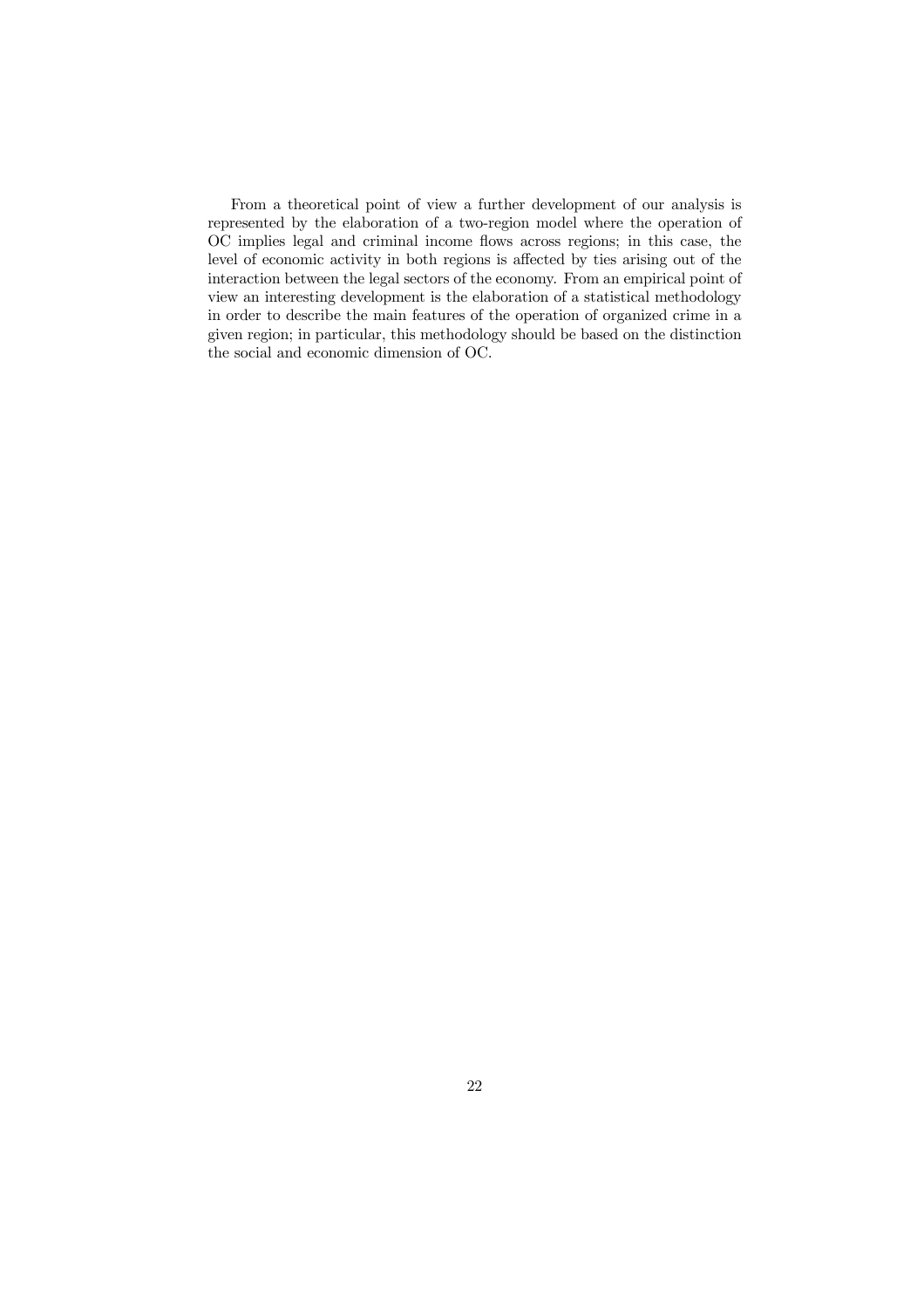## References.

- Acconcia, A. and C. Cantabene (2008): "A Big Push To Deter Corruption: Evidence From Italy", Giornale degli Economisti, GDE, Bocconi University, vol.  $67(1)$ , pp. 75-102.
- Agarwal, J. D. and A. Agarwal (2006): "Money Laundering: New Forms of Crime, and Victimization", presented at the National Workshop on New Forms of Crime, and Victimization, with reference to Money Laundering, Indian Society of Victimology, Department of Criminology, University of Madras, India.
- Anderson, D. A. (1999): "The aggregate burden of crime", Journal of Law and Economics, vol. 42, pp. 611-642.
- Blecker, R. (2002): "Distribution, Demand and Growth in Neo-Kaleckian Macro-Models", in M. Setterfield (edited by), The economics of Demand-Led Growth, Edward Elgar, pp. 129-52.
- Block, A. (1980): "East Side West Side. Organizing Crime in New York 1930-1940", University College Cardiff Press, Cardiff.
- Buonanno, P. D., Montolio and P. Vanin (2009): "Does Social Capital Reduce Crime?", Journal of Law and Economics, University of Chicago Press, vol.  $52(1)$ , pp. 145-170.
- Centorrino, M. and F. Ofria (2008): "Criminalità organizzata e produttività del lavoro nel Mezzogiorno: un'applicazione del modello «Kaldor-Verdoorn»", Rivista Economica del Mezzogiorno, no. 1, pp. 163-189.
- Centorrino, M. and G. Signorino (1993): "Criminalità e modelli di economia locale", in: Zamagni S., Mercati illegali e mafie – L'economia del crimine organizzato, Bologna, Il Mulino.
- Centorrino, M. and G. Signorino (1997): Macroeconomia della mafia, La Nuova Italia Scientifica, Roma.
- Cressey, D. (1972): Criminal organizations: Its elementary forms. New York: Harper and Row.
- Czabanski, J. (2008): Estimates of cost of crime: history, methodologies, and implications, Berlin, Springer.
- Daniele, V. (2009): "Organized crime and regional development. A review of the Italian case", MPRA Paper no. 16547.
- Daniele, V. and U. Marani (2008): "Criminalità e investimenti esteri. Un'analisi per le province italiane", Rivista Economica del Mezzogiorno, no. 1.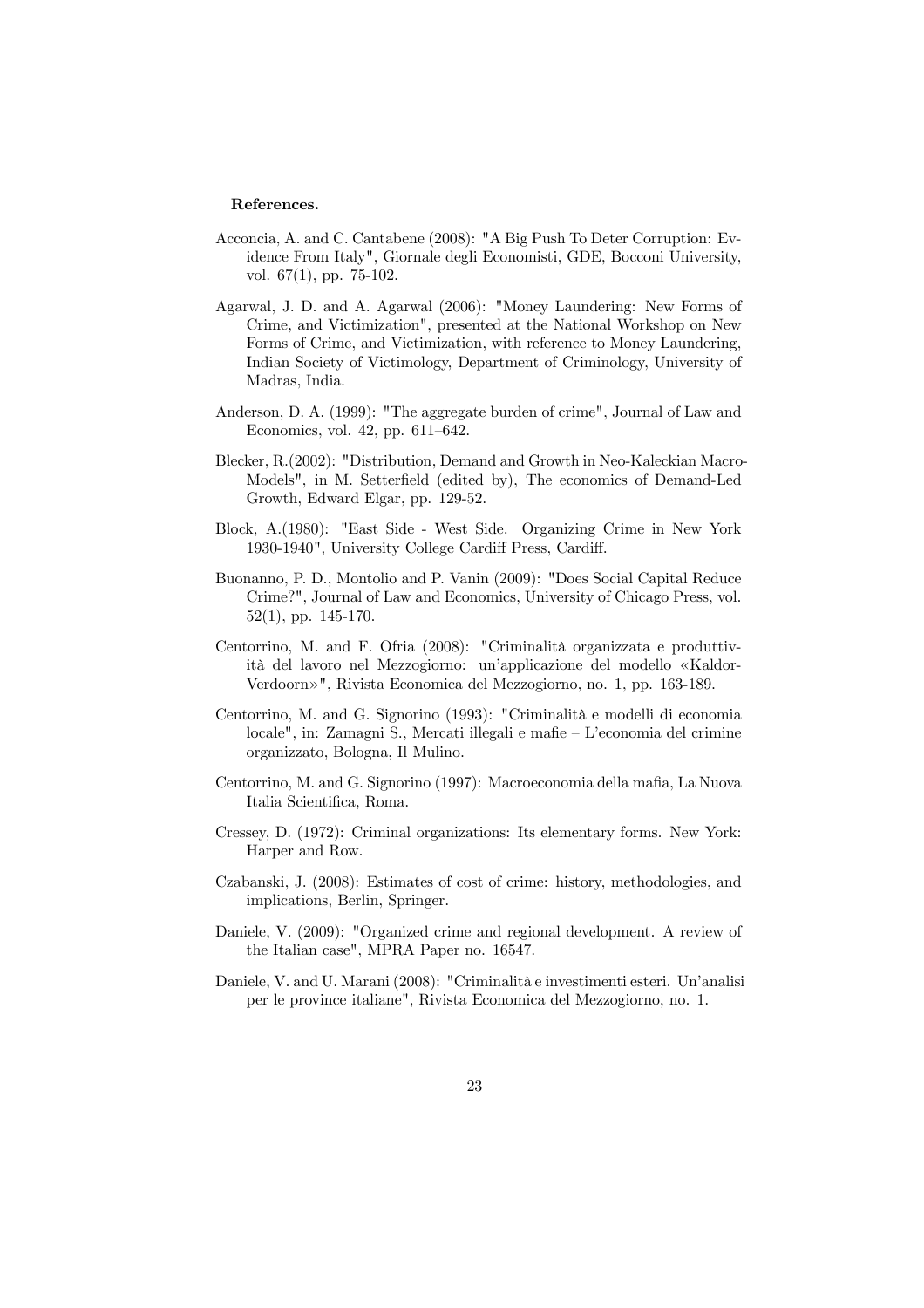- Del Monte, A and E. Papagni (2007): "The Determinants of Corruption in Italy: Regional Panel Data Analysis", European Journal of Political Economy, vol. 23, no. 2, pp. 379–396.
- Detotto, C. and E. Otranto (2010): "Does Crime Affect Economic Growth?", KYKLOS, vol. 63, no. 3, pp. 330–345.
- Felli, E. and G. Tria (2000): "Produttività e crimine organizzato: Un'analisi delle regioni italiane", Sviluppo economico, vol. 4, no. 1, pp. 79-101.
- Fiorentini, G. (2000): "Organized crime and illegal markets" in B. Bouckaert e. A. De Geest (edited by) "Encyclopedia of Law and Economics", Edward Elgar.
- Finckenauer, J. (2005): "Problems of definition: what is organized Crime?", Trends in Organized Crime, vol. 8, no. 3, Spring 2005.
- Gimenez-Salinas Framis, A. (2011): "Illegal Networks Or Criminal Organizations", http://www.erdr.org/textes/gimenez salinas-framis.pdf.
- Gambetta, D. (1993): 'The Sicilian Mafia: The Business of Private Protection', Cambridge, Harvard University Press.
- Hagan, F. (2006): "Organized Crime" and "organized crime": Indeterminate problems of definition, Trends in Organized Crime, vol. 9, no. 4.
- Kaldor, N. (1966): "Marginal Productivity and the Macroeconomic Theories of Distribution: Comment on Samuelson and Modigliani", Review of Economic Studies, vol. 33, no. 4.
- Konrad, K. and S. Skaperdas (1998): "Extortion", Economica, no. 65, pp. 461-477.
- Kumar, V. and S. Skaperdas (2009): "Organized Crime", in Garoupa Nuno (edited by), Criminal Law and Economics, Edward Elgar.
- Levitt, S.D. (2001): "Alternative Strategies for Identifying the Link Between Unemployment and Crime", Journal of Quantitative Criminology, vol.  $17$ (Issue 4), pp. 377-390.
- Masciandaro, D. (2007): "Money Laundering", in B. Lomborg (edited by), Solving the World's Problems: the Benefits and Costs, Cambridge University Press, Cambridge.
- McIllwain, J.S. (1999): Organized Crime: A social network approach. Crime, Law and Social Change, 32, pp. 301-324.
- Monzini, P. (1993): "L'estorsione nei mercati leciti e illeciti". Liuc Papers no. 1 - Serie Storia, impresa e società.
- Morselli, C. (2008): Inside Criminal Networks. New York: Springer.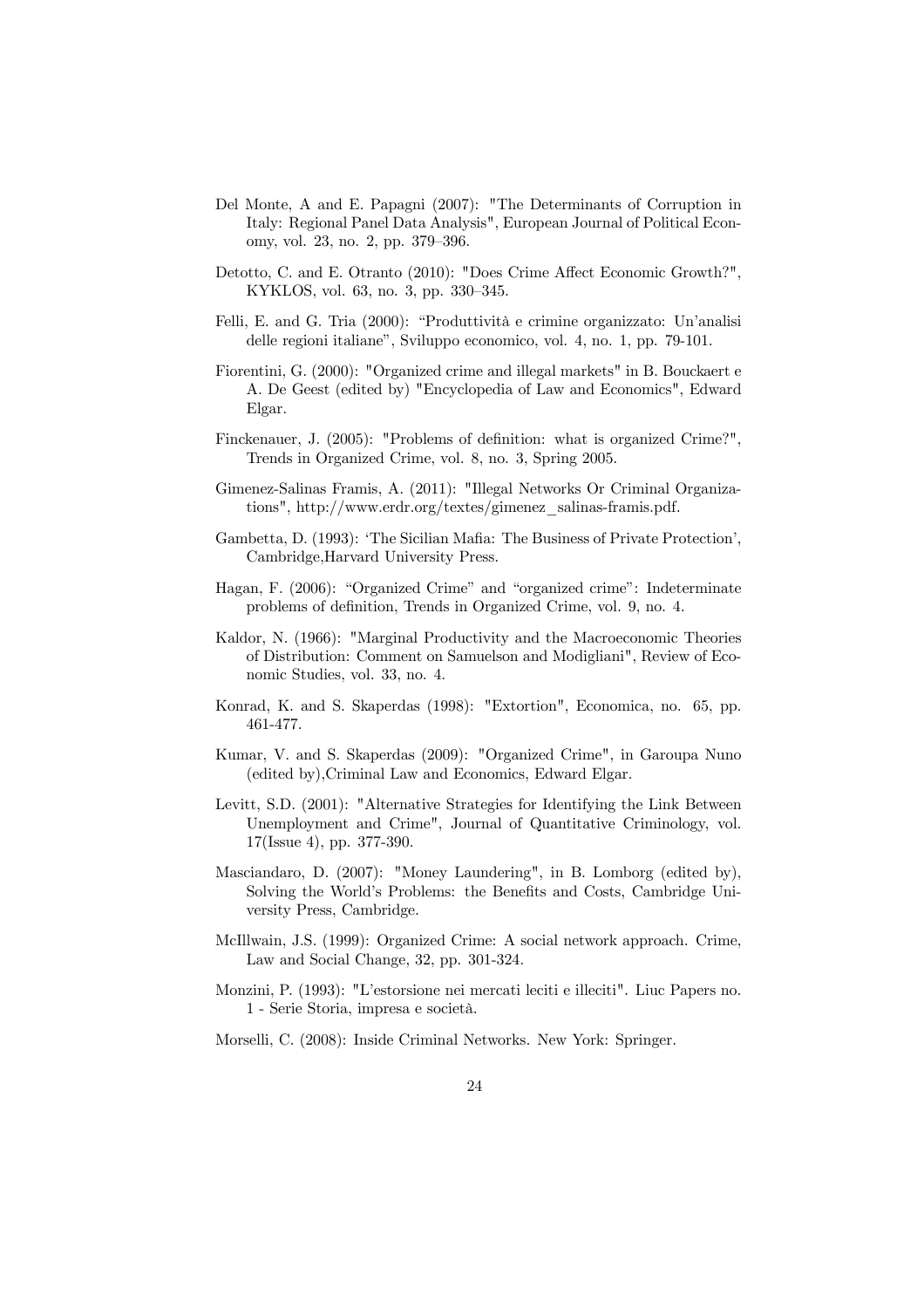OECD (2002): "Measuring the Non-Observed Economy, A Handbook".

- Paoli, L. (2002): "The paradoxes of organized crime". Crime, Law & Social Change, vol. 37(1), pp. 51-97.
- Peri, G. (2004): "Socio-Cultural Variables and Economic Success: Evidence from Italian Provinces 1951-1991", Berkeley Electronic Journal, Topics in Macroeconomics, vol. 4, no. 1, article 12, September.
- Pinotti, P. (2012): "The economic costs of organized crime: evidence from southern Italy", Temi di Discussione, Banca d'Italia, no. 868.
- Rapporto SOS Imprese (2011): "Le mani della crimininalità sulle imprese". http://www.quaderniartigianato.com/wp-content/uploads/2011/05/03 Sosimpresa-Confesercenti -Le-mani-della-criminalit%C3%A0..N.50.pdf.
- Reuter, P. (1983): Disorganized Crime. The Economics of the Visible Hand, Cambridge: The MIT Press.
- Reuter, P. (1985): "The Organization of Illegal Markets: An Economic Analysis", National Institute of Justice, Washinghton D.C..
- Schelling, T. C. (1971), "What is the Business of organized crime?", Journal of Public Law, vol. 20, pp. 71-84.
- Sciarrone, R. (1998): "Mafie vecchie, mafie nuove. Radicamento ed espansione", Donzelli, Roma.
- Skaperdas, S. (2001): "The political economy of organized crime: providing protection when the state does not", Economics of Governamce, vol. 2, pp. 173-202.
- Spencer, J., K. Aromaa, M. Junninen, A. Markina, J. Saar and T. Vijanen, (2006): "Organized Crime, Corruption and the Movement of People across Borders in the New Enlarged EU: A Case Study of Estonia, Finland and the UK", HEUNI Report no. 69. Helsinki: HEUNI.
- Transcrime (2009): "Study on Extortion Racketeering the Need for an Instrument to Combat Activities of Organized Crime", Final Report prepared for The European Commission, Bruxel.
- Walker, J (2007): "Measuring Global Money Laundering", Paper presented at the conference 'Tackling Money Laundering', University of Utrecht, Utrecht, Netherlands, November 2007.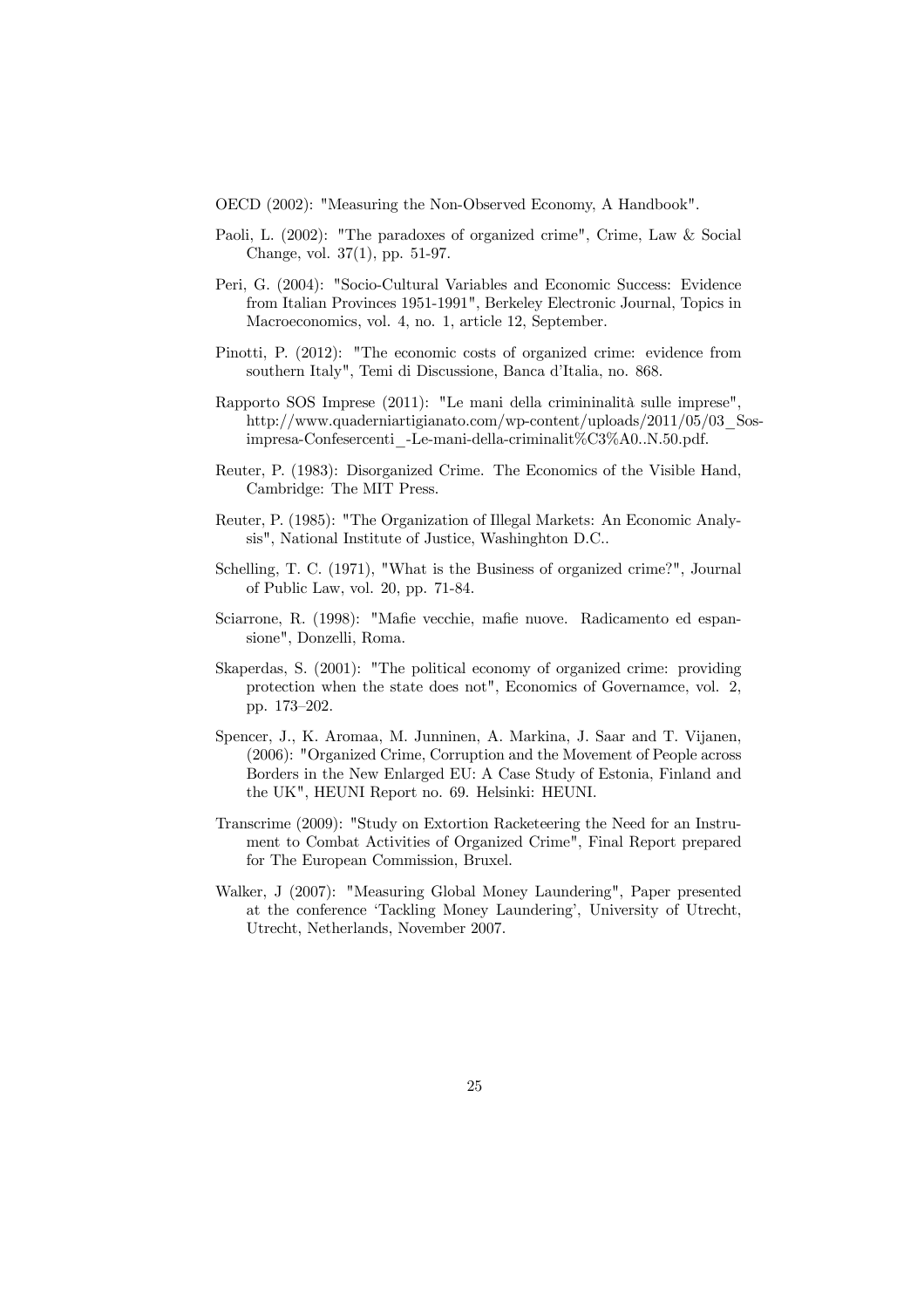$Appendix I$ 

**Proof of Proposition 1.** By algebraic manipulation of equation  $(5)$ , it is possible to obtain the following result:

$$
Y_c = (\alpha_e Y_l) + {\alpha_t [(1 - \alpha_e - \tau) c c_c Y_l + \beta_t Y_c]} + (\alpha_c \tau Y_l)
$$
  
\n
$$
Y_c = \alpha_e Y_l + \alpha_t (1 - \alpha_e - \tau) c c_c Y_l + \alpha_t \beta_t Y_c + \alpha_c \tau Y_l
$$
  
\n
$$
Y_c - \alpha_t \beta_t Y_c = \alpha_e Y_l + \alpha_t (1 - \alpha_e - \tau) Y_l c c_c + \alpha_c \tau Y_l
$$
  
\n
$$
Y_c (1 - \alpha_t \beta_t) = [\alpha_e + \alpha_t (1 - \alpha_e - \tau) c c_c + \alpha_c \tau] Y_l
$$
  
\n
$$
Y_c = \frac{[\alpha_e + \alpha_t (1 - \alpha_e - \tau) c c_c + \alpha_c \tau]}{(1 - \alpha_t \beta_t)} Y_l
$$

**Proof of Corollary 1.** By differentiating equation (14) with respect to  $\alpha_e$ ,  $\alpha_t, \, \alpha_c, \, \beta_t, \, c, \, c_c, \, and \, \tau$  it is possible to obtain the following results:

$$
\frac{\partial \varepsilon}{\partial \alpha_e} = \frac{1}{(1 - \alpha_t \beta_t)} (1 - \alpha_t c_c) \ge 0
$$
\n
$$
\frac{\partial \varepsilon}{\partial \alpha_t} = \frac{(1 - \alpha_e - \tau) c c_c (1 - \alpha_t \beta_t) - (-\beta_t) [\alpha_e + \alpha_t (1 - \alpha_e - \tau) c c_c + \alpha_c \tau]}{(1 - \alpha_t \beta_t)^2}
$$
\n
$$
\frac{\partial \varepsilon}{\partial \alpha_t} = \frac{(1 - \alpha_e - \tau) c c_c + \beta_t (\alpha_e + \alpha_c \tau)}{(1 - \alpha_t \beta_t)^2} \ge 0
$$
\n
$$
\frac{\partial \varepsilon}{\partial \alpha_c} = \frac{\tau}{(1 - \alpha_t \beta_t)} \ge 0
$$
\n
$$
\frac{\partial \varepsilon}{\partial \beta_t} = \frac{\alpha_t [\alpha_e + \alpha_t (1 - \alpha_e - \tau) c^t c^t_c + \alpha_c \tau]}{(1 - \alpha_t \beta_t)^2} \ge 0
$$
\n
$$
\frac{\partial \varepsilon}{\partial c} = \frac{\alpha_t (1 - \alpha_e - \tau) c_c}{(1 - \alpha_t \beta_t)} \ge 0
$$
\n
$$
\frac{\partial \varepsilon}{\partial c_c} = \frac{\alpha_t (1 - \alpha_e - \tau) c}{(1 - \alpha_t \beta_t)} \ge 0
$$
\n
$$
\frac{\partial \varepsilon}{\partial \tau} = \frac{\alpha_c - \alpha_t c c_c}{(1 - \alpha_t \beta_t)} \ge 0 \quad \text{if} \quad \alpha_c \ge \alpha_t c c_c
$$

**Proof of Proposition 3** By algebraic manipulation of Equations (1) and  $(9)$  that describe the legal income production and allocation we obtain

$$
Y_{l} = \left(C_{l}^{f} + C_{l}^{c}\right) + G + \left(I_{l}^{f} + I_{l}^{c}\right) \Rightarrow Y_{l} - C_{l}^{f} = C_{l}^{c} + G + \left(I_{l}^{f} + I_{l}^{c}\right)
$$
\n
$$
Y_{l} = T + E + C_{l}^{f} + C_{c}^{f} + S_{f} \Rightarrow Y_{l} - C_{l}^{f} = T + E + C_{c}^{f} + S_{f}
$$
\n
$$
C_{l}^{c} + G + \left(I_{l}^{f} + I_{l}^{c}\right) = T + E + C_{c}^{f} + S_{f}
$$
\n
$$
\beta_{l}Y_{c} + \tau Y_{l} (1 - \alpha_{c}) + \left(I_{l}^{f} + I_{l}^{c}\right) = \tau Y_{l} + \alpha_{e}Y_{l} + (1 - \alpha_{e} - \tau) c c_{c}Y_{l} + (1 - \alpha_{e} - \tau) (1 - c) Y_{l}
$$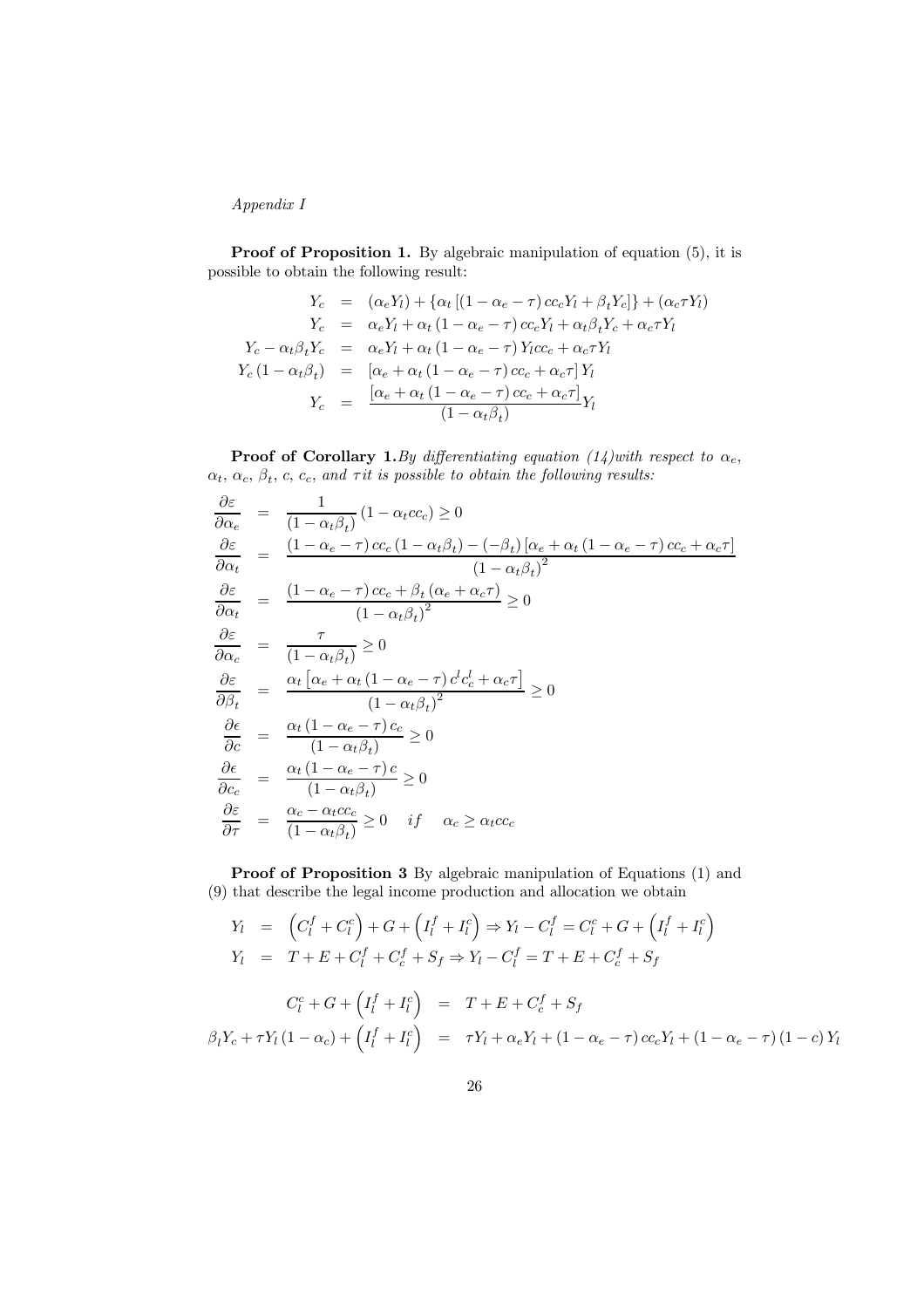$$
\left(I_{l}^{f} + I_{l}^{c}\right) = \tau Y_{l} + \alpha_{e}Y_{l} + (1 - \alpha_{e} - \tau) c c_{c}Y_{l} + (1 - \alpha_{e} - \tau) (1 - c) Y_{l} - \beta_{l}Y_{c} - \tau Y_{l} (1 - \alpha_{c})
$$
\n
$$
\left(I_{l}^{f} + I_{l}^{c}\right) = (1 - \alpha_{e} - \tau) c c_{c}Y_{l} + \tau Y_{l} + \alpha_{e}Y_{l} + (1 - \alpha_{e} - \tau) Y_{l} - (1 - \alpha_{e} - \tau) c - \beta_{l}Y_{c} - \tau Y_{l} (1 - \alpha_{c})
$$
\n
$$
\left(I_{l}^{f} + I_{l}^{c}\right) = (1 - \alpha_{e} - \tau) c c_{c}Y_{l} + Y_{l} - (1 - \alpha_{e} - \tau) cY_{l} - \beta_{l}\varepsilon Y_{l} - \tau Y_{l} (1 - \alpha_{c})
$$
\n
$$
\left(I_{l}^{f} + \beta_{h}\varepsilon Y_{l}\right) = Y_{l} + (1 - \alpha_{e} - \tau) c c_{c}Y_{l} - (1 - \alpha_{e} - \tau) cY_{l} - \beta_{l}\varepsilon Y_{l} - \tau Y_{l} (1 - \alpha_{c})
$$
\n
$$
I_{l}^{f} = Y_{l} - (1 - \alpha_{e} - \tau) c (1 - \alpha_{e})Y_{l} - \beta_{l}\varepsilon Y_{l} - \beta_{l}\varepsilon Y_{l} - \tau Y_{l} (1 - \alpha_{e})
$$

$$
I_{l}^{T} = Y_{l} - (1 - \alpha_{e} - \tau) c (1 - c_{c}) Y_{l} - \beta_{l} \varepsilon Y_{l} - \beta_{h} \varepsilon Y_{l} - \tau Y_{l} (1 - \alpha_{c})
$$
\n
$$
I_{l}^{f} = [1 - (1 - \alpha_{e} - \tau) c (1 - c_{c}) - (\beta_{l} + \beta_{h}) \varepsilon - \tau (1 - \alpha_{c})] Y_{l}
$$
\n
$$
\frac{I_{l}^{f}}{K} = [1 - (1 - \alpha_{e} - \tau) c (1 - c_{c}) - (\beta_{l} + \beta_{h}) \varepsilon - \tau (1 - \alpha_{c})] \frac{Y_{l} Y_{p}}{K Y_{p}}
$$
\n
$$
g_{i} = [1 - (1 - \alpha_{e} - \tau) c (1 - c_{c}) - (\beta_{l} + \beta_{h}) \varepsilon - \tau (1 - \alpha_{c})] a_{k} u
$$
\n
$$
\gamma + \gamma_{u} u = [1 - (1 - \alpha_{e} - \tau) c (1 - c_{c}) - (\beta_{l} + \beta_{h}) \varepsilon - \tau (1 - \alpha_{c})] a_{k} u
$$
\n
$$
u = \frac{\gamma}{[1 - (1 - \alpha_{e} - \tau) c (1 - c_{c}) - (\beta_{l} + \beta_{h}) \varepsilon - \tau (1 - \alpha_{c})] a_{k} - \gamma_{u}}
$$

**Proof of Corollary 4** By differentiating equation (16) with respect to  $\alpha_e$ ,  $\alpha_t, \, \alpha_c, \, \beta_t, \, \beta_l, \, \beta_h, \, c, \, c_c, \, and \, \tau, \, it \, is \, possible \, to \, obtain \, the \, following \, results:$ 

$$
\frac{\partial u}{\partial \alpha_e} = \frac{-\left[c\left(1 - c_c\right) - \left(\beta_l + \beta_h\right) \frac{\partial \varepsilon}{\partial \alpha_e}\right] a_k \gamma}{\left\{\left[1 - \left(1 - \alpha_e - \tau\right) c \left(1 - c_c\right) - \left(1 - \alpha_c\right) \tau - \beta_l \varepsilon\right] a_k - \gamma_u\right\}^2} \ge 0
$$
\n
$$
if \qquad \left(\beta_l + \beta_h\right) \frac{\partial \varepsilon}{\partial \alpha_e} - c\left(1 - c_c\right) \ge 0
$$

$$
\frac{\partial u}{\partial \alpha_t} = \frac{\left( (\beta_l + \beta_h) \frac{\partial \varepsilon}{\partial \alpha_e} \right) a_k \gamma}{\left\{ \left[ 1 - (1 - \alpha_e - \tau) c (1 - c_c) - (1 - \alpha_c) \tau - \beta_l \varepsilon \right] a_k - \gamma_u \right\}^2} \ge 0
$$

$$
\frac{\partial u}{\partial \alpha_c} = \frac{-\left[\tau - (\beta_l + \beta_h) \frac{\partial \varepsilon}{\partial \alpha_e}\right] a_k \gamma}{\left\{ \left[1 - (1 - \alpha_e - \tau) c (1 - c_c) - (1 - \alpha_c) \tau - \beta_l \varepsilon \right] a_k - \gamma_u \right\}^2} \ge 0
$$
  
if  $(\beta_l + \beta_h) \frac{\partial \varepsilon}{\partial \alpha_c} - \tau \ge 0$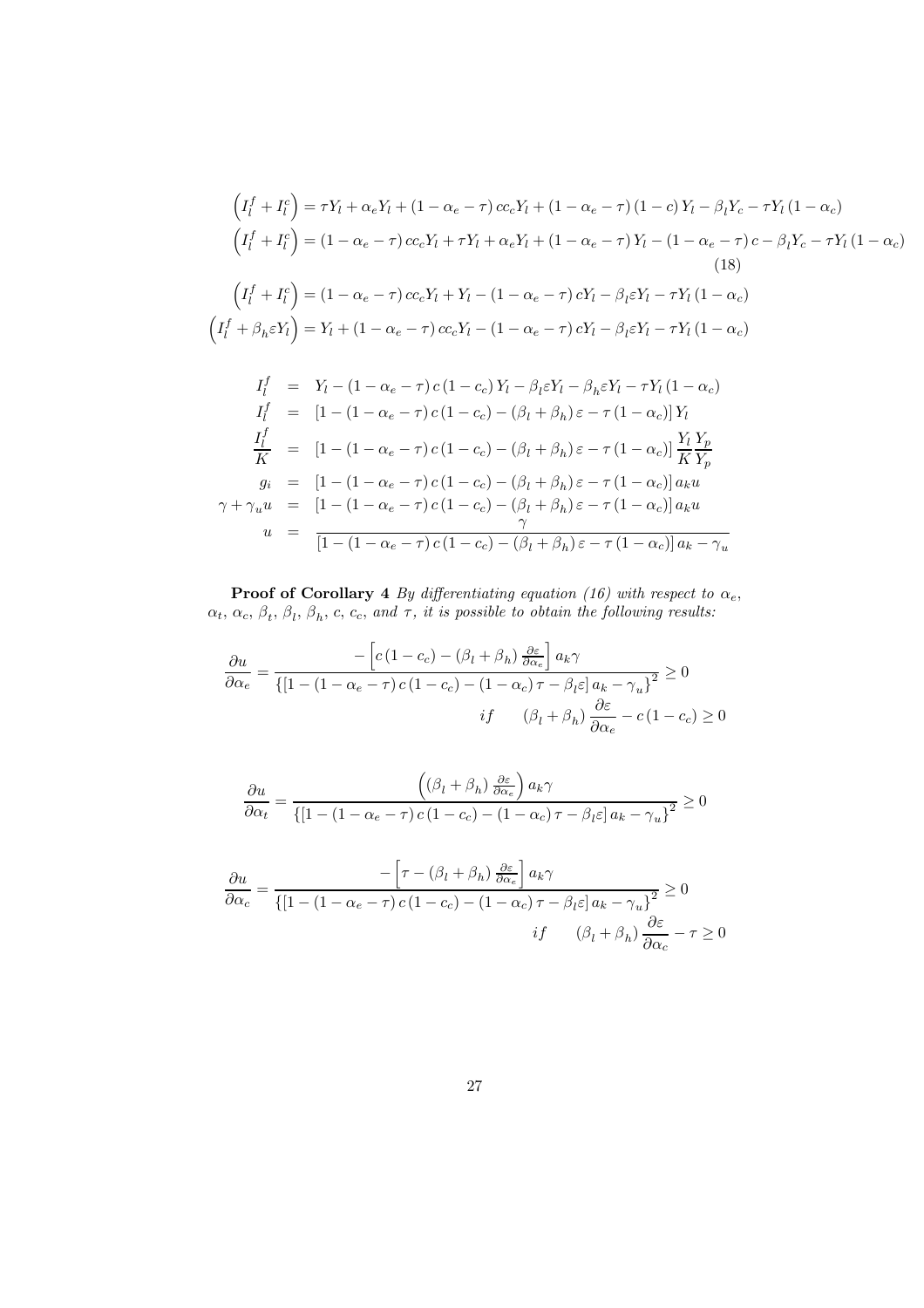$$
\frac{\partial u}{\partial \beta_t} = \frac{\left[ (\beta_l + \beta_h) \frac{\partial \varepsilon}{\partial \beta_t} \right] a_k \gamma}{\left\{ \left[ 1 - (1 - \alpha_e - \tau) c (1 - c_c) - (1 - \alpha_c) \tau - \beta_l \varepsilon \right] a_k - \gamma_u \right\}^2} \ge 0
$$
\n
$$
\frac{\partial u}{\partial \beta_h} = \frac{\left( \varepsilon \right) a_k \gamma}{\left\{ \left[ 1 - (1 - \alpha_e - \tau) c (1 - c_c) - (1 - \alpha_c) \tau - \beta_l \varepsilon \right] a_k - \gamma_u \right\}^2} \ge 0
$$
\n
$$
\frac{\partial u}{\partial \beta_l} = \frac{\left( \varepsilon \right) a_k \gamma}{\left\{ \left[ 1 - (1 - \alpha_e - \tau) c (1 - c_c) - (1 - \alpha_c) \tau - \beta_l \varepsilon \right] a_k - \gamma_u \right\}^2} \ge 0
$$
\n
$$
\frac{\partial u}{\partial c} = \frac{\left[ (1 - \alpha_e - \tau) (1 - c_c) + (\beta_l + \beta_h) \frac{\partial \varepsilon}{\partial c} \right] a_k \gamma}{\left\{ \left[ 1 - (1 - \alpha_e - \tau) c (1 - c_c) - (1 - \alpha_c) \tau - \beta_l \varepsilon \right] a_k - \gamma_u \right\}^2} \ge 0
$$
\n
$$
\left[ (1 - \alpha_e - \tau) (1 - c_c) - (1 - \alpha_e) \tau - \beta_l \varepsilon \right] a_k - \gamma_u \frac{\partial \varepsilon}{\partial c} \ge 0
$$

$$
\frac{\partial u}{\partial c_c} = \frac{-\left[ (1 - \alpha_e - \tau) c - (\beta_l + \beta_h) \frac{\partial \varepsilon}{\partial c_c} \right] a_k \gamma}{\left\{ \left[ 1 - (1 - \alpha_e - \tau) c (1 - c_c) - (1 - \alpha_c) \tau - \beta_l \varepsilon \right] a_k - \gamma_u \right\}^2} \ge 0
$$
  
if  $(\beta_l + \beta_h) \frac{\partial \varepsilon}{\partial c_c} - (1 - \alpha_e - \tau) c \ge 0$ 

$$
\frac{\partial u}{\partial \tau} = \frac{-\left[c(1 - c_c) - (1 - \alpha_c) - (\beta_l + \beta_h)\frac{\partial \varepsilon}{\partial \tau}\right]a_k \gamma}{\left\{[1 - (1 - \alpha_e - \tau) c(1 - c_c) - (1 - \alpha_c)\tau - \beta_l \varepsilon]a_k - \gamma_u\right\}^2} \ge 0
$$
  
if  $(\beta_l + \beta_h)\frac{\partial \varepsilon}{\partial \tau} + (1 - \alpha_c) - c(1 - c_c) \ge 0$ 

**Proof of Corollary 6.** By differentiating equation (17) with respect to  $\alpha_e$ ,  $\alpha_t, \, \alpha_c, \, \beta_t, \, \beta_l, \, \beta_h, \, c, \, c_c, \, and \, \tau, \, it \, is \, possible \, to \, obtain \, the \, following \, results:$ 

$$
\frac{\partial g^*}{\partial \alpha_e} = \gamma_u \frac{\partial u^*}{\partial \alpha_e} + \beta_h a_k \left( \varepsilon \frac{\partial u^*}{\partial \alpha_e} + u^* \frac{\partial \varepsilon}{\partial \alpha_e} \right) \leq 0
$$
  
\n
$$
\frac{\partial g^*}{\partial \alpha_t} = \gamma_u \frac{\partial u^*}{\partial \alpha_t} + \beta_h a_k \left( \varepsilon \frac{\partial u^*}{\partial \alpha_t} + u^* \frac{\partial \varepsilon}{\partial \alpha_t} \right) \geq 0
$$
  
\n
$$
\frac{\partial g^*}{\partial \alpha_c} = \gamma_u \frac{\partial u^*}{\partial \alpha_c} + \beta_h a_k \left( \varepsilon \frac{\partial u^*}{\partial \alpha_c} + u^* \frac{\partial \varepsilon}{\partial \alpha_c} \right) \leq 0
$$
  
\n
$$
\frac{\partial g^*}{\partial \beta_t} = \gamma_u \frac{\partial u^*}{\partial \beta_t} + \beta_h a_k \left( \varepsilon \frac{\partial u^*}{\partial \beta_t} + u^* \frac{\partial \varepsilon}{\partial \beta_t} \right) \geq 0
$$
  
\n
$$
\frac{\partial g^*}{\partial \beta_h} = \gamma_u \frac{\partial u^*}{\partial \beta_h} + \beta_h a_k \left( \varepsilon \frac{\partial u^*}{\partial \beta_h} + u^* \frac{\varepsilon}{\beta_h} \right) \geq 0
$$
  
\n
$$
\frac{\partial g^*}{\partial \beta_t} = \gamma_u \frac{\partial u^*}{\partial \varepsilon} + \beta_h a_k \left( \varepsilon \frac{\partial u^*}{\partial \varepsilon} + u^* \frac{\partial \varepsilon}{\partial \varepsilon} \right) \geq 0
$$
  
\n
$$
\frac{\partial g^*}{\partial \varepsilon} = \gamma_u \frac{\partial u^*}{\partial \varepsilon} + \beta_h a_k \left( \varepsilon \frac{\partial u^*}{\partial \varepsilon_c} + u^* \frac{\partial \varepsilon}{\partial \varepsilon_c} \right) \leq 0
$$
  
\n
$$
\frac{\partial g^*}{\partial \varepsilon} = \gamma_u \frac{\partial u^*}{\partial \varepsilon} + \beta_h a_k \left( \varepsilon \frac{\partial u^*}{\partial \varepsilon_c} + u^* \frac{\partial \varepsilon}{
$$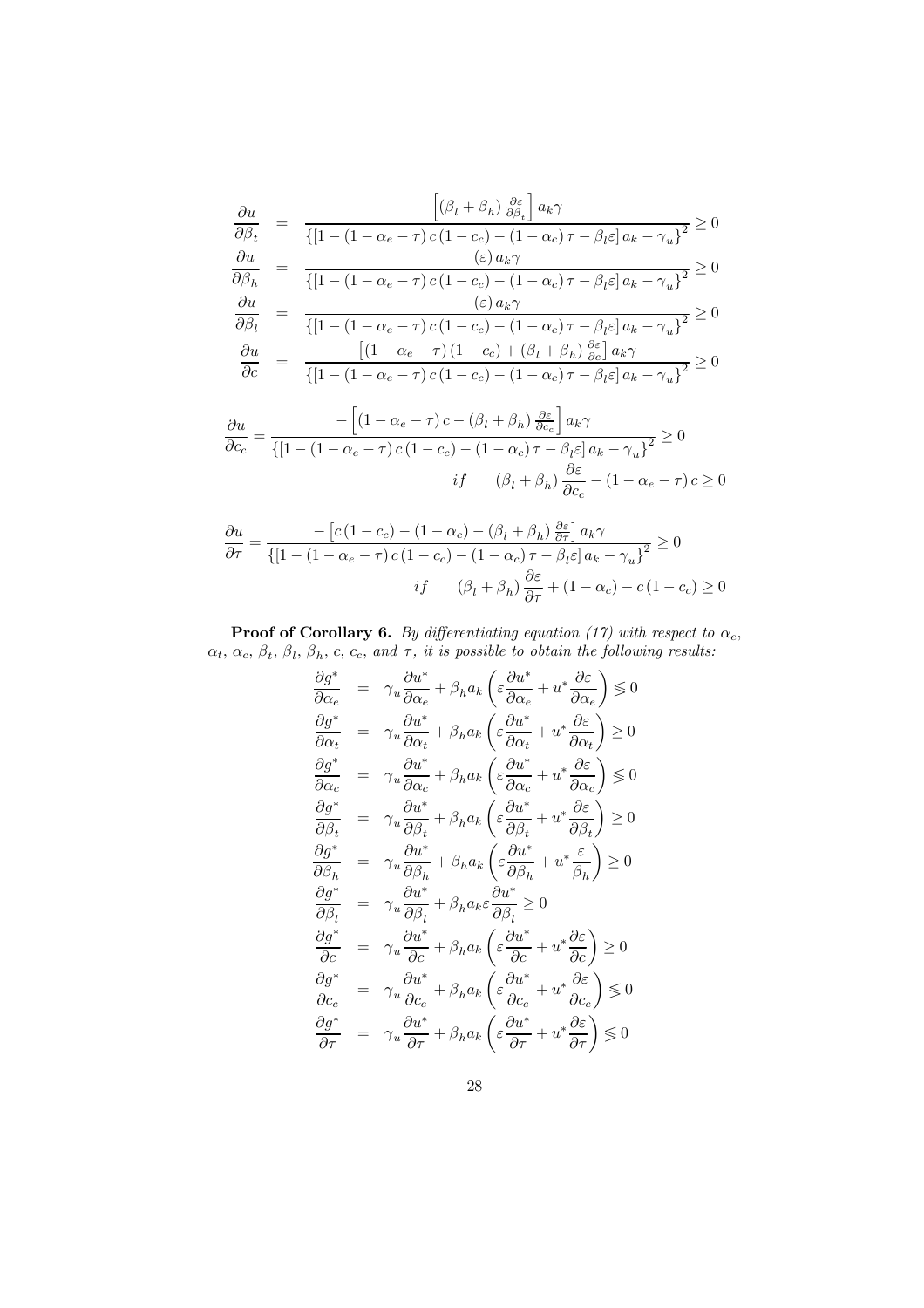## $\label{inert} A \emph{ppendix II}$

| #              | Italian Provinces    | R <sub>1</sub>           | R <sub>2</sub>           | R <sub>3</sub>           | R <sub>4</sub>           | R <sub>5</sub>           | R <sub>6</sub>           | R7                   | R <sub>8</sub>          | R <sub>9</sub>             | CILP                     |
|----------------|----------------------|--------------------------|--------------------------|--------------------------|--------------------------|--------------------------|--------------------------|----------------------|-------------------------|----------------------------|--------------------------|
| 1              | Torino               | $-0.32063$               | $-0.41577$               | $-0.10832$               | $-0.13845$               | $-0.22784$               | $-0.14786$               | 1.1839               | 0.00342                 | 0.551042                   | 0.042166                 |
| $\overline{c}$ | Vercelli             | $-0.3476$                | $-0.51527$               | $-0.10832$               | $-0.13845$               | $-0.12835$               | $-0.14786$               | 0.761825             | $-0.64752$              | $\mathbf 0$                | $-0.14128$               |
| 3              | Novara               | $-0.38705$               | $-0.44628$               | $-0.10832$               | $-0.13845$               | 0.180953                 | $-0.14786$               | 1.219723             | $-0.46166$              | $\Omega$                   | $-0.03211$               |
| 4              | Verbano-Cusio-Ossola | $-0.27127$               | $-0.51527$               | $-0.10832$               | $-0.13845$               | $-0.93963$               | $-0.14786$               | 1.302783             | $-0.62071$              | 0                          | $-0.15986$               |
| 5              | Cuneo                | $-0.39648$               | $-0.51527$               | $-0.10832$               | $-0.13845$               | $-0.61715$               | $-0.14786$               | $-0.70305$           | $-0.5863$               | $\mathbf 0$                | $-0.35699$               |
| 6              | <b>Biella</b>        | $-0.42487$               | $-0.51527$               | $-0.10832$               | $-0.13845$               | 0.919705                 | $-0.14786$               | 0.799803             | $-0.71602$              | $\Omega$                   | $-0.03681$               |
| $\overline{7}$ | Asti                 | $-0.33665$               | $-0.51527$               | $-0.10832$               | $-0.13845$               | $-0.62839$               | $-0.14786$               | $-0.35499$           | $-0.4414$               | $\Omega$                   | $-0.29681$               |
| 8              | Alessandria          | $-0.40587$               | $-0.39973$               | $-0.10832$               | $-0.13845$               | $-0.03854$               | $-0.14786$               | 0.527107             | $-0.53867$              | $\mathbf 0$                | $-0.13893$               |
| 9              | Aosta                | $-0.42487$               | $-0.51527$               | $-0.10832$               | $-0.13845$               | $-1.07855$               | $-0.14786$               | 1.307132             | $-0.45549$              | $\mathbf 0$                | $-0.17352$               |
| 10             | Varese               | $-0.29443$               | $-0.39919$               | $-0.10832$               | $-0.13845$               | $-0.55579$               | $-0.14786$               | $-0.44756$           | $-0.48526$              | $\mathbf 0$                | $-0.28632$               |
| 11             | Como                 | $-0.2213$                | $-0.08346$               | $-0.10832$               | $-0.13845$               | $-1.092$                 | $-0.14786$               | $-2.04834$           | $-0.50247$              | $\mathbf 0$                | $-0.48247$               |
| 12             | Lecco                | $-0.11098$               | $-0.51527$               | $-0.10832$               | $-0.13845$               | $-0.98125$               | $-0.14786$               | $-1.45572$           | $-0.29221$              | $\mathbf 0$                | $-0.41667$               |
| 13             | Sondrio              | $-0.36388$               | 2.12696                  | $-0.10832$               | $-0.13845$               | $-1.44239$               | $-0.14786$               | 0.324605             | $-0.3739$               | $\mathbf 0$                | $-0.01369$               |
| 14             | Milano               | $-0.12896$               | 0.230167                 | $-0.10832$               | $-0.13845$               | $-0.13698$               | $-0.09526$               | 0.323908             | $-0.37334$              | $\mathbf 0$                | $-0.04747$               |
| 15             | Lodi                 | $-0.4125$                | $-0.51527$               | $-0.10832$               | $-0.13845$               | $-0.72188$               | $-0.14786$               | $-0.83818$           | $-0.66726$              | $\mathbf 0$                | $-0.39441$               |
| 16             | Bergamo              | $-0.37601$               | $-0.49181$               | $-0.10832$               | $-0.13845$               | $-0.69576$               | $-0.14786$               | $-0.16445$           | $-0.6453$               | $\Omega$                   | $-0.30755$               |
| 17             | <b>Brescia</b>       | $-0.26969$               | $-0.28963$               | $-0.10832$               | $-0.13845$               | $-0.36454$               | $-0.14786$               | 0.646094             | $-0.53763$              | 0                          | $-0.13445$               |
| 18             | Pavia                | $-0.3068$                | $-0.3748$                | $-0.10832$               | $-0.13845$               | $-0.89558$               | $-0.14786$               | $-0.82121$           | $-0.345$                | $\mathbf 0$                | $-0.34867$               |
| 19             | Cremona              | $-0.40947$               | $-0.51527$               | $-0.10832$               | $-0.13845$               | $-1.12946$               | $-0.14786$               | $-0.28728$           | $-0.55875$              | $\mathbf 0$                | $-0.3661$                |
| 20             | Mantova              | $-0.39105$               | $-0.45358$               | $-0.10832$               | $-0.13845$               | $-0.66718$               | $-0.14786$               | $-0.93035$           | $-0.58349$              | $\mathbf 0$                | $-0.38003$               |
| 21             | Bolzano/Bozen        | $-0.42487$               | $-0.51527$               | $-0.10832$               | $-0.13845$               | $-1.30568$               | $-0.14786$               | $-0.17655$           | $-0.43375$              | $\mathbf 0$                | $-0.36119$               |
| 22             | Trento               | $-0.33968$               | $-0.51527$               | $-0.10832$               | $-0.13845$               | $-1.06756$               | $-0.14786$               | $-0.36686$           | $-0.49731$              | $\mathbf 0$                | $-0.35348$               |
| 23             | Verona               | $-0.35775$               | $-0.48744$               | $-0.10832$               | $-0.13845$               | $-0.90271$               | $-0.14786$               | 0.326261             | $-0.65135$              | $\overline{0}$             | $-0.27418$               |
| 24             | Vicenza              | $-0.41843$               | $-0.51527$               | $-0.10832$               | $-0.13845$               | $-1.18384$               | $-0.14786$               | $-1.07039$           | $-0.49872$              | $\mathbf 0$                | $-0.45348$               |
| 25             | Belluno              | $-0.29489$               | $-0.39671$               | $-0.10832$               | $-0.13845$               | $-1.36239$               | $-0.14786$               | $-0.50127$           | $-0.7658$               | $\mathbf 0$                | $-0.41285$               |
| 26             | Treviso              | $-0.41856$               | $-0.51527$               | $-0.10832$               | $-0.13845$               | $-1.39782$               | $-0.14786$               | $-2.21394$           | $-0.63838$              | $\mathbf 0$                | $-0.61984$               |
| 27             | Venezia              | $-0.31121$               | $-0.45603$               | $-0.10832$               | $-0.13845$               | $-0.85999$               | $-0.14786$               | $-0.00326$           | $-0.51846$              | $\mathbf 0$                | $-0.28262$               |
| 28             | Padova               | $-0.41284$               | $-0.51527$               | $-0.10832$               | $-0.13845$               | $-0.73395$               | $-0.14786$               | $-0.11031$           | $-0.61353$              | $\Omega$                   | $-0.30895$               |
| 29             | Rovigo               | $-0.39113$               | $-0.51527$               | $-0.10832$               | $-0.13845$               | $-0.18706$               | $-0.14786$               | $-0.70955$           | $-0.69006$              | $\Omega$                   | $-0.32085$               |
| 30             | Pordenone            | $-0.42487$               | $-0.51527$               | $-0.10832$               | $-0.13845$               | $-1.39756$               | $-0.14786$               | $-1.47143$           | $-0.51631$              | $\mathbf 0$                | $-0.52445$               |
| 31             | Udine                | $-0.37855$               | $-0.46833$               | $-0.10832$               | $-0.13845$               | $-1.40551$               | $-0.14786$               | $-1.94832$           | $-0.57103$              | $\mathbf 0$                | $-0.57404$               |
| 32             | Gorizia              | $-0.42487$               | $-0.51527$               | $-0.10832$               | $-0.13845$               | $-0.90052$               | $-0.14786$               | 0.499569             | $-0.33774$              | $\Omega$                   | $-0.23038$               |
| 33             | <b>Trieste</b>       | $-0.33079$               | $-0.51527$               | $-0.10832$               | $-0.13845$               | $-0.83349$               | $-0.14786$               | 1.436375             | $-0.18282$              | $\Omega$                   | $-0.09118$               |
| 34             | Imperia              | $-0.3746$                | $-0.40065$               | $-0.10832$               | $-0.13845$               | $-0.1732$                | $-0.14786$               | 1.950833             | 0.505409                | 1.102083                   | 0.246138                 |
| 35             | Savona               | $-0.3958$                | $-0.42688$               | $-0.10832$               | $-0.13845$               | $-0.02024$               | $-0.14786$               | 1.29161              | 0.288817                | 0                          | 0.038097                 |
| 36             | Genova               | $-0.37768$               | $-0.40048$               | $-0.10832$               | $-0.13845$               | $-0.45071$               | $-0.14786$               | 0.150699             | $-0.23197$              | $\Omega$                   | $-0.18942$               |
| 37             | La Spezia            | $-0.33771$               | $-0.4017$                | $-0.10832$               | $-0.13845$               | $-0.19117$               | $-0.14786$               | $-0.37088$           | $-0.60142$              | $\mathbf 0$                | $-0.25528$               |
| 38             | Piacenza             | $-0.37642$               | $-0.51527$               | $-0.10832$               | $-0.13845$               | $-0.986$                 | $-0.14786$               | $-0.98016$           | $-0.59319$              | $\mathbf 0$                | $-0.4273$                |
| 39             | Parma                | $-0.38654$               | $-0.51527$               | 0.107603                 | 0.259856                 | $-0.75822$               | 0.011026                 | 0.637857             | $-0.56819$              | $\mathbf 0$                | $-0.13465$               |
| 40             | Reggio nell'Emilia   | $-0.42487$               | $-0.51527$               | $-0.10832$               | $-0.13845$               | $-1.09391$               | $-0.14786$               | 0.300684             | $-0.41003$              | $\mathbf 0$                | $-0.282$                 |
| 41             | Modena               | $-0.42487$               | $-0.47858$               | $-0.10832$               | $-0.13845$               | $-0.67355$               | $-0.14786$               | 0.132329             | $-0.43539$              | $\mathbf 0$                | $-0.25274$               |
| 42             | Bologna              | $-0.37097$               | $-0.0495$                | $-0.10832$               | $-0.13845$               | $-0.05258$               | $-0.14786$               | 1.726343             | $-0.3665$               | $\mathbf 0$                | 0.054685                 |
| 43             | Ferrara              | $-0.31626$               | $-0.37375$               | $-0.10832$               | $-0.13845$               | $-0.73624$               | $-0.14786$               | 0.710247             | $-0.36359$              | $\mathbf 0$                | $-0.1638$                |
| 44             |                      | $-0.37465$               | $-0.51527$               | $-0.10832$               | $-0.13845$               | $-0.17191$               | $-0.14786$               | 2.04777              | $-0.39145$              | $\mathbf 0$                | 0.022207                 |
| 45             | Ravenna              | $-0.2253$                |                          |                          |                          |                          |                          |                      |                         | $\mathbf 0$                |                          |
| 46             | Forli0Cesena         |                          | $-0.51527$               | $-0.10832$               | $-0.13845$               | $-0.1626$                | $-0.14786$               | $-0.17873$           | $-0.53396$              |                            | $-0.22339$               |
|                | Rimini               | $-0.40665$               | $-0.34903$               | $-0.10832$               | $-0.13845$               | 0.667101                 | $-0.14786$               | 3.267299             | $-0.24382$              | $\mathbf 0$                | 0.282253                 |
| 47<br>48       | Massa0Carrara        | $-0.34295$               | $-0.26619$               | $-0.10832$               | $-0.13845$               | $-0.99298$               | $-0.14786$               | 0.532139             | $-0.33153$<br>$-0.3958$ | $\mathbf 0$                | $-0.19957$               |
| 49             | Lucca<br>Pistoia     | $-0.37511$<br>$-0.36782$ | $-0.51527$<br>$-0.42854$ | $-0.10832$<br>$-0.10832$ | $-0.13845$<br>$-0.13845$ | $-0.47151$<br>$-0.24912$ | $-0.14786$<br>$-0.14786$ | 0.653533<br>0.550229 | $-0.55501$              | $\mathbf 0$<br>$\mathbf 0$ | $-0.16653$<br>$-0.16054$ |
| 50             |                      | $-0.39392$               | $-0.46394$               | $-0.10832$               | $-0.13845$               | $-0.37177$               |                          |                      | $-0.21128$              | $\overline{0}$             |                          |
|                | Firenze              |                          |                          |                          |                          |                          | $-0.14786$               | 1.084931             |                         |                            | $-0.0834$                |
| 51             | Prato                | $-0.42487$               | $-0.51527$               | $-0.10832$               | $-0.13845$               | 0.693219                 | 0.132763                 | 1.545087             | $-0.40529$              | $\mathbf 0$                | 0.086541                 |
| 52             | Livorno              | $-0.41672$               | $-0.51527$               | $-0.10832$               | $-0.13845$               | $-0.82879$               | $-0.14786$               | 2.577061             | $-0.25727$              | 0                          | 0.018265                 |
| 53             | Pisa                 | $-0.42487$               | $-0.51527$               | $-0.10832$               | $-0.13845$               | $-0.49668$               | $-0.14786$               | 0.685386             | $-0.3872$               | $\mathbf 0$                | $-0.17036$               |
| 54             | Arezzo               | $-0.39283$               | $-0.36917$               | $-0.10832$               | $-0.13845$               | $-0.76819$               | $-0.14786$               | 0.800092             | $-0.66939$              | $\mathbf 0$                | $-0.19935$               |
| 55             | Siena                | $-0.4043$                | $-0.23387$               | $-0.10832$               | $-0.13845$               | $-0.2041$                | $-0.14786$               | 0.206833             | $-0.70235$              | $\Omega$                   | $-0.19249$               |
| 56             | Grosseto             | $-0.42487$               | $-0.51527$               | $-0.10832$               | $-0.13845$               | $-0.89853$               | $-0.14786$               | 1.621058             | $-0.47746$              | 0                          | $-0.12108$               |

Figure 5: Z-score of criminal statistics and the composite index of local presence (CILP) of Organized Crime. Our elaboration on ISTAT data (2008-2010).

R1: confiscated assets; R2: confiscated firms; R3: Mafia-type murders; R4: attempted Mafia murders; R5: extortion; R6: Mafia-type criminal associations; R7: personal harms; R8: damages followed by arsons; R9: city councils dissolved for infiltration by OC.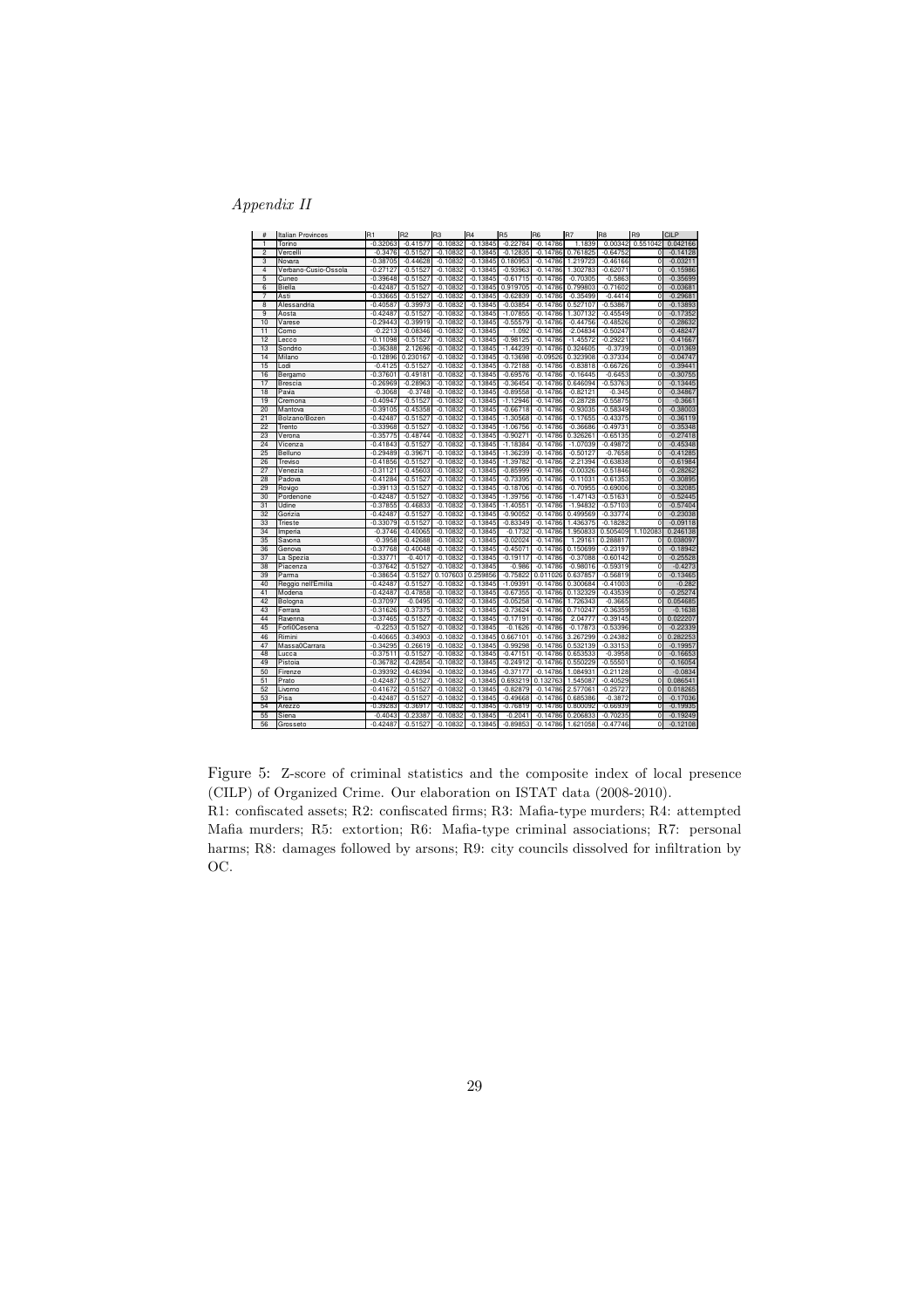| #   | <b>Italian Provinces</b> | R <sub>1</sub> | R <sub>2</sub> | R <sub>3</sub> | R <sub>4</sub> | R <sub>5</sub> | R <sub>6</sub> | R <sub>7</sub> | R <sub>8</sub>    | R <sub>9</sub>      | <b>CILP</b> |
|-----|--------------------------|----------------|----------------|----------------|----------------|----------------|----------------|----------------|-------------------|---------------------|-------------|
| 57  | Perugia                  | $-0.42487$     | $-0.51527$     | $-0.10832$     | $-0.13845$     | $-0.57898$     | $-0.14786$     | $-0.37103$     | $-0.63117$        | $\overline{0}$      | $-0.32399$  |
| 58  | Temi                     | $-0.42487$     | $-0.51527$     | $-0.10832$     | $-0.13845$     | $-0.78039$     | $-0.14786$     | $-1.8452$      | $-0.68461$        | 0                   | $-0.51611$  |
| 59  | Pesaro e Urbino          | $-0.37402$     | $-0.3165$      | $-0.10832$     | $-0.13845$     | $-0.42838$     | $-0.14786$     | $-0.8923$      | $-0.55897$        | $\mathbf 0$         | $-0.32942$  |
| 60  | Ancona                   | $-0.41904$     | $-0.51527$     | $-0.10832$     | $-0.13845$     | $-0.01842$     | $-0.14786$     | 0.332323       | $-0.25304$        | 0                   | $-0.1409$   |
| 61  | Macerata                 | $-0.42487$     | $-0.51527$     | $-0.10832$     | $-0.13845$     | $-0.16$        | $-0.14786$     | 0.451565       | $-0.5118$         | $\overline{0}$      | $-0.17278$  |
| 62  | Ascoli Piceno            | $-0.40349$     | $-0.51527$     | $-0.10832$     | $-0.13845$     | $-0.71014$     | $-0.14786$     | $-0.79122$     | $-0.55657$        | $\mathbf 0$         | $-0.37459$  |
| 63  | Viterbo                  | $-0.38098$     | $-0.43521$     | $-0.10832$     | $-0.13845$     | 0.0263         | 0.298457       | 0.397423       | $-0.54266$        | $\mathbf 0$         | $-0.09816$  |
| 64  | Rieti                    | $-0.42487$     | $-0.51527$     | $-0.10832$     | $-0.13845$     | $-0.99707$     | $-0.14786$     | $-1.44451$     | $-0.65924$        | $\mathbf 0$         | $-0.49284$  |
| 65  | Roma                     | $-0.23779$     | 0.055577       | $-0.10832$     | $-0.13845$     | $-0.3482$      | $-0.14786$     | $-1.00395$     | $-0.41197$        | 0                   | $-0.26011$  |
| 66  | Latina                   | $-0.14587$     | $-0.23766$     | $-0.10832$     | $-0.13845$     | 0.287818       | $-0.02162$     | 1.530249       | 0.104016          | $\overline{0}$      | 0.141129    |
| 67  | Frosinone                | $-0.28509$     | $-0.46427$     | $-0.10832$     | $-0.13845$     | $-0.37546$     | $-0.14786$     | 0.564908       | $-0.6039$         | 0                   | $-0.17316$  |
| 68  | L'Aquila                 | $-0.26298$     | $-0.51527$     | $-0.10832$     | $-0.13845$     | $-0.13556$     | $-0.14786$     | 0.460296       | $-0.55838$        | $\overline{0}$      | $-0.15628$  |
| 69  | Teramo                   | $-0.22797$     | $-0.51527$     | $-0.10832$     | $-0.13845$     | $-0.25741$     | 0.076137       | 0.545431       | $-0.41887$        | $\mathbf 0$         | $-0.11608$  |
| 70  | Pescara                  | $-0.3991$      | $-0.51527$     | $-0.10832$     | $-0.13845$     | 1.114988       | $-0.14786$     | 1.835693       | $-0.5705$         | $\overline{0}$      | 0.119021    |
| 71  | Chieti                   | $-0.41786$     | $-0.51527$     | $-0.10832$     | $-0.13845$     | 0.256147       | $-0.14786$     | $-0.92064$     | $-0.35266$        | $\mathbf 0$         | $-0.26055$  |
| 72  | Isemia                   | $-0.42487$     | $-0.51527$     | $-0.10832$     | $-0.13845$     | 0.180023       | $-0.14786$     | 0.793702       | $-0.40022$        | $\overline{0}$      | $-0.08459$  |
| 73  | Campobasso               | $-0.40069$     | $-0.51527$     | $-0.10832$     | $-0.13845$     | $-0.58221$     | $-0.14786$     | $-1.4236$      | $-0.65964$        | $\Omega$            | $-0.44178$  |
| 74  | Caserta                  | 0.819816       | 0.966749       | 2.623755       | 3.145065       | 2.706643       | 4.240449       | $-0.7475$      |                   | $-0.52246$ 2.755208 | 1.776414    |
| 75  | Benevento                | $-0.32848$     | $-0.07568$     | $-0.10832$     | $-0.13845$     | 0.549418       | 0.094671       | $-0.85602$     | $-0.16331$        | 0                   | $-0.11402$  |
| 76  | Napoli                   | 0.249342       | 0.482172       | 2.914432       | 3.064096       | 2.328841       | 2.348665       | 0.029909       | $-0.44362$        | 2.204167            | 1.464223    |
| 77  | Avellino                 | $-0.34891$     | $-0.11109$     | $-0.10832$     | $-0.13845$     | 0.557078       | $-0.14786$     | 0.704737       | 0.000647          | 0.551042            | 0.106542    |
| 78  | Salemo                   | 0.012289       | 0.515942       | $-0.10832$     | $-0.13845$     | 0.782912       | $-0.08484$     | 0.663542       | $-0.30639$        | 0.551042            | 0.209747    |
| 79  | Foggia                   | $-0.09076$     | $-0.4781$      | 1.282529       | 1.04207        | 3.233075       | $-0.04553$     | 1.624112       | 3.124651          | 0                   | 1.076894    |
| 80  | Bari                     | 0.059221       | 0.133592       | 0.3053         | 0.475255       | 0.733983       | $-0.0609$      | 0.444809       | 0.243605          | $\overline{0}$      | 0.259429    |
| 81  | Taranto                  | 0.020651       | 0.052763       | $-0.10832$     | $-0.13845$     | 0.268425       | $-0.14786$     | $-1.26397$     | 1.057156          | 0                   | $-0.02884$  |
| 82  | <b>Brindisi</b>          | 1.086378       | 0.302968       | 0.127189       | 0.151295       | 1.210827       | 0.198739       | $-0.53469$     | 1.514472          | $\overline{0}$      | 0.450798    |
| 83  | Lecce                    | $-0.11364$     | 0.202218       | 0.008244       | 0.264761       | $-0.12997$     | 0.109456       | $-1.2692$      | 0.7237            | $\overline{0}$      | $-0.02271$  |
| 84  | Potenza                  | $-0.40326$     | $-0.51527$     | 0.38235        | 1.946956       | 0.155267       | 0.395772       | 0.343788       | $-0.39847$        | $\overline{0}$      | 0.211904    |
| 85  | Matera                   | $-0.31564$     | $-0.14165$     | $-0.10832$     | $-0.13845$     | 0.00886        | $-0.14786$     | $-0.89553$     | $-0.34118$        | $\Omega$            | $-0.23109$  |
| 86  | Cosenza                  | $-0.0271$      | $-0.13518$     | $-0.10832$     | $-0.13845$     | 1.19646        | 0.042346       | 0.388475       |                   | 1.139206 1.102083   | 0.384392    |
| 87  | Crotone                  | 0.79265        | $-0.51527$     | 4.819567       | 4.228265       | $-0.18284$     | 2.268179       | $-0.3314$      | 2.2069            | 0                   | 1.476228    |
| 88  | Catanzaro                | 1.055856       | $-0.23964$     | 5.823033       | 4.582088       | 2.236539       | $-0.14786$     | 0.547401       | 2.329218          | 0.551042            | 1.859742    |
| 89  | <b>Vibo Valentia</b>     | 0.340618       | 1.6097         | 1.597343       | 1.07725        | 1.557192       | 1.10835        | $-0.10976$     | 4.763184          | 2.755208            | 1.633232    |
| 90  | Reggio di Calabria       | 4.005898       | 2.486594       | 2.740799       | 2.035144       | 0.447122       | 5.772871       | $-1.60568$     | 3.353822          | 7.714584            | 2.994572    |
| 91  | Trapani                  | 1.685865       | 1.287795       | $-0.10832$     | $-0.13845$     | 0.409805       | 1.293955       | 2.075115       | 2.661809          | 0.551042            | 1.079846    |
| 92  | Palermo                  | 5.80292        | 5.85963        | $-0.10832$     | $-0.13845$     | $-0.40928$     | 1.478813       | $-0.94942$     | 0.767882          | 0                   | 1.367087    |
| 93  | Messina                  | 0.414022       | $-0.09443$     | $-0.10832$     | $-0.13845$     | 1.152348       | $-0.14786$     | $-0.83723$     | 2.403978          | 0.551042            | 0.355011    |
| 94  | Agrigento                | 0.49836        | 0.488536       | $-0.10832$     | $-0.13845$     | 0.635842       | $-0.14786$     | 0.418559       | 2.24062           | 1.102083            | 0.554375    |
| 95  | Caltanissetta            | 0.545801       | 0.416681       | $-0.10832$     | $-0.13845$     | 0.665362       | 2.932928       | 1.20946        | 6.262363          | 0.551042            | 1.370763    |
| 96  | Enna                     | 0.217146       | 0.802298       | 1.537817       | 2.493822       | 0.961332       | 0.661046       | $-0.54776$     | 1.324624          | 0                   | 0.827814    |
| 97  | Catania                  | 0.839735       | 1.329317       | 1.989516       | 1.984022       | 1.438455       | 0.172961       | $-1.35043$     | 0.548065          | $\overline{0}$      | 0.772405    |
| 98  | Ragusa                   | $-0.04526$     | $-0.43475$     | $-0.10832$     | $-0.13845$     | 0.194594       | 0.072313       | $-0.17842$     | 1.37545           | 0                   | 0.081907    |
| 99  | Siracusa                 | $-0.03135$     | $-0.32636$     | 0.12681        | 0.20635        | 1.537239       | $-0.14786$     | 0.437544       | 2.121709          | $\mathbf 0$         | 0.43601     |
| 100 | Sassari                  | $-0.17714$     | $-0.51527$     | $-0.10832$     | $-0.13845$     | $-0.37769$     | $-0.14786$     | 1.454509       | 0.939708          | $\mathbf 0$         | 0.103276    |
| 101 | Nuoro                    | $-0.39302$     | $-0.51527$     | $-0.10832$     | $-0.13845$     | $-0.75095$     | $-0.14786$     | $-1.35096$     | 2.566101          | $\mathbf 0$         | $-0.09319$  |
| 102 | Oristano                 | $-0.40662$     | $-0.51527$     | $-0.10832$     | $-0.13845$     | $-1.37539$     | $-0.14786$     |                | -1.17313 1.452338 | $\overline{0}$      | $-0.26808$  |
| 103 | Cagliari                 | $-0.28488$     | $-0.48253$     | $-0.10832$     | $-0.13845$     | $-0.42841$     | $-0.14786$     | $-0.90879$     | 1.250536          | 0                   | $-0.13874$  |

Figure 6: [Continuing] Z-score of criminal statistics and the composite index of local presence (CILP) of Organized Crime. Our elaboration on ISTAT data (2008-2010). R1: confiscated assets; R2: confiscated firms; R3: Mafia-type murders; R4: attempted Mafia murders; R5: extortion; R6: Mafia-type criminal associations; R7: personal harms; R8: damages followed by arsons; R9: city councils dissolved for infiltration by  $\mathrm{OC}.$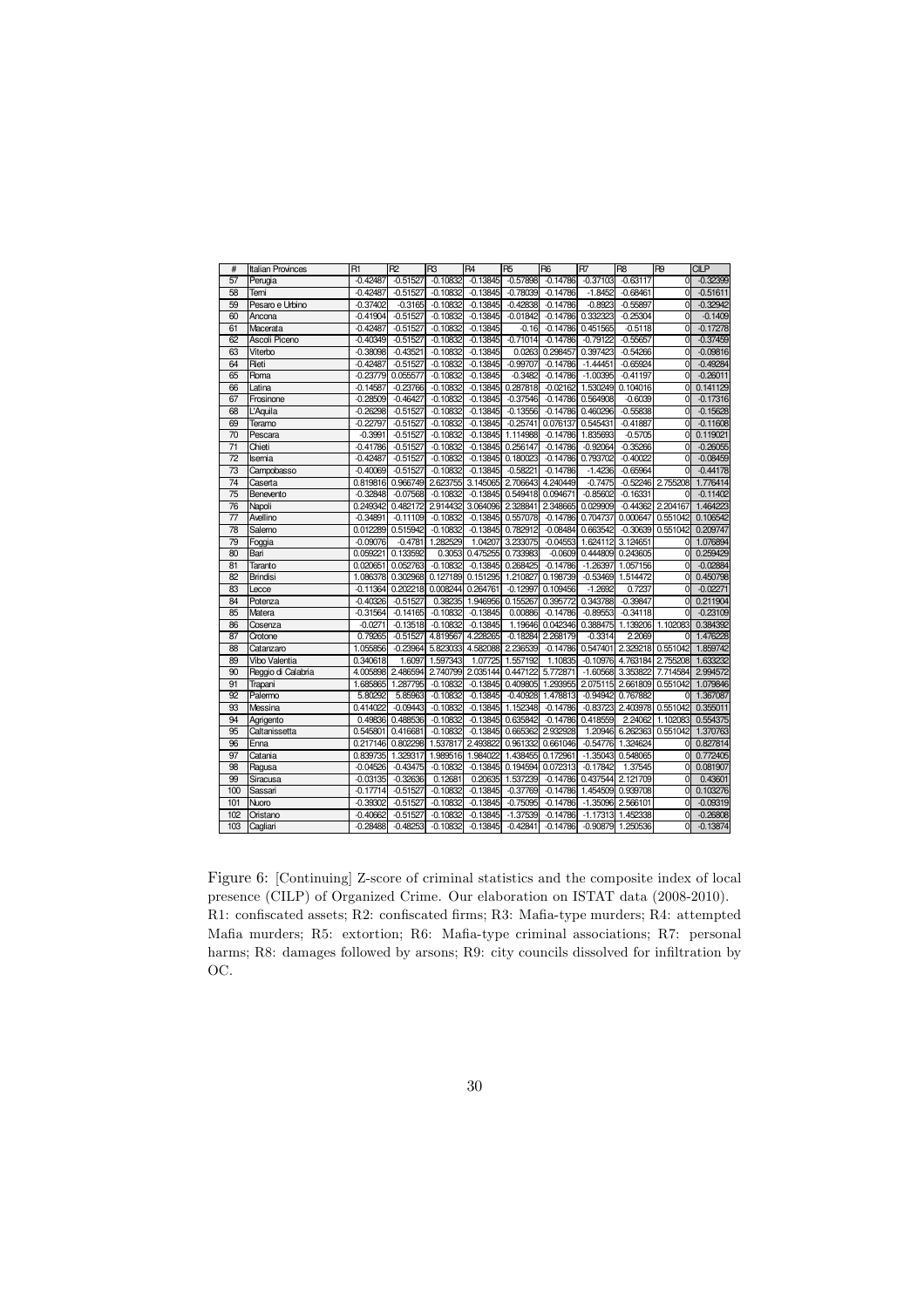| #               | <b>Italian Provinces</b> | R                        | R2                   | R                        | R <sub>4</sub>         | R5                    | P <sub>6</sub>           | R7                      | RB                     | R9                       | R10                   | R <sub>11</sub>         | R12                           | <b>CIEE</b>            |
|-----------------|--------------------------|--------------------------|----------------------|--------------------------|------------------------|-----------------------|--------------------------|-------------------------|------------------------|--------------------------|-----------------------|-------------------------|-------------------------------|------------------------|
|                 | Torino                   | 0.352932                 | 1,020005             | 0.655042                 | 0.502511               | 0.031181              | $-0.50404$               | $-0.73112$              | $-0.20696$             | 0.088515                 | 0.687193              | $-0.89525$              | $-0.45234466$                 | 0.045638               |
|                 | Vercelli                 | 1.155879                 | $-0.77712$           | $-0.77433$               | $-0.21500$             | 0.142441              | $-0.67856$               | $-0.93425$              | $-0.41949$             | $-1.45705$               | $-0.4257$             | $-0.83659$              | $-0.45234466$                 | $-0.47266$             |
|                 | Novara                   | 0.656485                 | $-0.4333$            | $-0.32417$               | 0.08773                | 0.094566              | $-0.78042$               | $-0.8236$               | $-0.61273$             | $-0.4784$                | $-0.97866$            | 0.10045                 | $-0.36067546$                 | $-0.32106$             |
|                 | Verbano0Qusio0Ossola     | $-0.13747$               | $-1.33402$           | $-0.83414$               | $-1.0124$              | $-0.3331$             | $-1.02622$               | $-0.9607$               | $-1.10652$             | $-0.56887$               | 0.371748              | 0.880889                | $-0.40099996$                 | $-0.53849$             |
|                 | Queo                     | 1.743726                 | $-1.0099c$           | $-0.67273$               | $-1.0574$              | 0.059125              | $-1.02736$               | $-0.70089$              | $-0.97123$             | $-0.96783$               | $-1.2850$             | $-1.3677$               | -0.45234466                   | $-0.64247$             |
|                 | Biella                   | 4.378961                 | $-1.01807$           | $-0.73879$               | 0.821337               | $-0.88685$            | $-0.64704$               | $-0.74848$              | $-1.02588$             | $-1.07138$               | 1.57643               | $-0.64014$              | $-0.45234466$                 | $-0.03769$             |
|                 | Asti                     | 2123839                  | $-0.58656$           | $-0.52096$               | 0.423154               | 205957                | $-0.60445$               | $-0.27996$              | $-0.788$               | $-1.45705$               | $-1.43144$            | $-1.2157$               | $-0.45234466$                 | $-0.2275$              |
|                 | Alessandria              | $-0.41284$               | $-0.30195$           | $-0.4507$                | 0.367158               | $-0.3992$             | $-0.26406$               | $-0.81778$              | 0.086709               | 0.02635                  | $-0.9900$             | $-0.21204$              | $-0.14885265$                 | $-0.29313$             |
|                 | Aosta                    | $-0.05954$               | $-0.80139$           | $-0.80304$               | 0.501189               | 4.87494               | $-0.95141$               | $-0.61449$              | 0.308046               | $-0.8856$                | $-0.6636$             | $-0.08842$              | $-0.32041052$                 | 0.04133                |
| 10 <sup>1</sup> | Varese                   | $-0.1075$                | $-0.5651$            | $-0.52838$               | $-0.55626$             | $-0.37765$            | $-0.55218$               | $-0.82356$              | $-0.61354$             | $-0.0486$                | 0.58494               | $-1.0644$               | 1.3833030                     | $-0.27243$             |
| 11              | Comp                     | $-1.0979c$               | $-0.6933$            | $-0.59493$               | $-1.3654$              | $-0.434$              | $-0.68376$               | $-0.8021$               | $-0.4287$              | $-0.96913$               | 0.637314              | $-1.2177$               | $-0.1529786$                  | $-0.65025$             |
| 12              | Lecco                    | $-1.5123$                | $-0.69306$           | $-0.65975$               | $-0.6902$              | $-0.8762$             | $-1.0311$                | $-0.20615$              | $-0.73266$             | $-1.2438$                | $-1.8588$             | $-1.55132$              | $-0.45234466$                 | $-0.95899$             |
| 13              | Sondrio                  | $-0.89986$               | $-1.5248$            | $-0.87724$               | $-0.7463$              | 0.892755              | $-0.76336$               | $-0.2872$               | $-0.0825$              | $-1.4570$                | $-0.475t$             | 0.586619                | 0.69169186                    | $-0.4119$              |
|                 | 14 Milano                | 0.037447                 | 22059                | 0.766183                 | 0.842012               | $-0.0943$             | $-0.57467$               | $-0.36946$              | $-0.28279$             | $-0.69078$               | 0.514654              | $-0.50462$              | -0.4334954                    | 0.118006               |
| 15              | Lodi                     | $-0.85556$               | $-0.5595$            | $-0.36315$               | $-0.33089$             | $-1.04632$            | $-0.82084$               | $-0.9017$               | $-0.79652$             | $-1.13825$               | $-1.3458$             | $-1.62094$              | $-0.45234466$                 | $-0.85266$             |
| 16              | Bergamo                  | $-0.27966$               | $-0.01696$           | $-0.37902$               | $-0.3543$              | $-0.92055$            | $-0.84965$               | $-0.8796$               | $-0.57916$             | $-0.58481$               | $-0.15175$            | $-1.28992$              | $-0.45234466$                 | $-0.56151$             |
| 17              | Brescia                  | 1,49902                  | 0.247712             | $-0.23878$               | $-0.0985$              | 0.95890               | $-0.5516$                | 0.02334                 | $-0.24731$             | $-0.51782$               | 0.72758               | $-0.28787$              | $-0.44566482$                 | 0.089083               |
|                 | 18 Pavia                 | $-0.35781$               | 0.31769              | $-0.38687$               | $-0.8322$              | $-0.4961$             | $-0.71096$               | $-0.4393$               | $-0.70139$             | $-0.65216$               | $-0.8847$             | $-1.16306$              | $-0.45234466$                 | $-0.56327$             |
| 19              | Cremona                  | 1.209602                 | $-0.6287$            | $-0.53253$               | $-0.19283$             | 1.896369              | $-1.00244$               | $-0.7702$               | 0.818879               | $-0.85946$               | $-1.2295$             | $-1.08706$              | $-0.45234466$                 | $-0.23586$             |
| 20              | Mantova                  | 0.131826                 | $-0.45496$           | $-0.63274$               | $-0.86205$             | $-0.68376$            | $-1.0559C$               | $-0.76036$              | $-0.7455$              | $-1.28248$               | $-1.5438$             | $-0.42856$              | $-0.4321857$                  | $-0.7292$              |
| 21              | Bolzano/Bozen            | $-0.44136$               | $-0.9304$            | $-0.77063$               | $-1.07941$             | 0.042533              | $-0.74618$               | $-0.95095$              | $-0.81562$             | $-1.45705$               | 0.03979               | $-0.84676$              | $-0.43583519$                 | $-0.69934$             |
| $\overline{z}$  | Trento                   | $-0.6549E$               | $-0.8379c$           | $-0.74112$               | $-0.85173$             | $-0.2527$             | $-0.86648$               | $-0.90825$              | $-0.92195$             | $-1.04572$               | $-0.4706$             | $-1.39592$              | $-0.45234466$                 | $-0.7833$              |
| 2               | Verona                   | $-0.23182$               | $-0.0297$            | $-0.50082$               | $-0.11418$             | $-0.2072$             | $-0.426$                 | $-0.9034$               | $-0.69067$             | 0.049053                 | $-1.2377$             | $-0.17319$              | $-0.43414656$                 | $-0.40833$             |
| 24              | Vicenza                  | $-0.71896$               | $-0.58366$           | $-0.60337$               | $-0.67602$             | $-0.3044$             | $-1.00262$               | $-0.90264$              | $-1.22111$             | $-0.70655$               | $-1.61426$            | $-0.69764$              | $-0.44273542$                 | $-0.78942$             |
| 25              | Belluno                  | $-1.53332$               | $-1.4511$            | $-0.94555$               | $-1.18344$             | $-0.5903$             | $-0.8654$                | $-0.9780$               | $-1.16889$             | $-1.45705$               | $-1.67074$            | $-1.6091$               | $-0.45234466$                 | $-1.15876$             |
| X               | Treviso                  | $-0.98124$               | $-0.7997$            | $-0.77673$               | $-1.3380$              | $-0.9668$             | $-0.84356$               | $-0.9527$               | $-1.1029$              | $-1.4570E$               | $-1.6732$             | $-0.7195$               | $-0.4429249$                  | $-1.0045f$             |
| $\overline{2}$  | Venezia                  | 0.657113                 | 0.5759               | $-0.50651$               | $-0.3681$              | 1.235812              | 2,706986                 | $-0.2865$               | $-0.42203$             | $-0.35996$               | $-0.20456$            | $-0.02109$              | $-0.2078011$                  | 0.23327                |
| 28              | Padova                   | $-0.23363$               | 0.274968             | $-0.47481$               | $-0.49896$             | 1.103356              | $-0.54646$               | $-0.8663$               | $-1.04714$             | $-0.91361$               | 257289                | $-0.29044$              | $-0.4071962$                  | $-0.11062$             |
| 29              | Rovigo                   | $-1.16045$               | $-0.7054$            | $-0.75132$               | $-0.9327$              | 0.387756              | $-0.79475$               | $-0.84185$              | $-0.2487$              | $-1.16513$               | $-1.3608$             | 0.138613                | $-0.45234466$                 | $-0.65726$             |
| 30              | Pordenone                | $-0.13506$               | $-0.79485$           | $-0.83985$               | $-1.1341$              | $-0.7856$             | $-1.03594$               | $-0.8819$               | $-0.75704$             | $-1.4570E$               | $-1.7750$             | $-1.81449$              | $-0.4523446$                  | $-0.9896$              |
| 31              | Udine                    | 0.182116                 | $-0.775$             | $-0.82614$               | $-1.1371$              | $-0.6934$             | $-0.32208$               | $-0.9456$               | 1,949702               | $-1.45705$               | $-1.1531$             | $-0.7559$               | $-0.2512248$                  | $-0.51541$             |
| 32              | Gorizia                  | 0.117476                 | $-0.8234$            | $-0.78871$               | $-0.33376$             | 0.29562               | $-0.42176$               | $-0.86725$              | 0.724675               | $-1.45705$               | 1.43892               | $-0.88932$              | $-0.2178446$                  | $-0.2685$              |
| 33              | <b>Trieste</b>           | 7.147809                 | $-0.3841$            | $-0.60887$               | $-0.6185$              | 0.710055              | $-0.69909$               | $-0.60796$              | 1.60333                | 0.071289                 | 0.06772               | $-0.1443$               | $-0.2405700$                  | 0.524732               |
| 34              |                          | 0.33862                  | 0.338597             | $-0.61894$               | 0.094436               | 0.92570               | 1.827616                 | $-0.4437$               | 1.714521               | $-0.47169$               | 3.02877               | 5.717905                | $-0.45234466$                 | 0.999956               |
| 35              | Imperia                  | 0.19207                  | 0.26691              | $-0.39546$               | 1.008052               | 3.691167              | 1,88683                  | $-0.76495$              | $-0.62528$             | 0.053817                 | 0.586373              | 0.327929                | $-0.27751576$                 | 0.495829               |
| 36              | Savona<br>Genova         | 0.196609                 | 0.931896             | $-0.01589$               | 0.07054                | 2301162               | 0.601374                 | 0.211749                | 5.140145               | $-0.63901$               | 1,87682               | $-0.57325$              | 3,2683850                     | 1.11421                |
| 37              |                          | 1.022784                 | $-0.1029$            | $-0.49333$               | 0.062533               | 2835758               | 2.163736                 | $-0.07756$              | 0.063289               | $-0.80689$               | 1.35238               | 0.35089                 | 1.2692801                     | 0.63666                |
| 38              | La Spezia                |                          | $-0.37454$           |                          |                        |                       |                          | $-0.97168$              |                        |                          |                       |                         |                               |                        |
|                 | Piacenza                 | $-0.08183$               |                      | $-0.57816$               | $-1.13065$             | 0.62292               | $-0.79931$               |                         | $-0.10562$             | $-0.9567$                | $-0.7490t$            | $-1.19864$              | 0.45234466                    | $-0.56463$             |
| æ<br>40         | Parma                    | $-0.87706$<br>$-0.04406$ | 0.225596<br>0.22520  | $-0.46745$<br>$-0.43977$ | 0.045082               | 0.489848              | 0.115965                 | $-0.37944$              | $-0.68355$             | $-1.12833$               | $-0.82656$            | $-1.6148$               | $-0.394037$                   | $-0.4579$              |
| 41              | Reggio nell'Emilia       |                          |                      |                          | $-1.190$               | $-0.4950$             | $-0.92267$<br>$-0.78053$ | $-0.64466$<br>$-0.9047$ | $-0.836$<br>0.629805   | $-0.35443$               | $-0.8178$             | $-0.03991$              | $-0.3874928$                  | $-0.4956$              |
|                 | Modena                   | $-0.04736$               | 0.940154             | $-0.32285$               | $-0.49806$             | $-0.6427$             |                          |                         |                        | $-1.1463$                | $-0.18584$            | $-0.80039$              | $-0.4403828$                  | $-0.3499C$             |
| 42              | Bologna                  | 1.565178<br>$-0.15389$   | 1.632458<br>0.136589 | 0.103713<br>$-0.56468$   | 1.661787<br>$-0.54983$ | 0.49829<br>$-0.99447$ | $-0.37126$<br>$-0.36925$ | $-0.53706$<br>$-0.3557$ | 0.132203<br>$-0.95131$ | $-0.79582$<br>$-0.85276$ | 1.24238<br>$-0.24256$ | $-0.60563$<br>$-1.6924$ | $-0.32407434$<br>$-0.2898223$ | 0.350182<br>$-0.57335$ |
| 43              | Ferrara                  |                          |                      |                          |                        |                       |                          |                         |                        |                          |                       |                         |                               |                        |
| 44              | Ravenna                  | 2.280239                 | 0.868565             | $-0.2508$                | $-0.24906$             | $-0.2287$             | 0.038412                 | $-0.6325$               | 0.112918               | $-1.27219$               | 0.668                 | $-1.35864$              | $-0.169832$                   | $-0.01613$             |
| 45              | Forlì0Cesena             | $-0.10018$               | $-0.1158$            | $-0.59403$               | 0.286406               | $-0.5617$             | $-0.53174$               | $-0.6694$               | $-0.43609$             | 0.029803                 | $-0.0647$             | $-0.79783$              | $-0.17556943$                 | $-0.31092$             |
| 46              | Rimini                   | 1.866112                 | 2,1875               | 0.320045                 | 0.66367                | 0.534718              | 0.705099                 | $-0.71946$              | $-0.59905$             | 1.387127                 | 2,38726               | $-1.23925$              | $-0.4253454$                  | 0.589039               |
| 47              | Massa0Carrara            | $-0.10331$               | $-0.0724$            | $-0.56826$               | $-0.7498$              | 3.087006              | $-0.39649$               | $-0.68442$              | $-0.94945$             | $-1.45705$               | 0.210366              | $-1.81449$              | $-0.3703857$                  | $-0.322$               |
| 48              | Lucca                    | 0.033586                 | 0.589311             | $-0.34163$               | $-0.54556$             | 0.424209              | $-0.01304$               | $-0.86654$              | 0.047768               | $-0.35019$               | $-0.20707$            | $-0.9158$               | $-0.43110667$                 | $-0.2146$              |
| 49              | Pistoia                  | 1,330783                 | $-0.0729$            | $-0.46818$               | 0.10266                | $-0.1532$             | $-0.36018$               | $-0.80967$              | 0.458517               | 2,269963                 | $-0.60204$            | 0.750982                | $-0.36676645$                 | 0.17332                |
| 50              | Firenze                  | 1.320251                 | 0.74102              | $-0.21564$               | 0.771762               | 1.24051               | 0.467636                 | $-0.55904$              | $-0.8292$              | $-1.3117$                | 1.7105                | $-0.21517$              | $-0.44395626$                 | 0.22307                |
| 51              | Prato                    | 2115699                  | 0.19723              | 0.270607                 | $-0.4996$              | $-0.7026$             | 0.13666                  | $-0.09696$              | $-0.85306$             | $-0.28928$               | 1.840244              | $-1.10541$              | $-0.2499463$                  | 0.063621               |
| 52              | Livomo                   | $-0.75394$               | 0.213024             | $-0.54022$               | $-0.6163$              | $-1.01919$            | 0.413647                 | 0.70415                 | $-1.18033$             | 0.028192                 | 1.480209              | $-0.91264$              | 0.355768                      | $-0.152$               |
| 53              | Pisa                     | 1,453982                 | 0.778158             | $-0.46137$               | 0.328593               | 0.22038               | $-0.14376$               | $-0.73102$              | $-0.9025$              | 0.981816                 | 0.30683               | $-0.96758$              | 0.45234466                    | 0.034265               |
| 54              | Arezzo                   | 0.657548                 | $-0.83205$           | $-0.65202$               | 0.049468               | 0.19788               | $-0.07902$               | $-0.8622$               | 1.218099               | 0.00325                  | $-0.355$              | $-0.42176$              | $-0.21154175$                 | $-0.10731$             |
| 55              | Siena                    | $-0.8385$                | $-0.9924$            | $-0.8036$                | $-0.1939$              | 0.63618               | $-0.87873$               | $-1.01164$              | 0.048113               | $-0.65679$               | $-1.4209$             | $-1.0026$               | $-0.45234466$                 | $-0.63066$             |
| 56              | Grosseto                 | $-0.16812$               | $-0.26618$           | $-0.80397$               | $-0.19525$             | 2015186               | 0.559558                 | $-0.587$                | $-0.24352$             | $-1.45705$               | 1.1702                | 0.707164                | $-0.26765872$                 | 0.038617               |

Figure 7: Z-score of criminal statistics and the composite index of economic extent (CIEE) of Organized Crime. Our elaboration on ISTAT data  $(2008-2010)$ .

R1: exploitation of prostitution; R2: thefts; R3: robberies; R4: informatic frauds; R5: digital frauds; R6: counterfeiting; R7: copyright violations; R8: money laundering; R9: usury; R10: drugs crimes; R11: criminal associations (non Mafia-type); R12: smuggling of goods.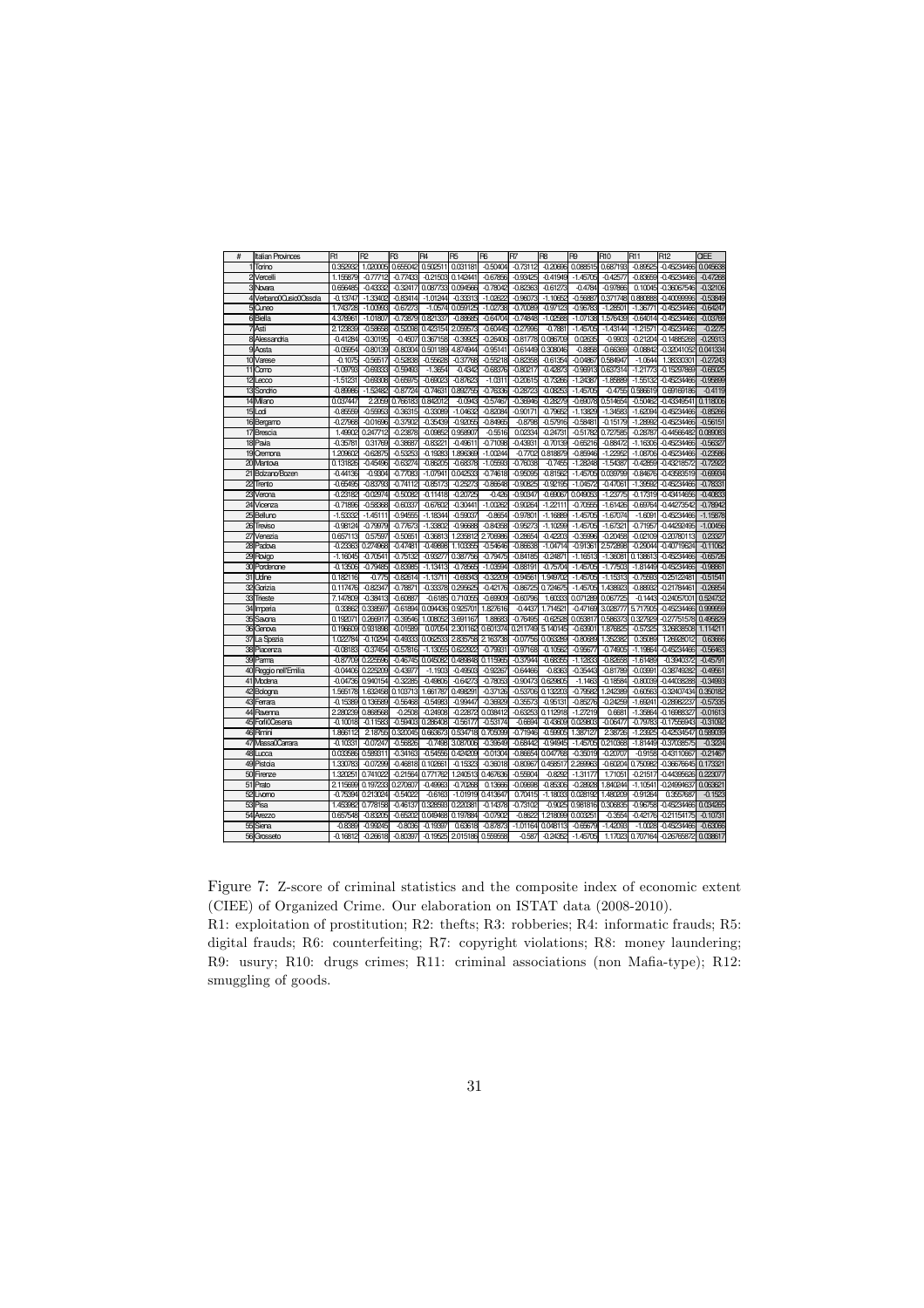| #               | <b>Italian Provinces</b> | R <sub>1</sub> | R <sub>2</sub> | R <sub>3</sub> | R <sub>4</sub> | R <sub>5</sub> | R <sub>6</sub> | R7         | RB           | R <sub>9</sub> | R <sub>10</sub>        | R <sub>11</sub> | R <sub>12</sub> | <b>QEE</b> |
|-----------------|--------------------------|----------------|----------------|----------------|----------------|----------------|----------------|------------|--------------|----------------|------------------------|-----------------|-----------------|------------|
|                 | 57 Perugia               | 1,674033       | $-0.27865$     | $-0.5644$      | $-0.77989$     | $-1.14075$     | $-0.75924$     | $-0.77499$ | $-0.88756$   | $-1.24112$     | 0.729622               | $-0.0273$       | $-0.45234466$   | $-0.37522$ |
|                 | 58 Terri                 | $-0.3318$      | $-0.6511$      | $-0.6500E$     | $-0.4246$      | 0.273336       | $-0.71278$     | $-0.44707$ | $-4.4E - 05$ | $-0.5242$      | $-0.09678$             | 0.632686        | $-0.45234466$   | $-0.28207$ |
|                 | 59 Pesaro e Utoino       | $-0.7419$      | $-0.91196$     | $-0.6748$      | $-1.27914$     | $-0.96666$     | $-0.5786$      | $-0.8321$  | 0.137056     | $-0.6997$      | $-0.42676$             | $-0.20186$      | $-0.45234466$   | $-0.635/5$ |
|                 | 60 Ancona                | 1,602068       | $-0.71614$     | $-0.65186$     | $-0.03552$     | $-0.16398$     | 1.070708       | $-0.3109$  | $-0.5163$    | 0.054466       | $-0.11038$             | 0.30465         | $-0.03146492$   | 0.04127    |
|                 | 61 Macerata              | 1,405935       | $-0.8708$      | $-0.65318$     | $-0.0262$      | 0.125187       | 0.07309        | 0.89701    | $-1.23712$   | $-1.2345$      | 0.784609               | $-0.04574$      | $-0.40035486$   | $-0.0985$  |
|                 | 62 Ascoli Piceno         | 1.244118       | $-0.5365$      | $-0.5876$      | $-0.4570$      | $-0.8696$      | $-0.11644$     | $-0.0896$  | $-0.7132$    | $-1.0865$      | $-0.41033$             | 0.102209        | $-0.45234466$   | $-0.3311$  |
|                 | 63 Viterbo               | $-0.41481$     | $-0.85115$     | $-0.6922$      | 0.228574       | 0.69382        | $-0.26865$     | $-0.48956$ | $-0.76105$   | $-0.0883$      | 0.034886               | $-0.28252$      | -0.45234466     | $-0.27862$ |
|                 | 64 Fieti                 | $-1.5739E$     | $-1.32208$     | $-0.78976$     | $-0.7892$      | $-0.5694E$     | $-0.64856$     | $-0.7719$  | 0.234345     | $-0.9993$      | $-0.1858$              | $-0.71637$      | -0.39948896     | $-0.71097$ |
|                 | 65 Poma                  | 0.159474       | 1.304106       | 0.447631       | $-0.04313$     | 0.499428       | 2.398133       | 1.43884    | 0.302078     | $-0.30745$     | 0.971988               | $-0.02756$      | 0.0441139       | 0.59897    |
| 66              | Latina                   | 0.29925        | $-0.33087$     | $-0.36604$     | $-0.09089$     | $-0.51942$     | 0.634169       | 0.25728    | 0.609383     | 1.180745       | 0.17302                | 0.75572         | 0.45234466      | 0.179168   |
|                 | 67 Frosingne             | $-0.85035$     | $-1.35137$     | $-0.639$       | $-0.02245$     | $-0.20568$     | $-0.6665t$     | $-0.5927$  | 0.68852      | 1.305368       | $-1.14193$             | 4.358048        | -0.45234466     | 0.03576    |
| 68              | L'Aquila                 | $-0.3800$      | $-1.34145$     | $-0.79475$     | $-0.5636$      | 0.026711       | $-0.8543$      | $-0.09474$ | $-0.6098$    | 2.751742       | 0.182311               | 0.60235         | -0.45234466     | $-0.12733$ |
| 69              | Teramo                   | 1.044007       | $-0.36176$     | $-0.5622$      | $-0.12856$     | 0.4025         | $-0.1733$      | 0.38002    | $-0.68176$   | 1,576728       | 0.576348               | 0.584842        | $-0.42558641$   | 0.185932   |
|                 | 70 Pescara               | 209201         | 0.19583        | $-0.13091$     | 0.778715       | 1.998731       | $-0.5485$      | 0.8596     | 0.629758     | 1.933233       | 0.966035               | 3.810489        | $-0.40053463$   | 1.015372   |
|                 | 71 Chieti                | $-0.97858$     | $-0.8063$      | $-0.6942$      | $-0.73002$     | $-0.40824$     | $-1.05174$     | 0.147138   | $-0.50856$   | 0.9142         | $-1.2006$              | $-0.48662$      | $-0.45234466$   | $-0.52133$ |
|                 | 72 Isemia                | $-0.7247$      | $-1.552$       | $-0.81084$     | 1.162384       | 14,48333       | 1,902586       | $-0.36756$ | $-0.64996$   | 1.796447       | 0.584703               | 1.637769        | $-0.45234466$   | 1.417435   |
|                 | 73 Campobasso            | $-0.99837$     | $-1.0947$      | $-0.8915$      | 0.083655       | $-0.56389$     | $-0.80836$     | $-0.42024$ | 0.010479     | 2.913368       | $-1.40598$             | 1,59568         | -0.45234466     | $-0.16936$ |
|                 | 74 Caserta               | 0.171426       | $-0.7629$      | 1.278994       | 0.159775       | $-0.9622$      | 0.744303       | 1.300194   | 0.321265     | 0.617814       | $-0.74595$             | 0.024336        | $-0.02983567$   | 0.176425   |
|                 | 75 Benevento             | $-1.08608$     | $-1.5136$      | $-0.66642$     | $-0.0405$      | $-0.3187$      | $-0.75113$     | 0.15717    | $-0.70364$   | 3.804758       | $-1.3183$ <sup>+</sup> | $-0.2926$       | $-0.45234466$   | $-0.26513$ |
|                 | 76 Napoli                | $-0.42512$     | $-0.1821$      | 3.558964       | 3.31003        | $-0.6637$      | 1.46029        | 2,588086   | 1,29502      | 1,78279        | 0.624022               | 1.008174        | 365218886       | 1.500718   |
| 77              | Avellino                 | $-0.35515$     | $-1.5565$      | $-0.7176$      | 0.137956       | $-0.9658$      | $-0.61025$     | 0.529285   | $-0.54396$   | 0.02381        | $-1.42682$             | 0.983256        | $-0.3192866$    | $-0.40176$ |
| 78              | Salerno                  | $-0.72109$     | $-0.97874$     | $-0.40813$     | 0.304356       | $-0.23506$     | $-0.39206$     | 2.10659    | $-0.34855$   | 1.090083       | $-1.02093$             | $-0.18793$      | $-0.44481652$   | $-0.10302$ |
| 79              | Foggia                   | $-0.2559$      | $-0.13956$     | 0.034837       | $-0.1236$      | $-0.4352$      | $-0.22012$     | 2.08785    | 262568       | 0.555147       | $-0.92386$             | 0.500243        | -0.26894799     | 0.286375   |
|                 | 80 Bari                  | $-0.4838$      | $-0.0117$      | 0.096990       | $-0.5472$      | $-0.56786$     | 0.138975       | $-0.2655$  | 0.451688     | 1.11285        | $-0.767$               | $-0.5280$       | 0.2603237       | $-0.09253$ |
| 81              | Taranto                  | $-0.371$       | $-0.66868$     | $-0.50736$     | $-0.7108$      | 0.013543       | 0.72782        | 1.168784   | $-0.3775$    | 0.037207       | $-0.12812$             | 0.000349        | $-0.26539451$   | $-0.0901$  |
|                 | 82 Brindisi              | $-0.54009$     | $-0.63865$     | $-0.44652$     | $-0.3571$      | $-0.69437$     | 200859         | 2.1966     | 0.11138      | 1.412348       | $-0.40166$             | 0.581289        | 0.04463139      | 0.273033   |
| 83              | Lecce                    | $-1.2256$      | $-0.8616$      | $-0.64766$     | $-0.77726$     | $-1.037/5$     | 0.171714       | 0.364066   | $-1.1852$    | $-1.0134$      | $-0.49649$             | $-0.41124$      | $-0.40102124$   | $-0.6268$  |
|                 | 84 Potenza               | $-1.696$       | $-1.773$       | $-0.8727$      | $-0.8132$      | $-0.6618$      | $-0.39996$     | $-0.3286$  | $-0.8169$    | $-0.7052$      | $-0.12342$             | $-0.22408$      | $-0.45234466$   | $-0.73898$ |
|                 | 85 Matera                | $-1.89966$     | $-1.626$       | $-0.8870$      | $-1.57819$     | 0.264046       | $-0.46445$     | $-0.7428$  | $-0.6362$    | $-1.10214$     | $-0.68834$             | 0.3404          | $-0.45234466$   | $-0.78948$ |
|                 | 86 Cosenza               | $-1.04626$     | $-1.0881$      | $-0.5/396$     | $-0.81396$     | $-0.37656$     | $-0.5072$      | $-0.03316$ | 0.489391     | $-0.669$       | $-0.85938$             | 0.756694        | $-0.44098382$   | $-0.43028$ |
| 87              | Orotone                  | $-1.29906$     | $-1.66704$     | $-0.72944$     | $-0.1750$      | $-0.8786$      | $-0.2639E$     | $-0.65786$ | $-0.99949$   | $-0.6243$      | $-0.47264$             | 0.460656        | $-0.45234466$   | $-0.6466$  |
|                 | 88 Catanzaro             | $-0.48186$     | $-0.82782$     | $-0.71117$     | $-0.15134$     | $-0.27472$     | $-0.41518$     | $-0.35802$ | $-0.21095$   | 0.310349       | $-0.05939$             | $-0.26482$      | $-0.45234466$   | $-0.3247$  |
|                 | 89 Vibo Valentia         | 0.128791       | $-1.341$       | $-0.55619$     | 0.104942       | $-0.82507$     | 0.244439       | $-0.57382$ | $-0.09333$   | 0.70532        | $-1.11672$             | $-0.23825$      | $-0.0021652$    | $-0.29695$ |
|                 | 90 Reggio di Calabria    | $-0.74826$     | $-1.0090$      | $-0.1833$      | 0.088692       | 0.368563       | $-0.3194$      | $-0.2814$  | 1.45098      | 0.074129       | $-0.44273$             | 267859          | 0.13679234      | 0.151127   |
|                 | 91 Trapani               | $-1.30163$     | $-0.57686$     | $-0.51449$     | $-0.6652$      | $-0.47600$     | $-0.5642$      | $-0.6399$  | $-0.53826$   | 0.20024        | $-0.77935$             | 0.09725         | 0.45234466      | $-0.51758$ |
|                 | 92 Palermo               | $-1.46013$     | $-0.0817$      | 0.940801       | 0.72473        | 0.053121       | $-0.412$       | 0.614897   | $-0.6847$    | $-0.3550$      | $-0.72379$             | $-0.26446$      | 0.19144317      | $-0.12142$ |
|                 | 93 Messina               | $-0.5832$      | $-0.96538$     | $-0.49206$     | $-0.2068$      | $-0.66962$     | 0.436739       | 0.03405    | $-0.26116$   | 0.86330        | $-0.44719$             | $-0.3386$       | $-0.4395783$    | $-0.2558$  |
|                 | 94 Agrigento             | $-0.80958$     | $-1.3152$      | $-0.6275E$     | $-1.21502$     | $-1.09509$     | $-0.68997$     | $-0.07065$ | $-0.61919$   | $-0.66158$     | $-1.3325$              | $-0.0774$       | $-0.43397281$   | $-0.74564$ |
|                 | 95 Caltarissetta         | $-1.89966$     | $-0.81143$     | $-0.4070E$     | $-0.95406$     | $-1.12826$     | $-0.7262$      | $-0.38134$ | 0.040205     | 0.136309       | $-1.35019$             | 0.927234        | $-0.45234466$   | $-0.5839$  |
|                 | 96 Ema                   | $-1.59802$     | $-1.53993$     | $-0.76246$     | $-1.11636$     | $-0.66575$     | $-0.74013$     | $-0.1454$  | $-0.62985$   | 0.629454       | $-1.36904$             | 0.21333         | $-0.45234466$   | $-0.68138$ |
|                 | 97 Catania               | 0.04555        | 0.814142       | 1.16335.       | $-0.86600$     | 0.534914       | $-0.24196$     | 0.094168   | 1.53330      | $-0.46032$     | $-0.05079$             | 0.53029         | 0.04701692      | 0.26197    |
|                 | 98 Pagusa                | $-0.9082$      | $-0.49967$     | $-0.57685$     | $-0.68205$     | $-0.05513$     | $-0.2765E$     | $-0.16833$ | 0.052766     | $-0.7672$      | $-1.01268$             | 2.779503        | -0.3726842      | $-0.20726$ |
| 99              | Siracusa                 | $-0.6036$      | $-0.7733$      | $-0.48442$     | $-0.62619$     | $-0.52695$     | $-0.61833$     | $-0.38696$ | $-0.6810$    | 1.05414        | $-0.3792$              | $-0.1789$       | $-0.2659128$    | $-0.3725i$ |
| 100             | Sassari                  | $-0.43965$     | $-0.8946$      | $-0.66734$     | $-0.66419$     | $-0.44854$     | 0.101216       | 0.904686   | $-0.5314$    | $-1.00786$     | 1.795921               | $-0.72062$      | $-0.38346676$   | $-0.24633$ |
| 101             | Nuoro                    | $-1.10226$     | $-1.33324$     | $-0.5835$      | $-1.3549$      | $-0.7215$      | $-0.30172$     | $-0.37776$ | $-0.4734$    | $-1.1805$      | $-1.76598$             | $-1.14396$      | $-0.45234466$   | $-0.8993$  |
| 10 <sup>2</sup> | Oristano                 | $-1.21365$     | $-1.59195$     | $-0.82482$     | $-1.5278$      | $-0.22396$     | $-0.894$       | $-0.8395$  | $-0.38815$   | $-0.98128$     | $-1.50113$             | $-1.5256$       | $-0.45234466$   | $-0.99708$ |
| 103             | Cagliari                 | $-0.99002$     | $-1.08564$     | $-0.61882$     | $-0.1722$      | 0.136045       | $-0.7510$      | $-0.4526$  | $-0.10396$   | $-1,3639$      | 0.139183               | $-0.90814$      | $-0.45234466$   | $-0.55196$ |

Figure 8: [Continuing ] Z-score of criminal statistics and the composite index of economic extent (CIEE) of Organized Crime. Our elaboration on ISTAT data (2008- $2010$ ).

R1: exploitation of prostitution; R2: thefts; R3: robberies; R4: informatic frauds; R5: digital frauds; R6: counterfeiting; R7: copyright violations; R8: money laundering; R9: usury; R10: drugs crimes; R11: criminal associations (non Mafia-type); R12: smuggling of goods.